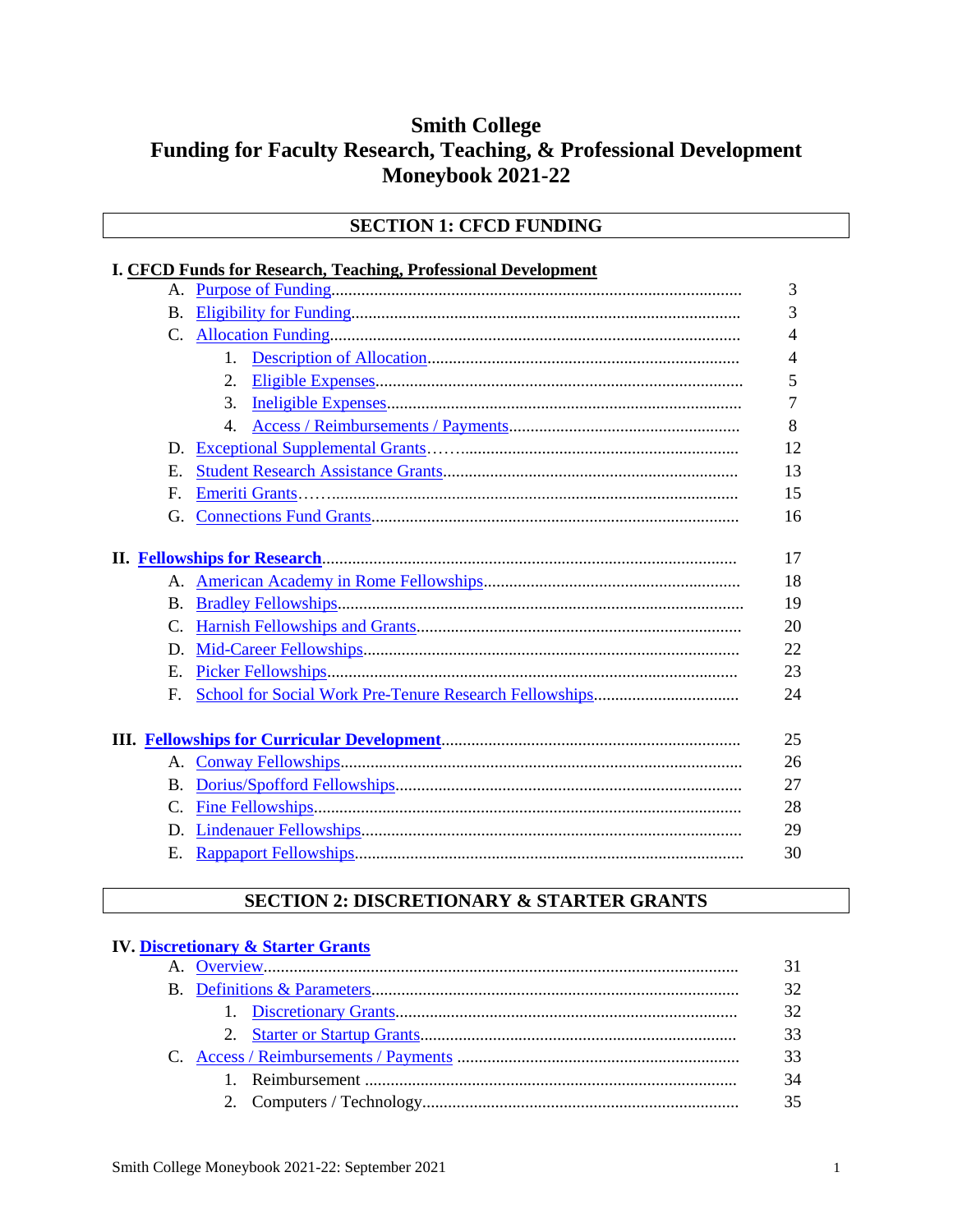|  | 36. |
|--|-----|

# **SECTION 3: OTHER [FUNDING](#page-36-0)**

#### **V. [Funding Offered by Office of the Provost & Dean of the Faculty](#page-37-0)**

|  | 38 |
|--|----|
|  | 38 |
|  | 38 |
|  | 39 |
|  | 39 |

#### **VI. [Other On-Campus Funding](#page-39-0)**

|                 |                                                               | 40 |
|-----------------|---------------------------------------------------------------|----|
| B.              |                                                               | 40 |
|                 |                                                               | 41 |
| $D_{\rm c}$     | Jandon Center Grants for Community-Based Learning or Research | 41 |
| Н.              |                                                               | 41 |
| F.              |                                                               | 41 |
|                 |                                                               | 42 |
|                 |                                                               | 42 |
| I.              |                                                               | 42 |
|                 |                                                               |    |
| <b>APPENDIX</b> |                                                               | 44 |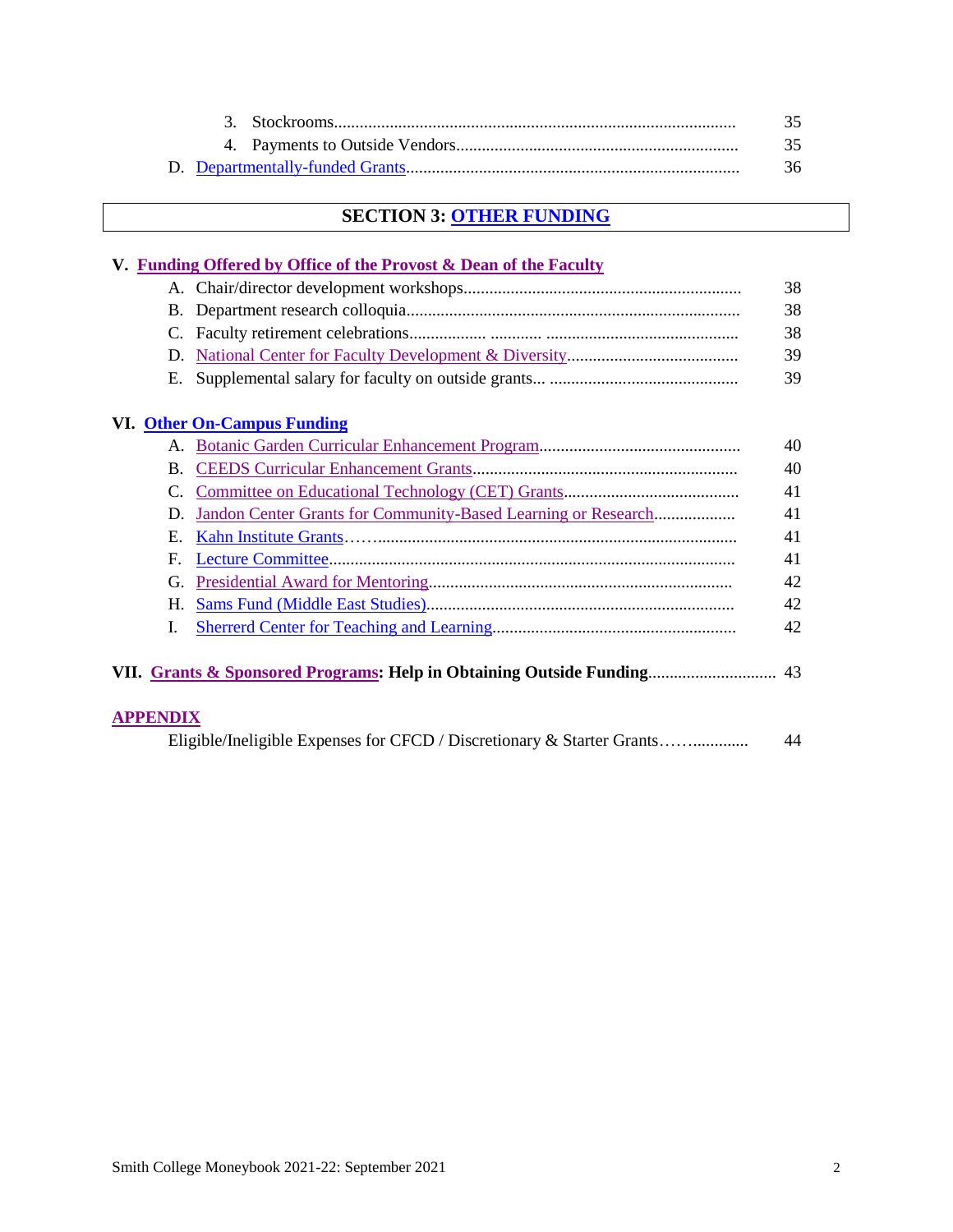# **SECTION 1: CFCD Funding**

# **I. CFCD FUNDS FOR RESEARCH, TEACHING, PROFESSIONAL DEVELOPMENT**

#### <span id="page-2-0"></span>**A. PURPOSE OF FUNDING**

The Committee on Faculty Compensation and Development (CFCD) offers funding to support faculty members in their scholarly research, pedagogical and curricular development, professional development, and other professional activities.

The Associate Provost, Bill Peterson, serves as the Chair of CFCD. Elected members are listed at <https://www.smith.edu/about-smith/provost/governance-committees>.

For questions relating to CFCD funding, please contact Josh Parad, Senior Academic Budget Manager, at jparad@smith.edu or 413-695-6215, or Susanne Kiley, Grants Specialist, at [skiley@smith.edu](mailto:skiley@smith.edu) or x5541.

#### <span id="page-2-1"></span>**B. ELIGIBILITY FOR CFCD FUNDING**

#### **Eligible:**

Persons with faculty appointments at Smith College of .5 FTE or greater in that year<sup>1</sup>

#### **Ineligible:**

 $\overline{a}$ 

Persons with faculty appointments of less than .5 FTE in that year Staff members, pro rata instructors, and course support staff<sup>2</sup> Persons who are not employees of Smith College

Currently appointed faculty remain fully eligible while on sabbatical, leave without pay, or released time for administrative duties.

Members of the faculty of the School for Social Work are eligible for School for Social Work Pre-Tenure Research Fellowships (pg. 24) but not for other CFCD funding programs.

Emeriti faculty are eligible for emeriti grants (pg. 15) but not for other CFCD funding programs.

All eligibility is calculated based on appointment by fiscal / academic year: July  $1 -$  June 30.

<sup>&</sup>lt;sup>1</sup> Junior tenure-track faculty whose appointments specify starter grant funding in lieu of CFCD funding are ineligible for CFCD allocation funding until their starters are expended, but are eligible for student research assistance grants, Connections grants, and endowed fellowships/grants (sections II and III). Visiting Professors in Residence are not eligible for CFCD funding.

<sup>2</sup> Lab instructors appointed as faculty and teaching postdoctoral fellows are eligible for CFCD.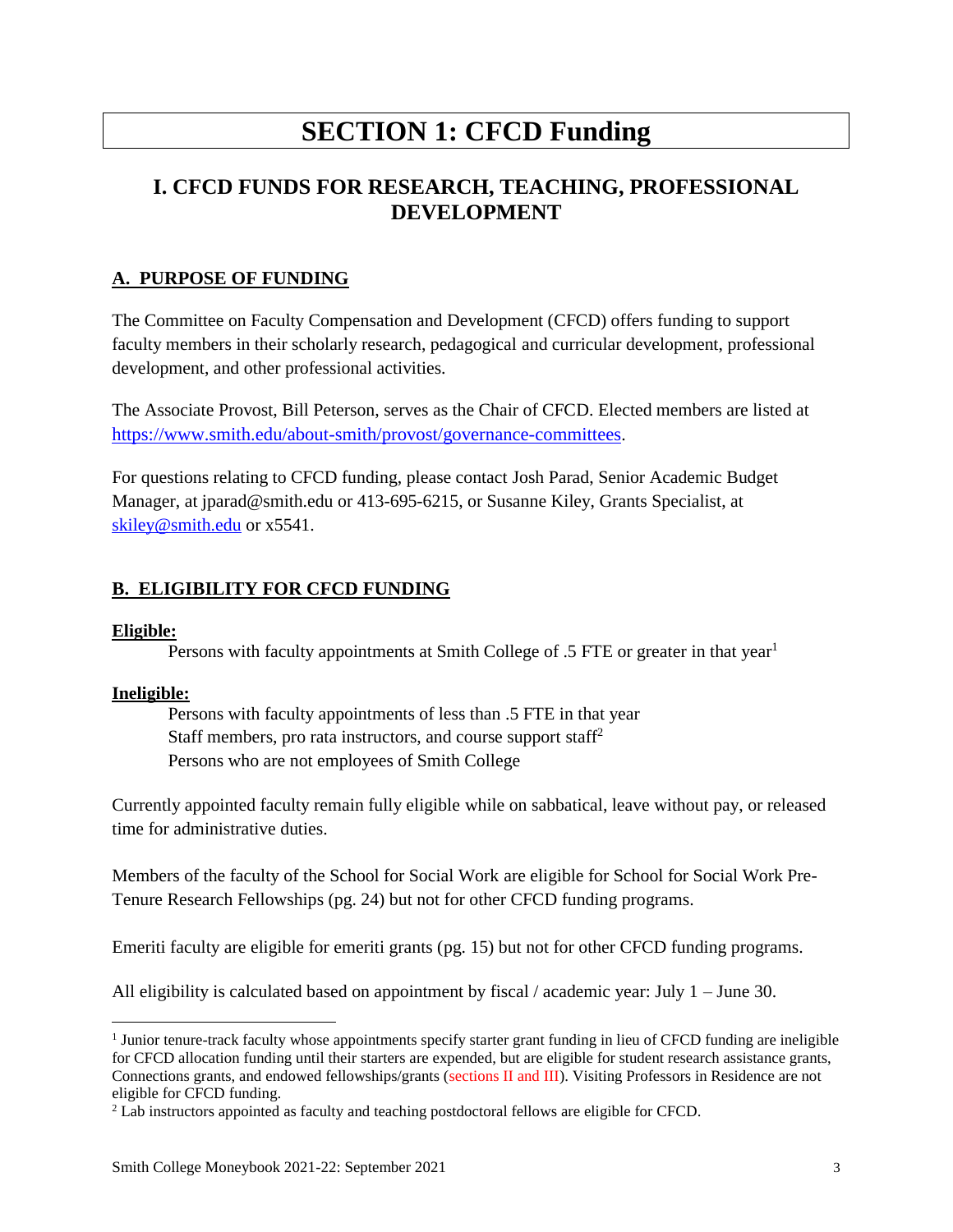### <span id="page-3-0"></span>**C. ALLOCATION FUNDING**

#### **1. Description of Allocation**

CFCD will provide an automatic annual allocation of research, pedagogical, and professional development funding to eligible faculty.

The 2021-22 allocation for a tenured/tenure-track or full-time non-tenure-track faculty member is **\$3,000**. Eligible non-tenure-track faculty members' allocations will be prorated to their appointment in that year, thus .75 FTE =  $$2,250$  and .5 FTE =  $$1,500$ .

Each eligible faculty member has a CFCD grant (code **SD-60xxx**, entitled "CFCD – [surname, given name<sup>3</sup>]") into which their allocation will be placed at the beginning of the fiscal year, and upon which they may draw throughout the year.

Faculty do not need to apply in advance in order to draw upon their allocation for eligible expenses. Please see the next sections on accessing funds and on eligible and ineligible expenses.

At the end of each fiscal year, any remaining balance will revert to the Committee. Balances may not be carried forward into subsequent fiscal years, nor may allocations be 'borrowed against' in advance or combined with allocations from any other fiscal year. All expenditures against a given fiscal year should be submitted by June 30.<sup>4</sup>

If a faculty member overspends their allocation, they are responsible for covering the deficit via other appropriate College funding sources or personal funds as necessary.

 $\overline{a}$ 

<sup>&</sup>lt;sup>3</sup> All efforts are made to enter names correctly. Please contact Josh Parad if there are any changes that need to be made to your name on any internal grants (e.g. missing accent marks or other characters; legal name changes; including or omitting names; preferred abbreviations or nicknames; etc.).

<sup>4</sup> Payments will normally be accepted the first week of July as well, at the discretion of the Controller's Office.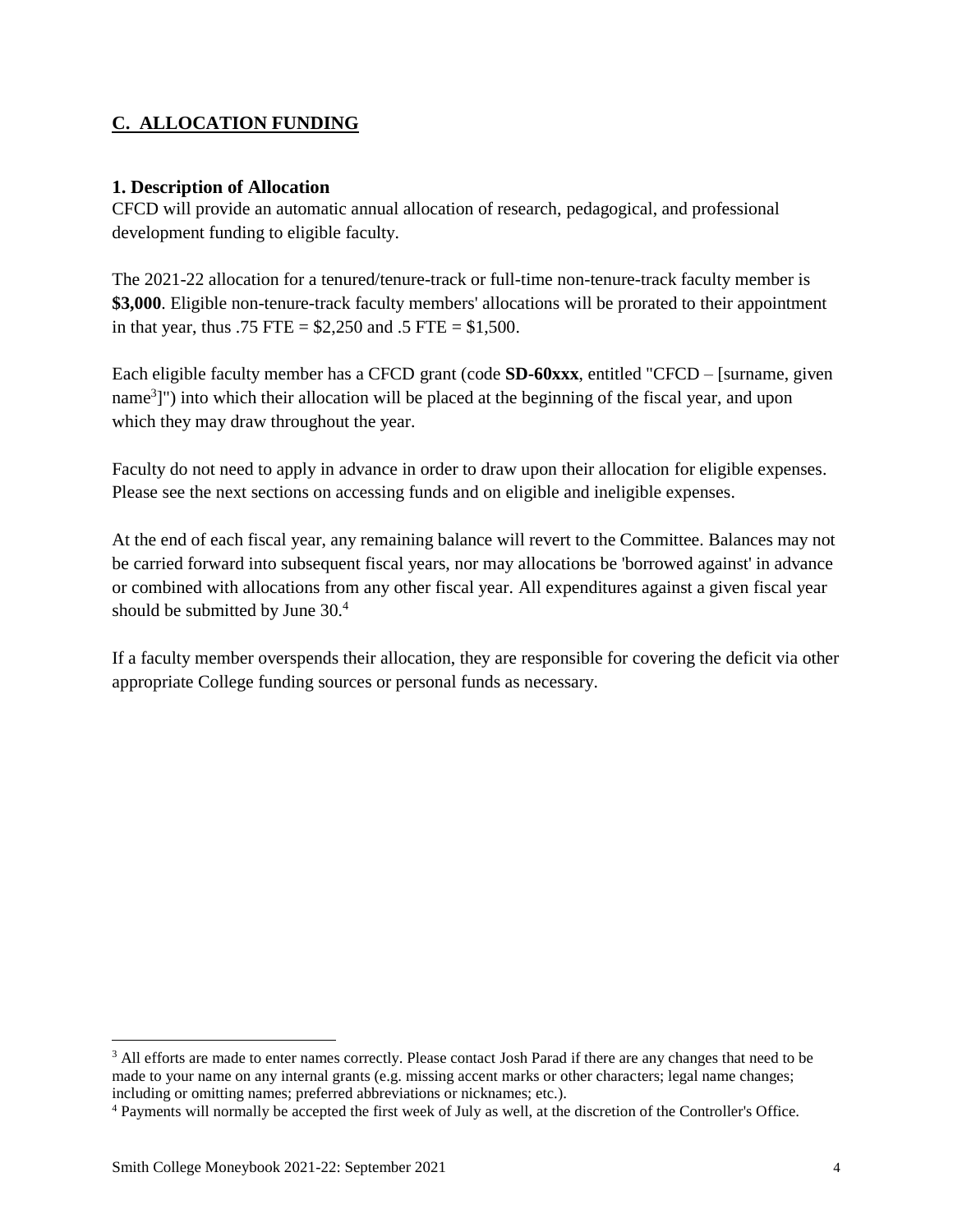### <span id="page-4-0"></span>**2. Eligible CFCD Allocation Expenses**

- Scholarly travel, broadly defined
	- o e.g. conferences, field / archival research, lectures, performances, workshops, etc.
	- o Travel, lodging, meals, registration fees, visa fees for international travel if required
	- o FY22 only: travel insurance will be temporarily permitted: see Appendix
	- College Travel Policies:
		- $\triangleright$  Lodging: standard \$225/night in most locations; \$350/night in 'major' cities<sup>5</sup>
		- ➢ Meals: maximum \$90/day for all meals total
		- $\triangleright$  Travel: includes economy/coach airfare; mileage for personal vehicles or rental fees and gas for rented vehicles; parking; tolls; buses, trains, etc.

Note that travel and meals in the Five College area are not reimbursable

NOTE: Please see the [Provost's Office website](https://www.smith.edu/about-smith/provost/grants-funding) for a summary of current Smith policies / potential restrictions relevant to travel etc. due to the ongoing COVID-19 pandemic

- Registration fees for remote conferences, workshops, etc.
- Research supplies & materials, shipping costs where applicable
- Off-campus photocopying, or on-campus poster or Special Collections printing
	- o Give your CFCD grant number to the Special Collections staff; they will charge it directly
- Publication-related expenses, such as subventions to publishers, image permissions, journal page fees, submission fees, etc.
- Participant fees / incentives
	- o Faculty in disciplines where survey/interview participant incentives are standard and expected practice may potentially be approved to purchase gift cards or be reimbursed for cash gifts, but must contact Saari Greylock for more information prior to purchase
	- o [Note that gift cards for any other purpose, or without prior approval, are prohibited]
- Computer / computer-related / technological equipment hardware and software
	- o Maximum \$500 per year allowable
		- No distinction between software purchases or licenses
		- Includes peripherals and accessories

 $\overline{a}$ <sup>5</sup> See ["Reimbursement Rates At-A-Glance"](https://www.smith.edu/sites/default/files/media/Documents/Controller/2019%20Reimbursement%20Rates_0.pdf) on the Controller's Office website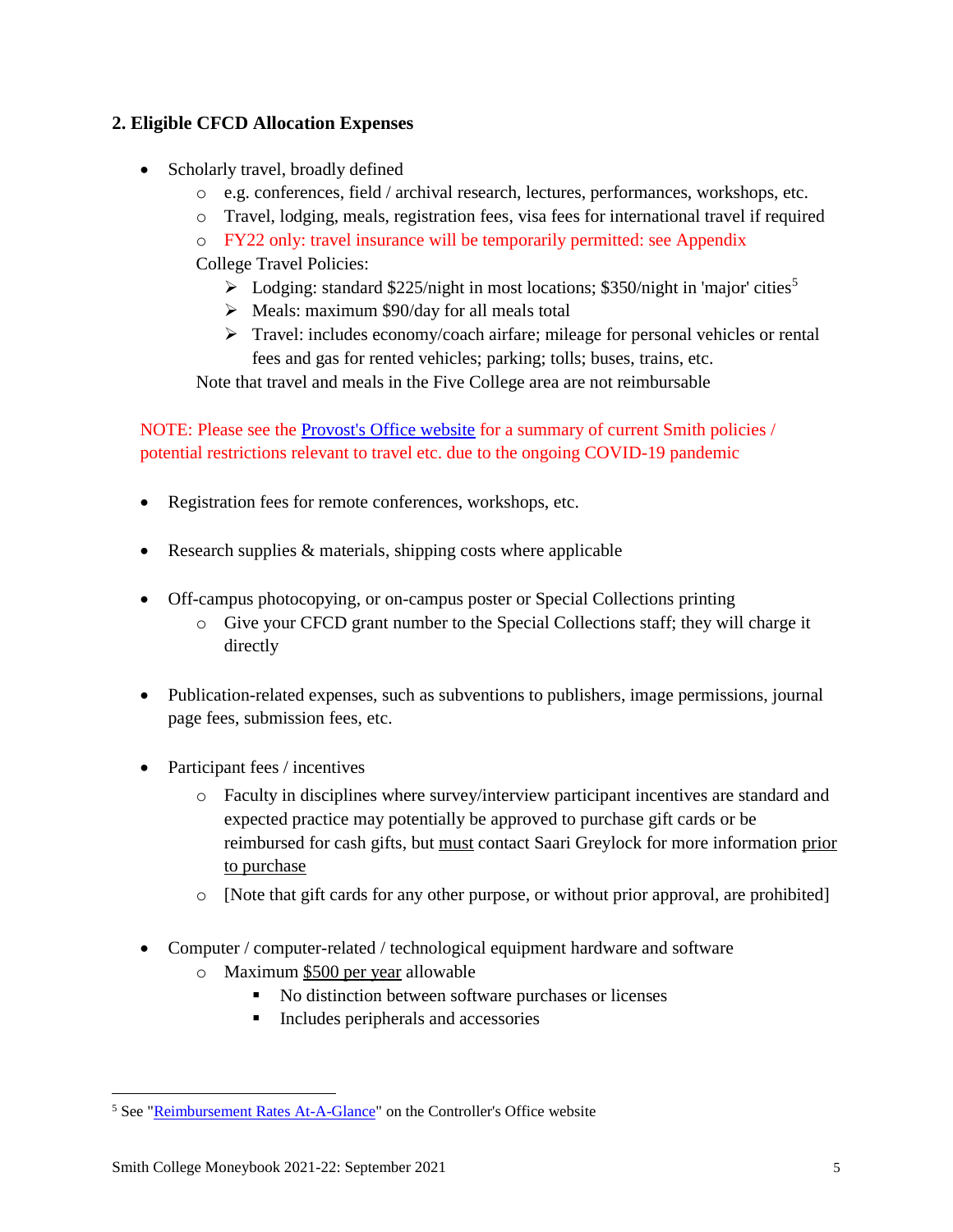o All computer-related purchases must be purchased through the Smith College Computer Store in order to allow the equipment to be asset tagged as college property. See "Access – Computer Store", pg. 10, for more detail.

All materials, including computer hardware and software, purchased with college funding are wholly the property of Smith College, and must be returned if/when the faculty member leaves the college.

Faculty are responsible for following all applicable college policies both while conducting research or development activities and when submitting reimbursement or payment requests.

#### **IRB:**

Faculty whose research includes any direct interaction with human subjects must contact the Institutional Review Board **prior** to conducting their research to determine whether a formal approval process is required.

CFCD emphasizes that the IRB process applies to scholars in all disciplines, including social sciences, humanities, and performing and studio arts, and that if the appropriate review and approval is not ensured prior to the research taking place, the College may need to deny or retract funding for noncompliant research.

Please review the full policy at [https://www.smith.edu/academics/institutional-review-board.](https://www.smith.edu/academics/institutional-review-board)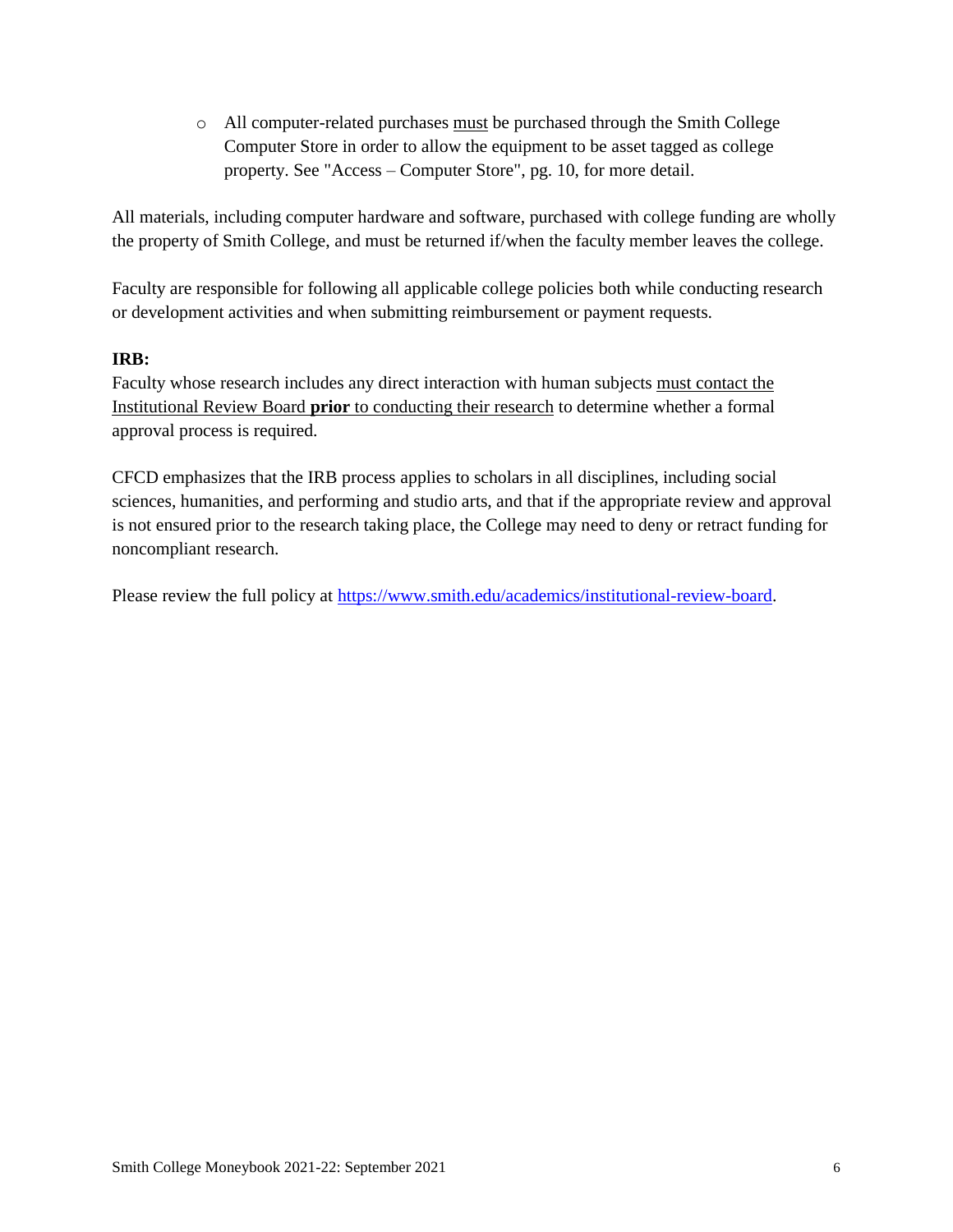#### <span id="page-6-0"></span>**3. Ineligible CFCD Allocation Expenses**

CFCD allocation funding may not be spent on the following:

- Capital equipment
	- o Defined as any piece of equipment with a total purchase price of over \$5,000
- Professional memberships
	- o Distinguished from individual conference/workshop registration fees
- Gift cards (prohibited under College policy<sup>6</sup>)
- Books
- Periodical / journal / magazine subscriptions
- Travel insurance (prohibited under College policy) See note in Appendix: FY22 only
- Office supplies (provided through department)
- Office furniture or furnishings
- Costs for preparation of routine coursework
- Regular on-campus or at-home printing / photocopying
- Telephone/cellphone or internet bills / purchases / costs (including related equipment)
- Course releases or supplemental salary
- Hiring research assistants (undergraduate or graduate) or temporary workers
- Expenses for other Smith faculty members or staff
- Expenses for students (e.g. conference travel)
- Expenses for non-Smith persons (including travel, meals, honoraria)
- Expenses related to job interviews
- Entertainment costs, including any meal/food costs in the Five College area
- Academic regalia
- Childcare, dependent care, travel for family, etc.
- Immigration / green card expenses
- Any expense prohibited by **overall college policy**

The Committee reserves at all times the right to award or deny in a fair and consistent manner reimbursements or payments for expenses not addressed under these guidelines.

Some expenses ineligible for CFCD funding may be covered through discretionary or starter grants: see pages 30-34 and the **[Appendix](#page-43-0)** for more details.

 $\overline{a}$ <sup>6</sup> For survey/interview participant incentives, see instructions under "Eligible Expenses," pg. 5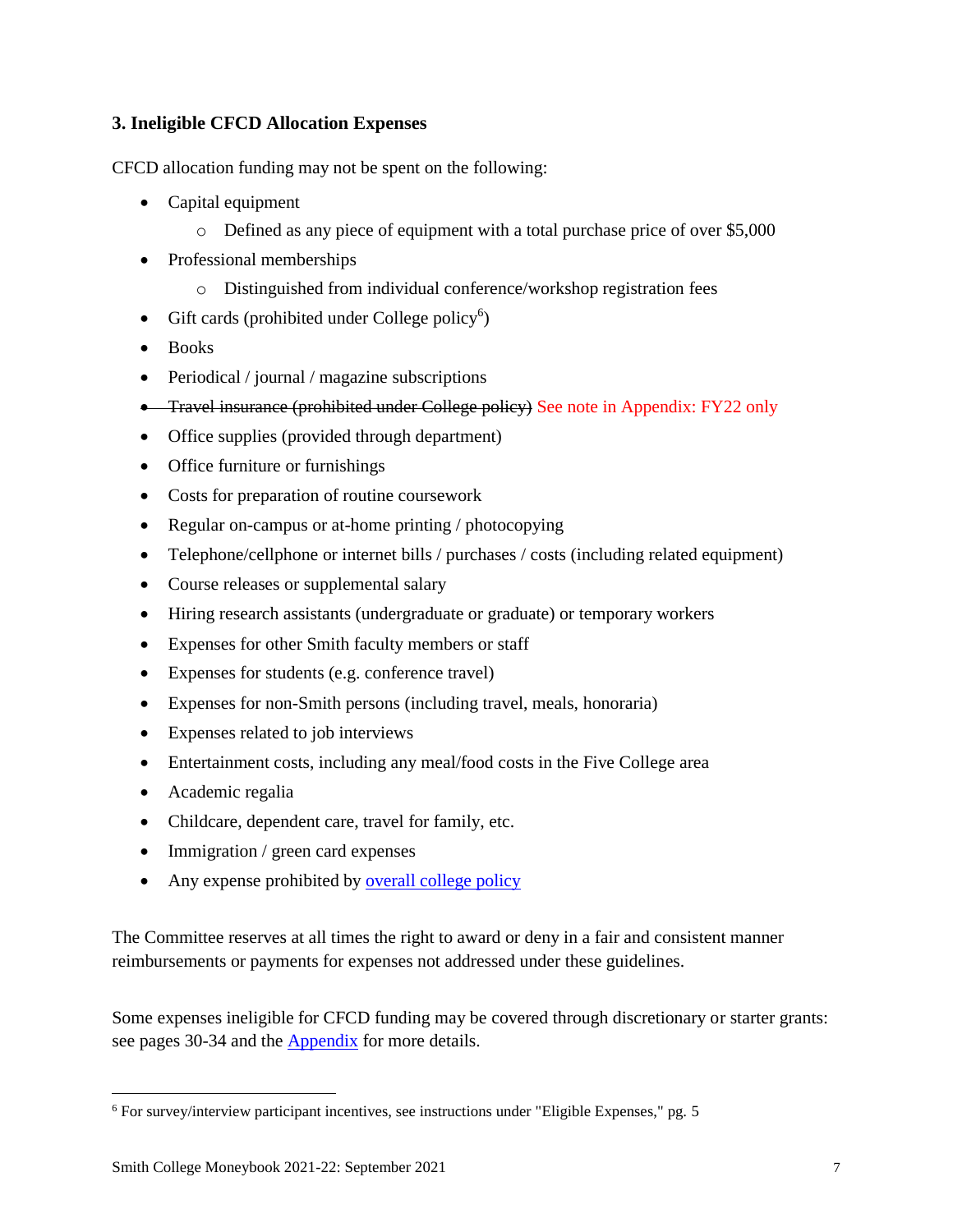#### <span id="page-7-0"></span>**4. Access / Reimbursements / Payments:**

All expenses must follow Smith College policies for reimbursements and payments as set by the Controller's Office ([https://www.smith.edu/about-smith/controller/forms-policies\)](https://www.smith.edu/about-smith/controller/forms-policies) and in accordance with applicable state and federal laws (e.g. IRS requirements). The following instructions apply to expenses from all funding sources, with some additional limits imposed by CFCD.

Faculty members can find their grant numbers and view their funding, expenditures, and balances in Smith College's ERP system, [Workday.](https://wd5.myworkday.com/smithcollege/d/home.htmld) Documentation on doing so is posted on the Grants  $\&$ [Internal Grants Managers Financial Dashboard job aid](https://sites.google.com/smith.edu/workdayhelp/hr-payroll-finances/financial-how-tos-and-faqs?authuser=0#h.p_OtHxSchzkwjw) on the [Workday Help site.](https://sites.google.com/smith.edu/workdayhelp/home?authuser=0) Contact Josh Parad or Susanne Kiley if you cannot see your grant(s) in the system.

#### **-- Reimbursement**

The primary form of access to funds is via reimbursement, applying mainly to travel costs, research supplies, conference fees, etc.: the faculty member incurs an expense and submits to the Provost's Office for reimbursement within 30 days, and the approved amount is direct-deposited to the bank account they have on record with the college. This process typically takes 1-2 weeks depending on time of year, volume of requests, etc., but may take longer in some situations.

All reimbursements must be submitted through Workday. Documentation on [how to submit](https://sites.google.com/smith.edu/workdayhelp/hr-payroll-finances/financial-how-tos-and-faqs?authuser=0#h.jlwbtrv37my)  [reimbursements](https://sites.google.com/smith.edu/workdayhelp/hr-payroll-finances/financial-how-tos-and-faqs?authuser=0#h.jlwbtrv37my) is posted on the [Workday Help site](https://sites.google.com/smith.edu/workdayhelp/), and we strongly encourage all faculty to review it carefully; there are also periodic [training opportunities](https://sites.google.com/smith.edu/workdayhelp/training?authuser=0) to learn the system and ask questions.

#### Tips and reminders on submitting reimbursements:

- Obtain and keep copies of receipts for all expenses, as they are required for all reimbursements except those for mileage.
	- o You will upload the receipts into Workday as part of the process. Multiple file formats are acceptable, including .jpgs and other image files.
- Faculty internal grants are categorized as **Smith Designated** accounting codes.
	- $\circ$  When completing a reimbursement, search for your name in the Smith Designated box, and your CFCD grant (and any other internal grants you have) will pop up.
	- $\circ$  Select the correct grant; the rest of the worktags will auto-fill (e.g. cost center, business unit, etc.) - **please don't change the defaults.**
- To split a single expense across more than one funding source, you **itemize** the expense by clicking the "Add" button under "Itemization." Full instructions are [posted here.](https://sites.google.com/smith.edu/workdayhelp/hr-payroll-finances/financial-how-tos-and-faqs?authuser=0#h.jlwbtrv37my)
	- $\circ$  If you are coding the entire expense to a single funding source, do not itemize: the system will allow you to, but it is easier and more straightforward to code the funding source directly on the main page of the report.
- When submitting multiple individual but related expenses (e.g. all costs related to a conference), please submit them together in a single report with multiple expense lines, rather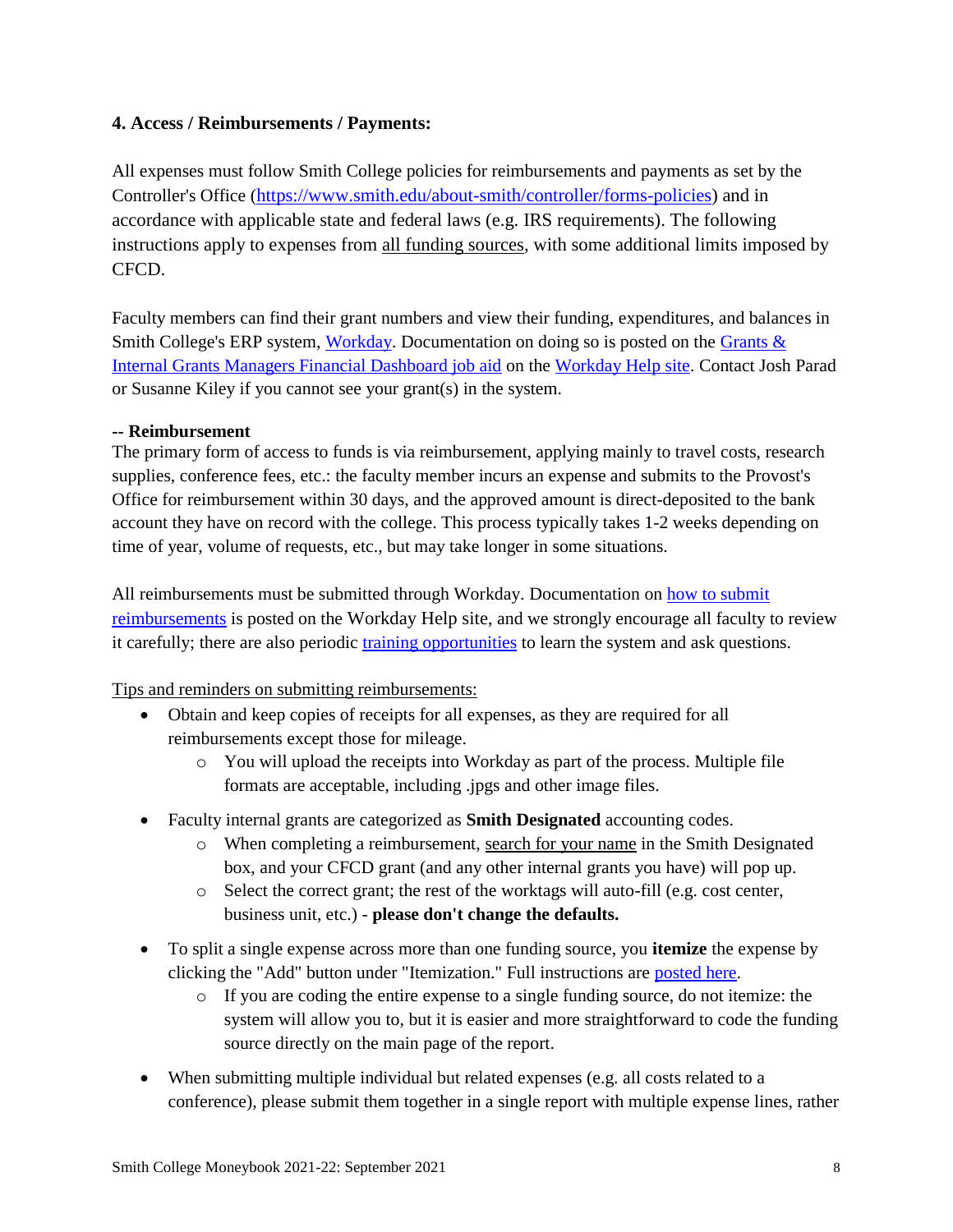than singly with each report having only one expense. This will help make our review and approval of your reimbursement as efficient as possible.

• Expenses paid for with gift cards, reward points, store credit, etc. are not reimbursable.

As noted above, faculty do not need advance approval for eligible expenses. However, please note that if you submit an expense that is ineligible, you will not be reimbursed; if you do not have sufficient funding, you will be reimbursed only the amount that you have available from all applicable funding sources.

#### **-- Deadlines for Reimbursement**

Reimbursements / payment requests should normally be submitted in Workday for approval within 30 days of the expense being incurred or the work being done.

For conferences or other travel where multiple expenditures occur over a span of time, receipts may either be submitted at the time of expenditure (i.e. airfare purchased ahead of time) or all together in a single reimbursement immediately after the fact. However, no expense should be submitted more than 150 days after date of expenditure. The Controller's Office may decline to reimburse any expense submitted after that time.

Any reimbursable expenses made in June must be submitted by June 30 (superseding the 30-day rule), or by the first week of July at latest.

Please be aware that **all expenses should be reimbursed against the fiscal year (FY) in which the expense took place:** e.g. conference travel that takes place in June 2022 should be submitted by the fiscal year-end deadlines to be reimbursed from FY 2021-22 funds, and should not be submitted in July for reimbursement from FY22. For travel that spans fiscal years, this may require submitting two reimbursements, one for June expenses and one for July expenses.

The Controller's Office has final authority over the year in which an expense will be booked. CFCD will not carry forward or advance allocation funds between fiscal years to cover expenses if a faculty member has insufficient funding to cover their reimbursement from the proper fiscal year.

## **-- Payment of Invoices to External Vendors**

In cases where an individual or business is to be paid for a service and will provide an invoice for payment (e.g. a copyeditor, page charges to a journal), payment must be issued directly from the College, rather than being reimbursed to the faculty member. This means that the faculty member is not out-of-pocket, and that the College can properly record and report the payment to that vendor to the IRS.<sup>7</sup> Failure to do so may have tax implications. If you are not certain whether you should pay

 $\overline{a}$ 

<sup>7</sup> Please note that if hiring a person to do any work that occurs on campus additional insurance and liability processes may apply: contact the Purchasing Office to inquire.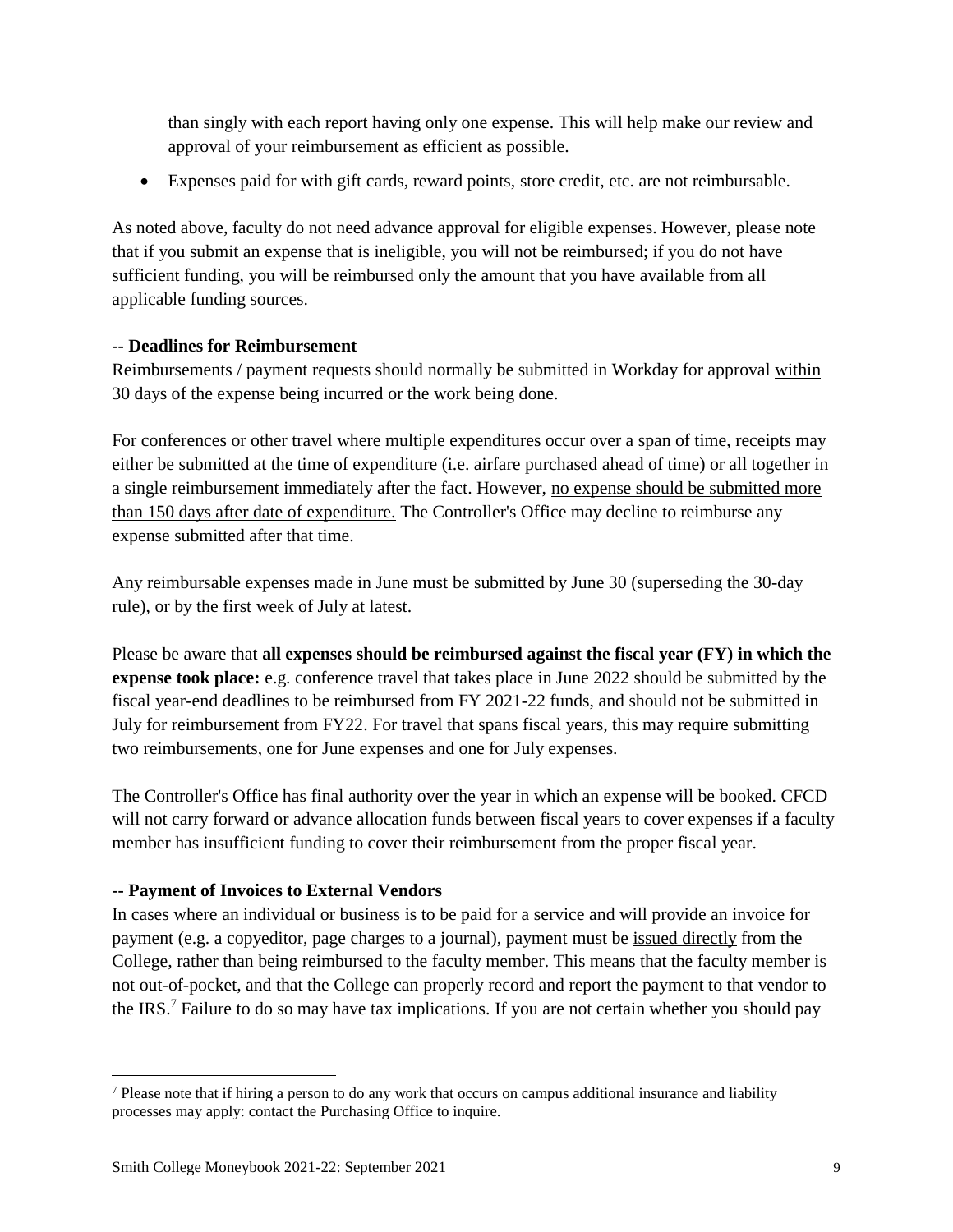an expense yourself and be reimbursed, or have it invoiced and paid directly to the vendor, please contact Saari Greylock [\(sgreylock@smith.edu\)](mailto:sgreylock@smith.edu).

[Full instructions on submitting invoices](https://sites.google.com/smith.edu/workdayhelp/hr-payroll-finances/financial-how-tos-and-faqs/purchasing-and-processing-payments/invoices?authuser=0) are available on the Workday Help site, although when paying an invoice against an internal grant the only steps for which faculty are responsible are submitting the invoice and any necessary accompanying documentation; the Provost's Office and Accounts Payable staff will manage the remainder of the process.

To submit an invoice for payment:

- Email the invoice (and tax form, if applicable) to invoices  $@s$  mith.edu
- The invoice filename should be as follows: Supplier Name Invoice number Funding source\_Your surname
	- o e.g. "Great Copyeditors Inc\_12345\_SD-60123\_Smith"
- The email subject line should be the same as the invoice filename

If Smith College has not issued payment to this vendor before / recently, we will need a completed  $W-9$  (if they are a US person or entity for tax purposes) or  $W-8BEN$  (if they are a foreign person) / [W-8BEN-E](https://www.irs.gov/pub/irs-pdf/fw8bene.pdf) (if they are a foreign company) in addition to the invoice. You can check to see if the vendor is already set up in our system through the "Find Active Suppliers" report in Workday.<sup>8</sup>

If submitting the W-9 / W-8BEN for a new vendor, please attach it to the same email as the invoice and add "and W-9/W-8BEN" to the subject line as applicable. Please note that payments to new vendors typically take an additional 2-4 weeks to issue due to the vendor setup process and government reporting requirements.

Payment normally will be issued to all U.S. entities via hardcopy check; payments to foreign entities may be issued as a check or as a wire transfer. In cases where a wire transfer is necessary (e.g. payment must be issued in a foreign currency), please have the vendor complete the wire transfer [form](https://www.smith.edu/sites/default/files/media/Documents/Controller/Wiretrans.xls) (posted on the [Controller's Office website\)](https://www.smith.edu/about-smith/controller/forms-policies) with their banking information, and submit the form along with the invoice as above. We recommend adding "WIRE TRANSFER" to the email subject line to alert the Accounts Payable staff that the invoice will need to be processed as such. Please note that an additional \$25 fee will apply and will be charged to the same funding source as the invoice.

#### **-- Campus Computer Store**

 $\overline{a}$ 

Faculty who purchase eligible computer/technological equipment, hardware, software, or accessories must do so through the Computer Store by charging their CFCD allocation (or other internal grant) directly. Faculty should give their grant number (SD-6xxxx) to the Computer Store staff, and the staff will charge the grant directly and email a copy of the receipt to the faculty member and the Provost's Office.

<sup>8</sup> Note that vendors are set up under their legal names; for vendors with multiple names, abbreviations, or variations on their name, you may want to search multiple variations to confirm whether they are set up or not.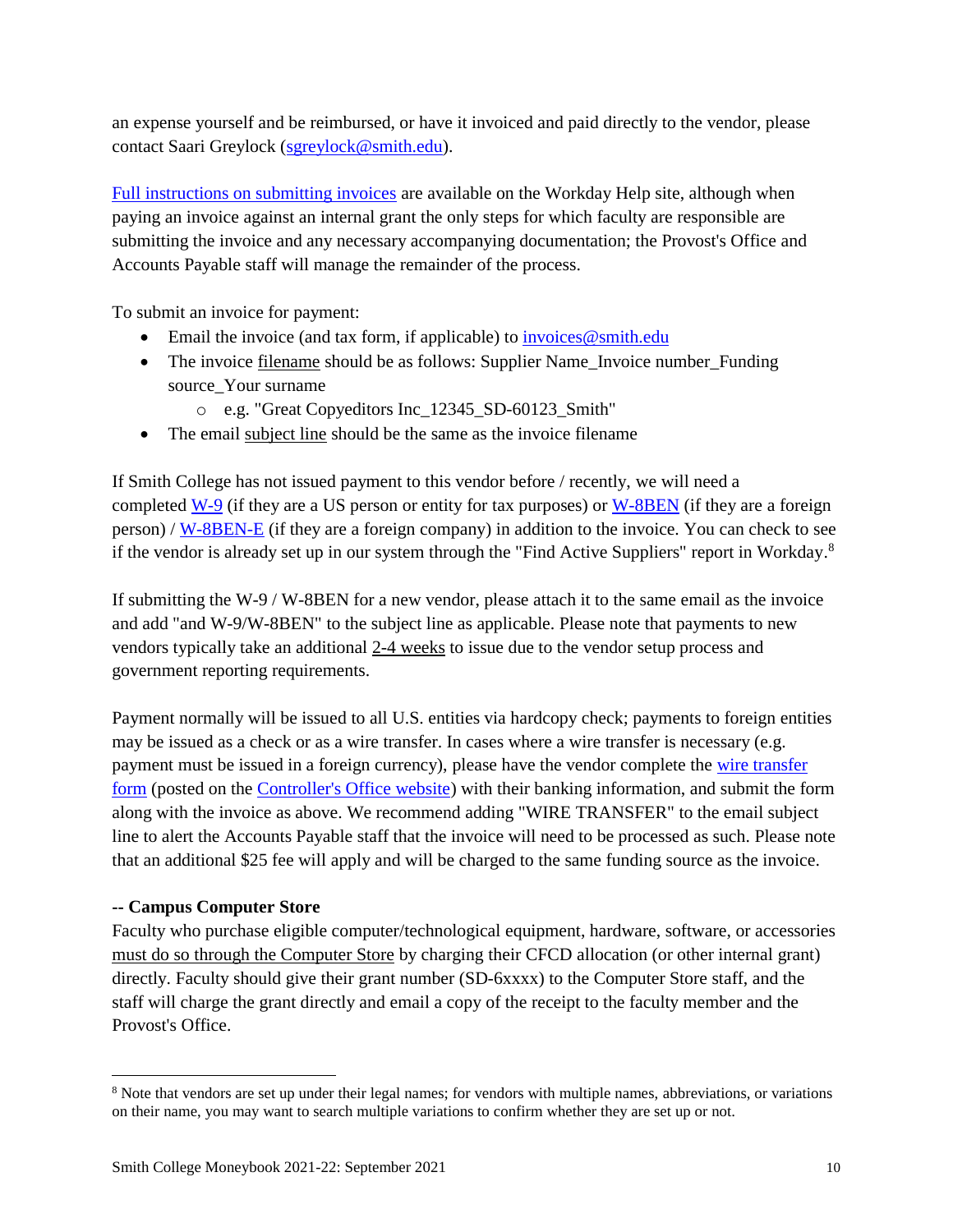- Purchase through the Computer Store is to allow ITS to asset tag the purchase as college property, to ensure that the purchase meets college security and functionality requirements, and to enable ITS to provide support for the purchase thereafter.
	- o As it is a college purchase, no sales tax will be levied.
- Faculty who have specific hardware/software needs should work with the Computer Store staff to order those items under the auspices of Smith College.
	- $\circ$  If the Computer Store is unable to order an item, but confirms that ITS will support it and authorizes the faculty member to purchase it elsewhere, it is allowable; please include a copy of the authorization from the Computer Store / ITS staff when submitting for reimbursement.
	- o Please note that the Computer Store offers far more products than are visible on its website, and can special-order most items on request. Please contact the Computer Store staff directly (*cstore@smith.edu*) to discuss needs and availability.
- If a purchase is over the \$500 limit for CFCD, the remainder must be charged to another College funding source (e.g. discretionary or starter grant, department budget, etc.); it cannot be paid for personally by the faculty member, due to ownership/property right issues.

Faculty are responsible for ensuring that they do not exceed the annual \$500 maximum *or* their total available allocation balance when placing orders with the Computer Store.

#### **-- Stockrooms**

Faculty who purchase supplies through the [Science Center stockrooms](http://www.science.smith.edu/stockroom/) should give their internal grant number (SD-6xxxx) to the stockroom staff and charge their allocation directly. Faculty are responsible for ensuring that purchases are charged to the correct grant and that they do not exceed their available balance. Please remember to account for shipping charges.

#### **-- Special Collections**

Faculty who purchase scans of materials in the Special Collections may give their CFCD grant number to the Special Collections staff, who will submit the charges against the grant directly.

#### **-- Campus Bookstore**

Faculty who purchase materials to support their research or teaching at the campus bookstore must pay and submit for reimbursement, but should tell the bookstore staff at the time of purchase that it will be covered by a college funding source, and not to charge tax. Some items may also be eligible for an employee discount.

#### **-- Procurement Cards**

At this time, faculty may not use procards, departmental or otherwise, for CFCD expenses. Expenses that are made on a procard will not be approved to charge to CFCD.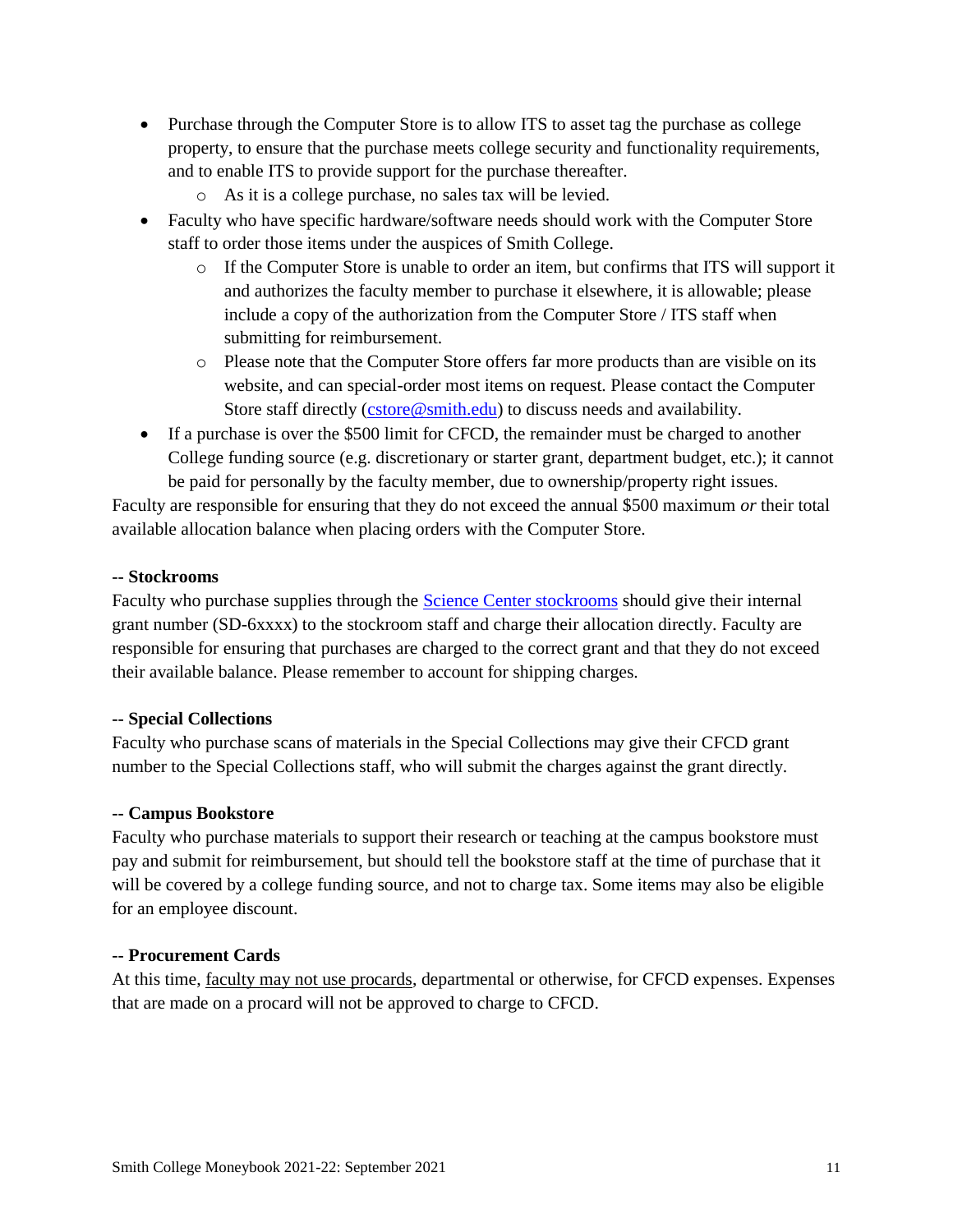### <span id="page-11-0"></span>**D. CFCD EXCEPTIONAL SUPPLEMENTAL GRANTS**

Faculty who expend their full allocation but have further funding needs for exceptional or critical research / teaching opportunities in that year may apply to CFCD for supplemental grant funding, prior to the relevant expense being incurred.

Faculty may apply for up to \$3,000 in supplemental funding each year (prorated to their normal maximum in that year if applicable). Funding is not guaranteed. Faculty should normally not expect to receive more than \$3,000 in supplemental funding during any 2-year period. Priority will be given to faculty who do not have other available research funding.

All parameters regarding eligible/ineligible expenses, maximum reimbursement limits (e.g. computer equipment), IRB review, and other relevant College policies as applicable to regular allocation funding apply also to supplemental funding.

The faculty member should already have expended or clearly committed (e.g. an imminent international conference) their allocation for the year prior to submitting an application. Faculty are expected to draw on and exhaust other available resources (e.g. through their department, other units, other discretionary grants) before seeking supplemental funding.

Submit applications online at [https://form.jotform.com/62343851256961.](https://form.jotform.com/62343851256961) Contact Saari Greylock or Susanne Kiley with any questions.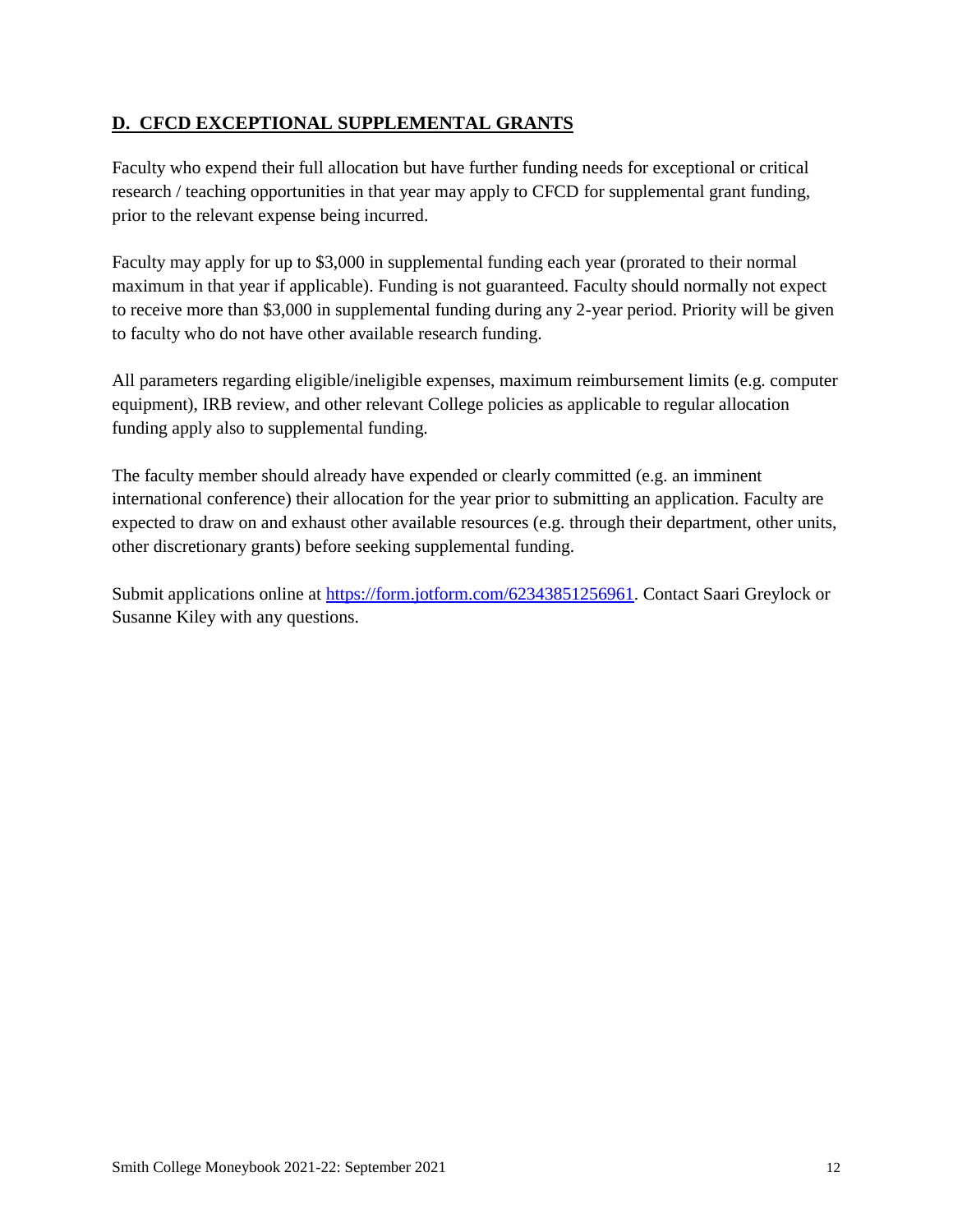#### <span id="page-12-0"></span>**E. CFCD STUDENT RESEARCH ASSISTANCE GRANTS**

Eligible faculty may apply for Student Research Assistance Grants to fund meaningful research collaboration with Smith students during the academic year or summer. Student research assistance funding is separate from and in addition to allocation funding.

Eligibility is determined by the same criteria as eligibility for CFCD allocation funding (see page 3), with the exception that junior tenure-track faculty with starter grants who are ineligible for allocation funding are eligible for student research assistance grants.

The Committee will consider applications at three annual rounds, one each for the fall semester, spring semester, and summer. Apply online at [https://www.smith.edu/about-smith/provost/grants](https://www.smith.edu/about-smith/provost/grants-funding)[funding](https://www.smith.edu/about-smith/provost/grants-funding). Funding is not guaranteed.

Fall semester grants (Sept-Dec): **8 September 2021** Interterm/Spring semester grants (Jan-May<sup>9</sup> ): **15 November 2021** Summer 2022 grants (June-Aug): **1 March 2022**

#### **Requirements:**

- The faculty member must be eligible for CFCD research assistance grants
- The faculty member must apply and be awarded funding
- The student(s) must be a <u>currently enrolled Smith undergraduate</u><sup>10</sup> who is on-campus at the time of work $11$
- The student must be eligible to work in the U.S. and must submit all required employment documentation to Payroll
- The student must be on-campus: remote work is not permitted, and students on study abroad
- The project should engage the student in meaningful and substantive research collaboration with the faculty member
	- o Teaching assistance, routine course preparation work, etc. are ineligible and should be requested through the department student worker budget

#### **Budgets and Process:**

 $\overline{a}$ 

Faculty may choose to apply for funding during any or all of the above-mentioned cycles. Upon receiving an award, faculty may hire one or more students at a time up to full-time work (10 hours/week during the academic term; 40 hours/week during J-term, spring recess, and the summer),

<sup>9</sup> Spring semester grants end on [the last day of exams](https://www.smith.edu/academics/academic-calendar) in May and may not be extended. For 2021-22, this is **May 6**. Summer grants may begin as early as the following Monday.

 $10$  Note that students from other institutions who are currently enrolled in a Smith course are not "Smith" undergraduates." Students currently on leave from the College are not "currently enrolled" and are not eligible. Graduate students are not eligible. Recently graduated alumnae are not eligible. Graduating seniors are eligible until Commencement but not after. Ada Comstock Scholars are, of course, Smith undergraduates and may be hired.

<sup>&</sup>lt;sup>11</sup> College policy prohibits students on study abroad from holding campus-related jobs. With regards to other forms of remote work due to the COVID-19 pandemic: at this time, CFCD expects that all student work will be required to be on-campus, per standard policy. CFCD will notify faculty if this policy changes.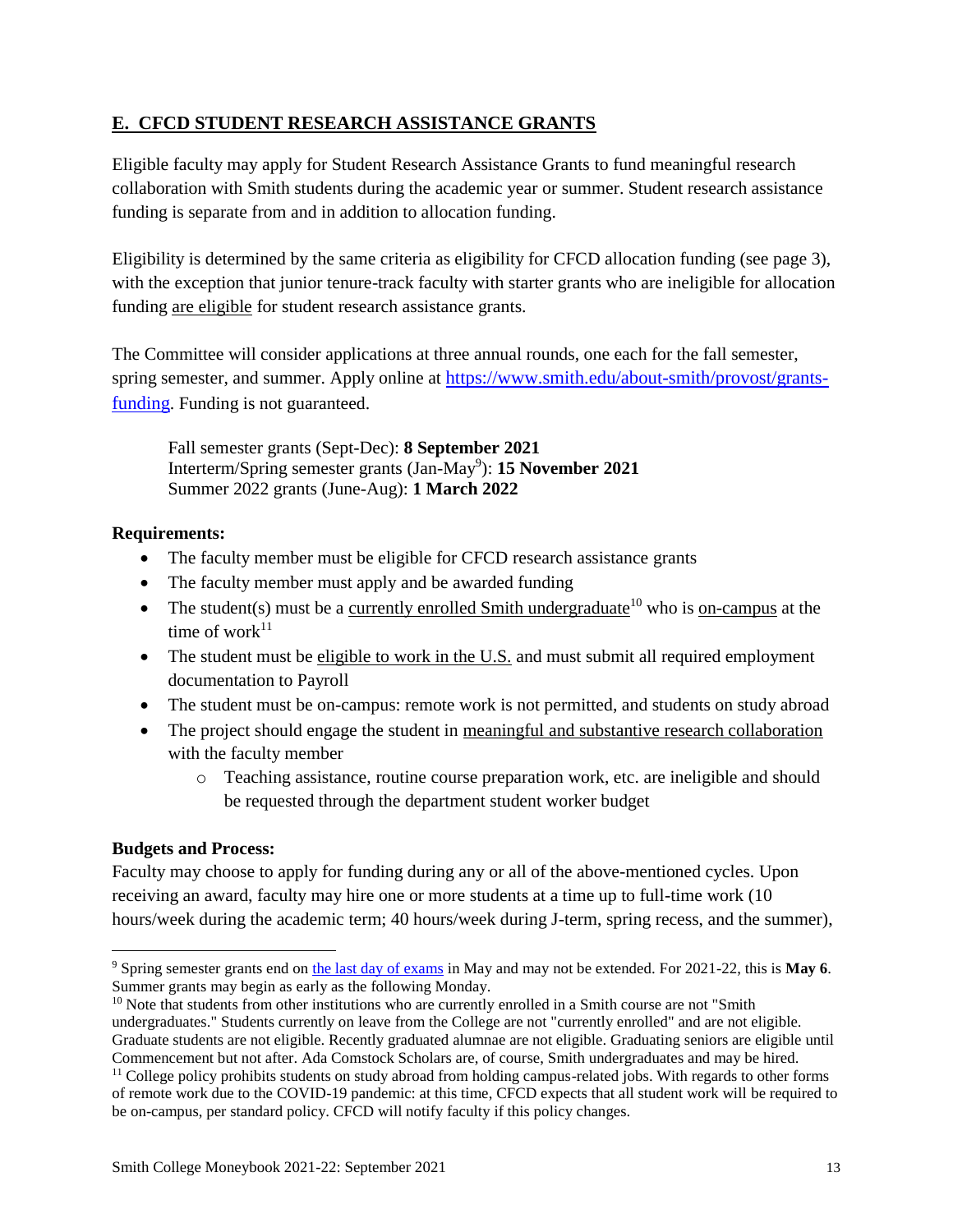subject to the total dollar amount of their award. Hourly wages are set by the Controller's Office in accordance with state and federal law:

| Fall 2021 Rate | J-term/Spring 2022 Rate | Summer 2022 Rate         |
|----------------|-------------------------|--------------------------|
| \$13.75/hr     | \$14.50/hr              | $$14.50 + 10\%$ benefits |

In one fiscal year, a faculty member is eligible to be awarded up to a maximum of the equivalent of  $400$  hours' work at the summer rate, including the 10% benefits rate<sup>12</sup>. For FY22, therefore, the maximum over the course of the full fiscal year is **\$6,380** (equivalent to \$5,800 in wages + \$580 benefits charge).

At each round, maximum budget eligibility for a faculty applicant is calculated as follows:

**Fall grants** – up to full annual maximum

**Spring grants** – up to full annual maximum, less any amount awarded for the fall **Summer grants** – up to full annual maximum, less any amount spent in the fall + any amount

awarded for the spring

Please note that these are the maximum amounts, not the amounts which applicants will automatically be awarded; funding at any level is not guaranteed. Further, unspent funds may not be carried forward into the immediate subsequent round, so faculty are encouraged to be realistic in their estimates so as to conserve funding eligibility for future applications in that year.

Each faculty recipient will have a distinct CFCD Student grant (code **SD-62xxx**) set up for them, separate from their regular CFCD allocation grant, into which their award funding will be placed and to which all student positions should be charged. Once set up, faculty will retain the same grant number for CFCD student research assistance grants across years.

Faculty must hire their students through Workday prior to the student beginning any work and approve their timesheets on a regular weekly or biweekly basis. Please note that students must submit the required employment documentation to Payroll before they can be hired.<sup>13</sup>

Faculty are responsible for ensuring that they do not exceed their awarded budget. Please note that if a student works multiple jobs in the summer, they may go into overtime, which is paid at time-and-ahalf; please work with your students to ensure this does not happen. If a faculty member overspends their awarded grant budget, they are responsible for covering the deficit via other appropriate College funding sources or personal funds as necessary.

 $\overline{a}$ 

<sup>&</sup>lt;sup>12</sup> The fringe benefits charge covers employment taxes, employer Social Security contributions, etc. It does not apply to term-time student assistance, only to summer student assistance.

 $13$  Direct all questions on hiring policies or processes to the Student Employment Office, [studemp@smith.edu.](mailto:%20%20studemp@smith.edu)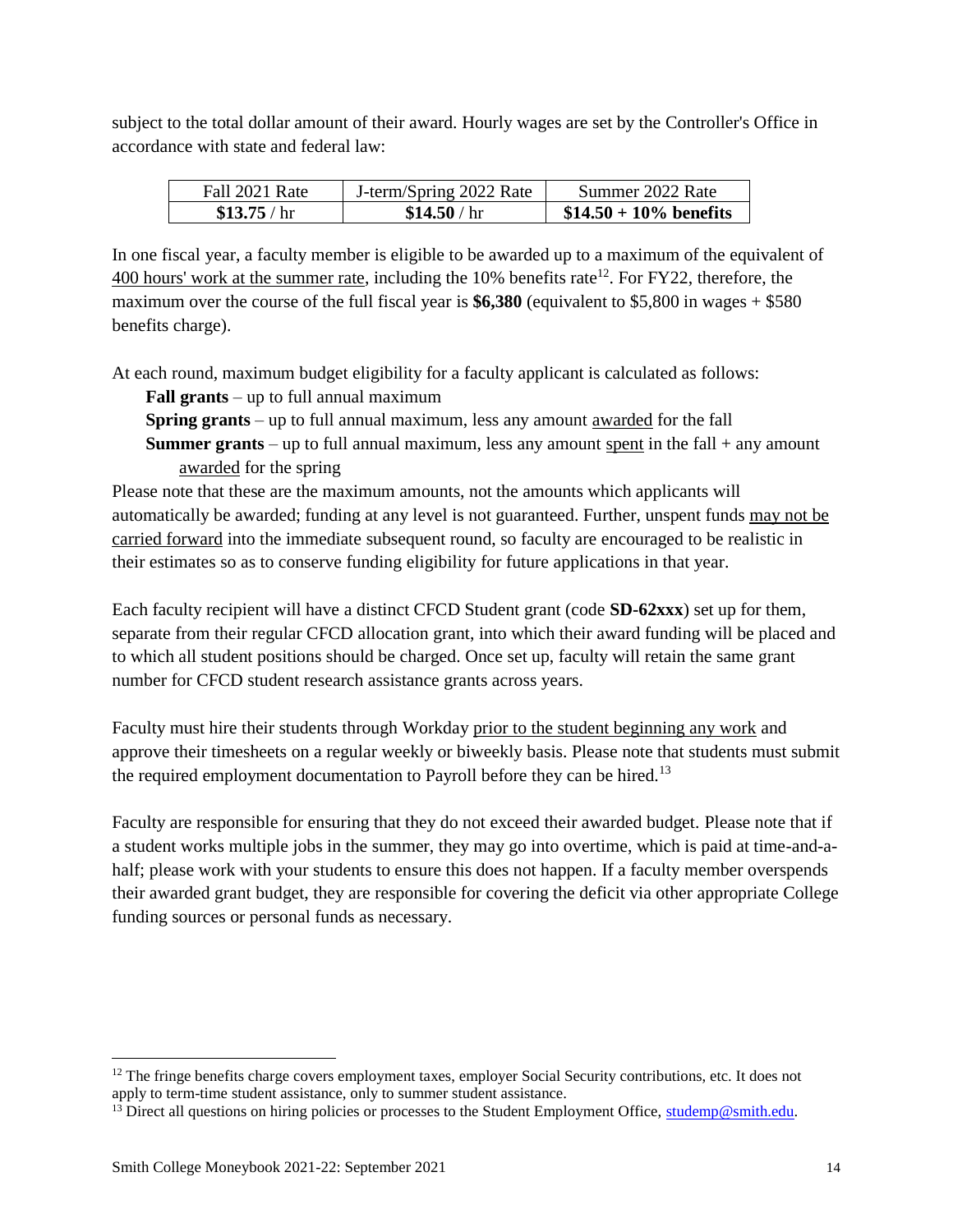#### <span id="page-14-0"></span>**F. [EMERITI GRANTS](#page-14-0)**

Retired emeriti faculty are not eligible for CFCD allocation, supplemental, student research assistance, or endowed grant/fellowship programs, but may apply for funding to support substantive research work through the emeriti grant program. Eligibility policies are the same as for the CFCD allocation (see pages 5-7), except that student research assistance may also be requested.

Emeriti are eligible for up to **\$1,500** in CFCD funding in FY22 (July 1, 2020 – June 30, 2021); they must apply in advance prior to expenses being incurred, and funding is not guaranteed. CFCD emeriti funding may not be carried forward into subsequent fiscal years, be 'borrowed against' in advance, or combined with funding from any other fiscal year. Emeriti with extant discretionary funds (see Section 2, pages 30-32) are ineligible for CFCD funding until such resources are expended.

Submit applications via email to Saari Greylock [\(sgreylock@smith.edu\)](mailto:sgreylock@smith.edu), describing the activity to be funded, when it will occur, and the total anticipated budget. Applications will be considered on an ongoing basis.

#### **Eligible expenses include:**

Scholarly travel (broadly defined) Required publication fees, permissions, etc. Research supplies Smith student research assistance

#### **Ineligible expenses include:**

Equipment Professional memberships Books; periodical / journal subscriptions Office furniture, office supplies Expenses for persons other than the applicant Telephone or internet-related bills or purchases

NOTE: Please see the [Provost's Office website](https://www.smith.edu/about-smith/provost/grants-funding) for a summary of current Smith policies / potential restrictions relevant to travel etc. due to the ongoing COVID-19 pandemic

#### **Reimbursement requests should be submitted within 30 days of the expense being incurred**, or by June 30 if at the end of the fiscal year.

All reimbursement and payment requests are now submitted electronically through Workday; hardcopy or emailed payment requests will not be accepted. Please see pages 8-11 for instructions and links on how to submit reimbursement requests or invoices to be paid.

Please contact Saari Greylock [\(sgreylock@smith.edu\)](mailto:sgreylock@smith.edu) or Susanne Kiley [\(skiley@smith.edu\)](mailto:skiley@smith.edu) with questions.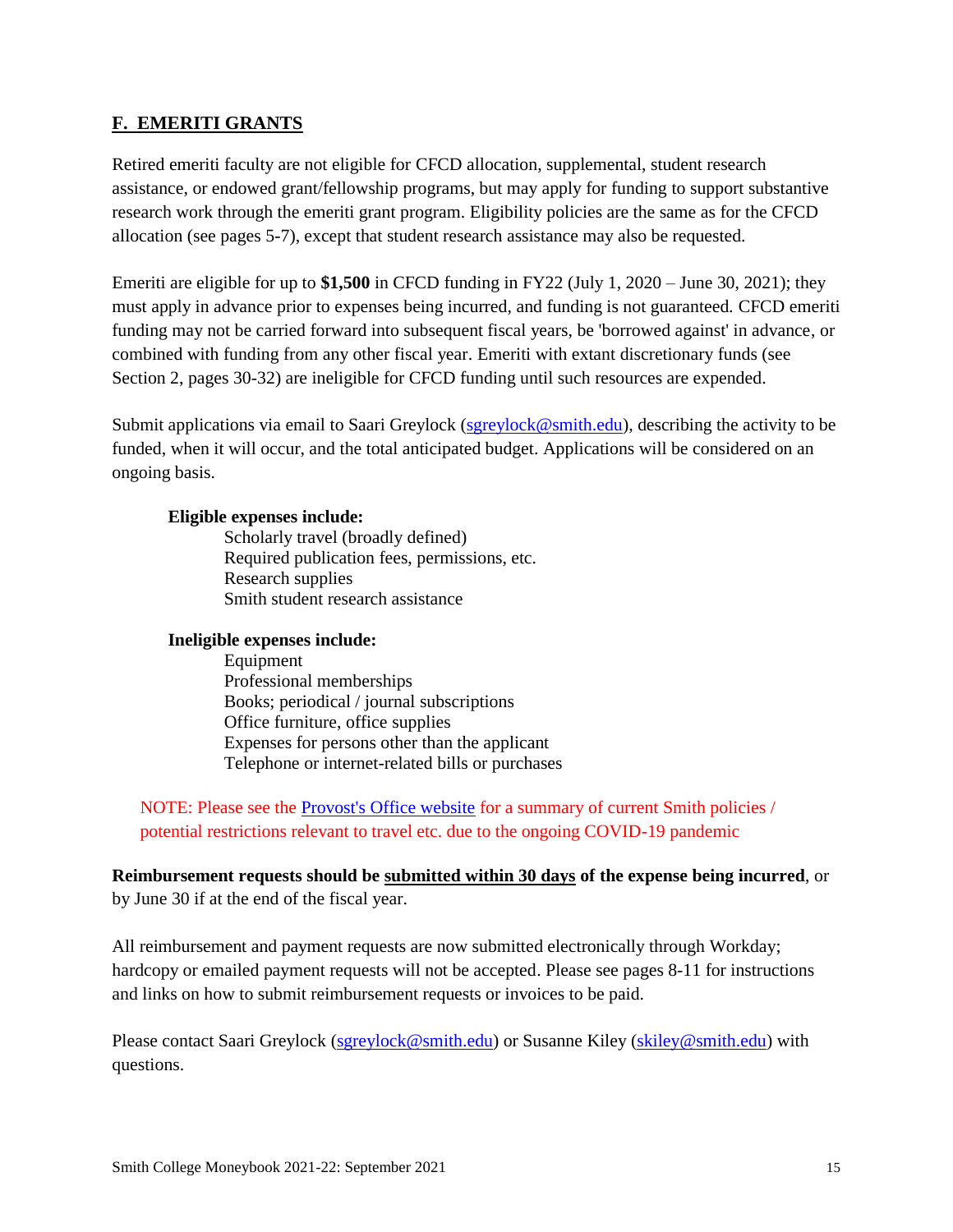#### <span id="page-15-0"></span>**G. CONNECTIONS FUND GRANTS**

The Connections Fund Grants provide support for untenured, tenure-track faculty members and teaching postdoctoral fellows<sup>14</sup> to bring established scholars in their field to campus.

This fund is designed to advance the scholarly work of new faculty members and to increase familiarity in the campus community with the kind of research done by newer Smith faculty members. Eligible faculty members are therefore encouraged to apply early in their untenured years.

Please note that tenure-track faculty members who are temporarily ineligible for allocation funding due to the terms of their starter grants retain eligibility for Connections Fund grants in order to support their pre-tenure scholarly development and integration in the College community.

Eligible junior faculty may apply for up to \$2,500 in funding during the whole of their probationary period to invite established scholars working in their field to Smith for the purpose of a guest lecture, panel discussion, or other appropriate intellectual exchange.

#### **Uses:**

Connections Funds may not be used to support the Smith faculty member's travel to other locations. Funding may normally be used for modest honoraria for visiting scholars, for the visitors' travel, lodging, or meals, or for event publicity or related expenses.

Expenses may be submitted to the Provost's Office to be paid directly from the Connections Grant, or may be paid out of the department budget and a transfer requested to reimburse the department.

#### **To Apply:**

 $\overline{a}$ 

The junior faculty member should complete the Connections Fund application form [\(https://form.jotform.com/82345430351954;](https://form.jotform.com/82345430351954) also linked from the [Provost's Office website\)](https://www.smith.edu/about-smith/provost/grants-funding), preferably at least one full month prior to the proposed visit.

NOTE: Please see the [Provost's Office website](https://www.smith.edu/about-smith/provost/grants-funding) for a summary of current Smith policies / potential restrictions relevant to travel etc. due to the ongoing COVID-19 pandemic

Contact Saari Greylock with any questions.

<sup>&</sup>lt;sup>14</sup> Postdoctoral fellows with teaching appointments are eligible; research-only postdoctoral fellows are not eligible for CFCD, including Connections Fund grants.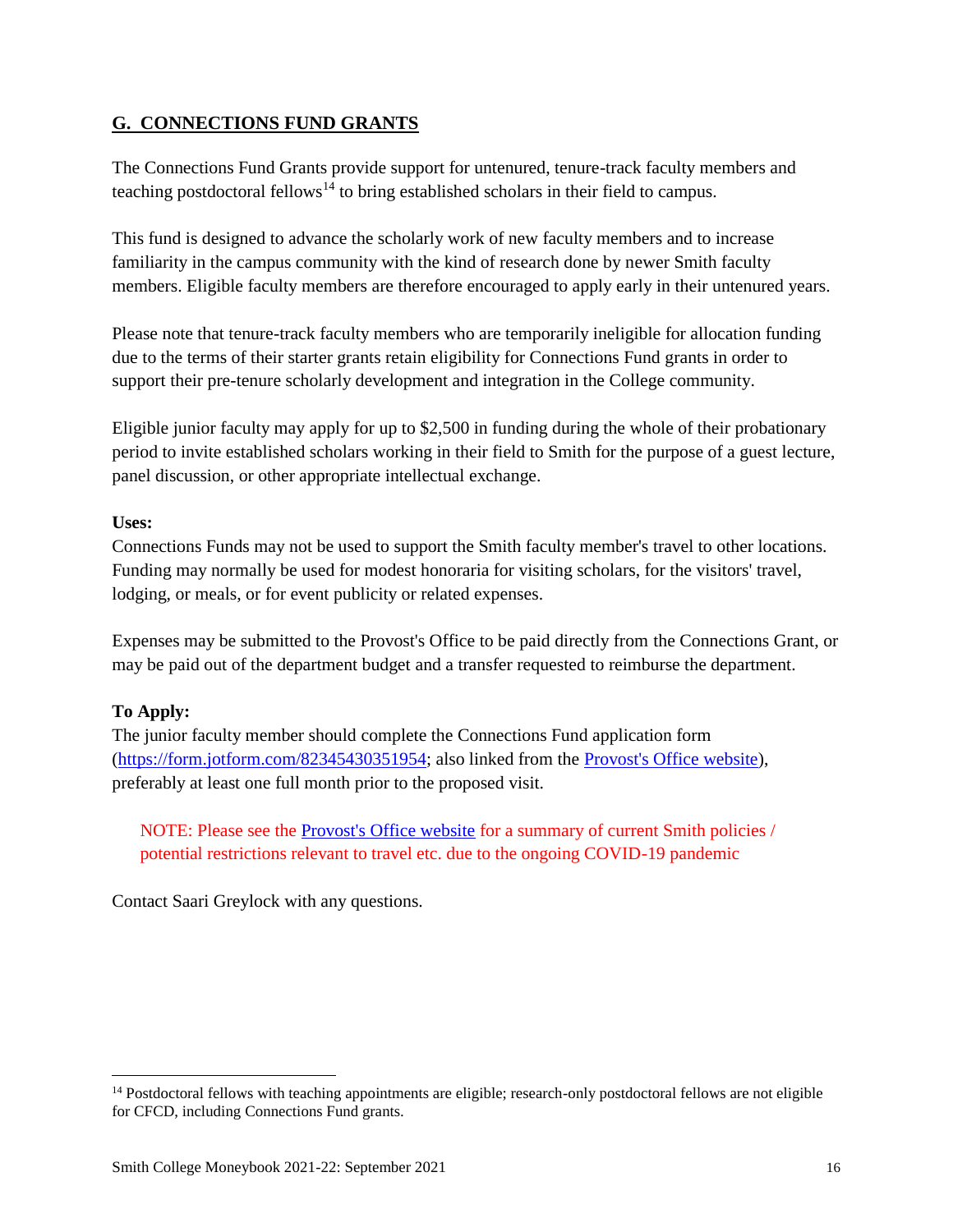# **II. FELLOWSHIPS FOR RESEARCH**

<span id="page-16-0"></span>Special endowed fellowships for research are available on a competitive basis to members of the undergraduate tenured and tenure-track faculty and to core and senior lecturers at Smith College:

**A.** American Academy in Rome Fellowships for faculty members in all fields to study in Rome

- **B.** Bradley Fellowships for faculty members from the French or German Departments
- **C.** Harnish Fellowships and Grants for faculty members in the fine and performing arts
- **D.** Mid-Career Fellowships for associate professors 8 or more years in rank in all fields
- **E.** Picker Fellowships for junior tenure-track faculty members in all fields

See also **III.B: Dorius/Spofford Fellowships** and **III.C: Fine Fellowships**, which may be used for curricular development *or* to support research.

In addition, the following is available on a competitive basis to untenured, tenure-track members of the faculty of the School for Social Work only:

**F.** School for Social Work Pre-Tenure Research Fellowship

The application guidelines for these fellowship programs are set out below, along with any special criteria that may apply. Completed applications are due to the Provost's Office on or before the dates given below. Further information is available from Bill Peterson and Saari Greylock.

Awards will be made by the associate provost and the Committee on Faculty Compensation and Development. All applications should be written in language accessible to educated non-specialists.

Tenure-track faculty members who are temporarily ineligible for CFCD allocation funding as part of their appointment agreements retain full eligibility for Fellowships in this section in order to support their pre-tenure scholarly and pedagogical development.

Fellowships applied for in one year are awarded for the following year. The deadlines listed below are for applications for Fellowships to be held during the **2022-23 academic year.** 

Please note: Should ongoing repercussions from the COVID-19 pandemic impact fellowship recipients' ability to conduct grant activities in FY23, CFCD and the Provost's Office will work with Fellows to arrange extensions or other flexible accommodations as possible.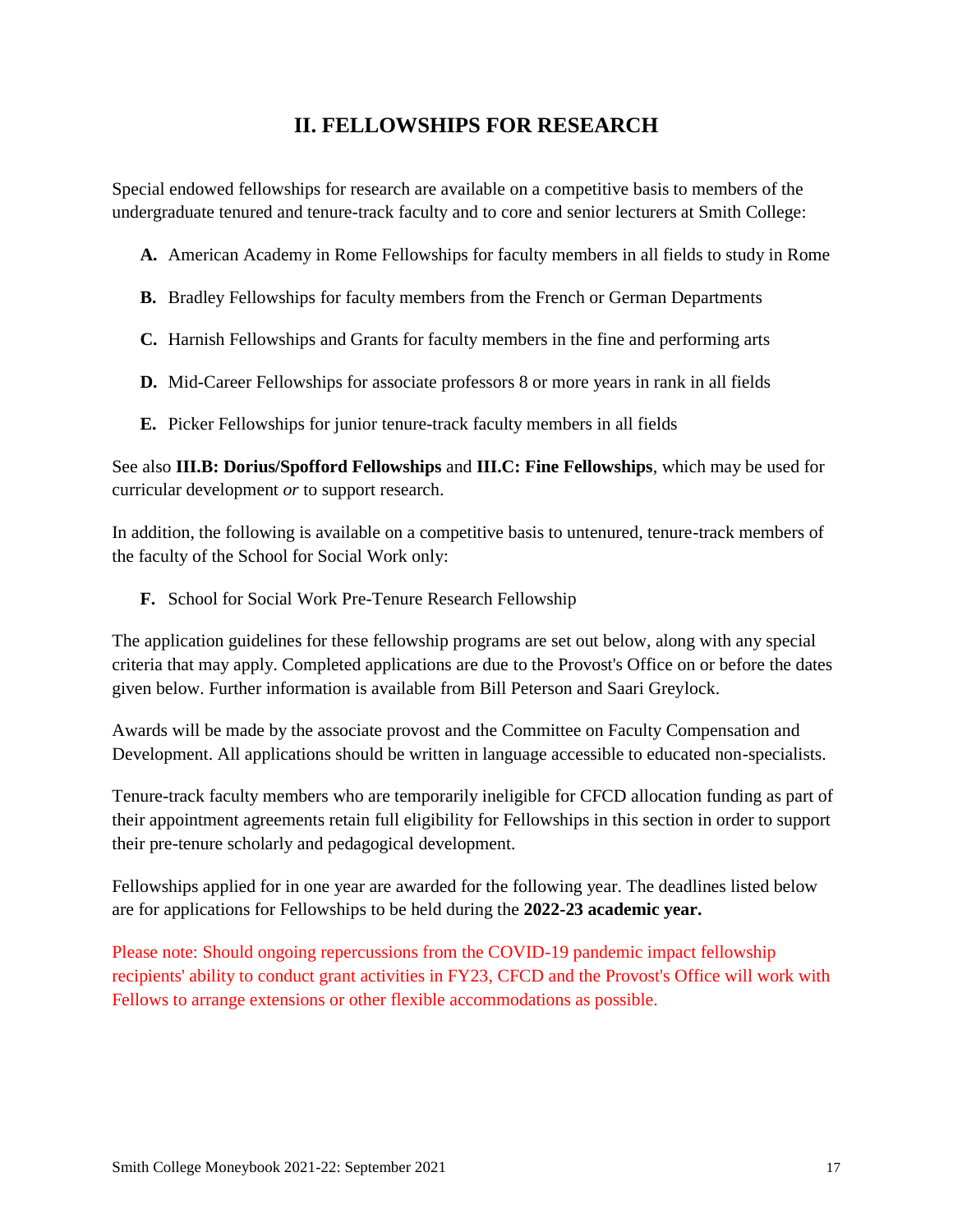#### <span id="page-17-0"></span>**A. AMERICAN ACADEMY IN ROME FELLOWSHIPS**

The mission of the American Academy in Rome, founded in 1894, is to foster the pursuit of advanced research and independent study in the fine arts and humanities. The Academy supports research and creative work in the following areas, among others: Ancient Studies, Archaeology, Architecture and Design, Art History, Historic Preservation, Italian Studies, Landscape Architecture and Botanic Gardens, Literature, Medieval Studies, Music Composition, Renaissance and Early Modern Studies, and Studio Art. See [http://www.aarome.org/.](http://www.aarome.org/) As an institutional member of the American Academy in Rome, Smith College is entitled to name an Affiliated Fellow annually to a four-week residency at the Academy.

- **Purpose:** The Affiliated Fellowship allows a Smith faculty member to spend four weeks at the Academy in Rome to pursue research, writing, or creative work with full access to the Academy's resources.
- **Eligibility:** Applicants should hold a tenure-track, tenured, or core appointment at Smith College (any discipline). Preference is given to those who have not previously been an Affiliated Fellow.
- **Activities Supported:** The Fellow will have access to all Academy trips and tours, concerts, conferences, exhibitions, lectures, readings, and symposia, as well as all scholarly resources such as the library, photographic archive, antiquities collection, and archaeology room. Smith College will cover the expenses of the Affiliated Fellow's housing and meal plan at the Academy. A single room is provided; at this time, the Academy cannot accommodate spouses or additional guests. Residencies are scheduled by the Academy and specific housing dates are subject to availability. The Fellow is responsible for airfare and any additional expenses related to the planned scholarly or creative work, but they may draw on allocation funding if desired.
- **Application Procedure:** Submit a 2-3 page proposal outlining the proposed work and discussing the specific benefits to the recipient and the proposed work that would be provided by a residency at the Academy in Rome. Please also include a one-sentence abstract of the proposal for use in correspondence, formal records, etc. Please direct applications to CFCD, c/o Saari Greylock, [sgreylock@smith.edu.](mailto:sgreylock@smith.edu)

For this award cycle, the residency would take place between **September 2022** and **July 2023,**  pending availability of housing at the Academy; please indicate the preferred month(s) of residence in your application.

**Report on Work:** Fellowship recipients must submit a brief written report to CFCD (c/o Saari) Greylock) at the conclusion of the residency on all work undertaken.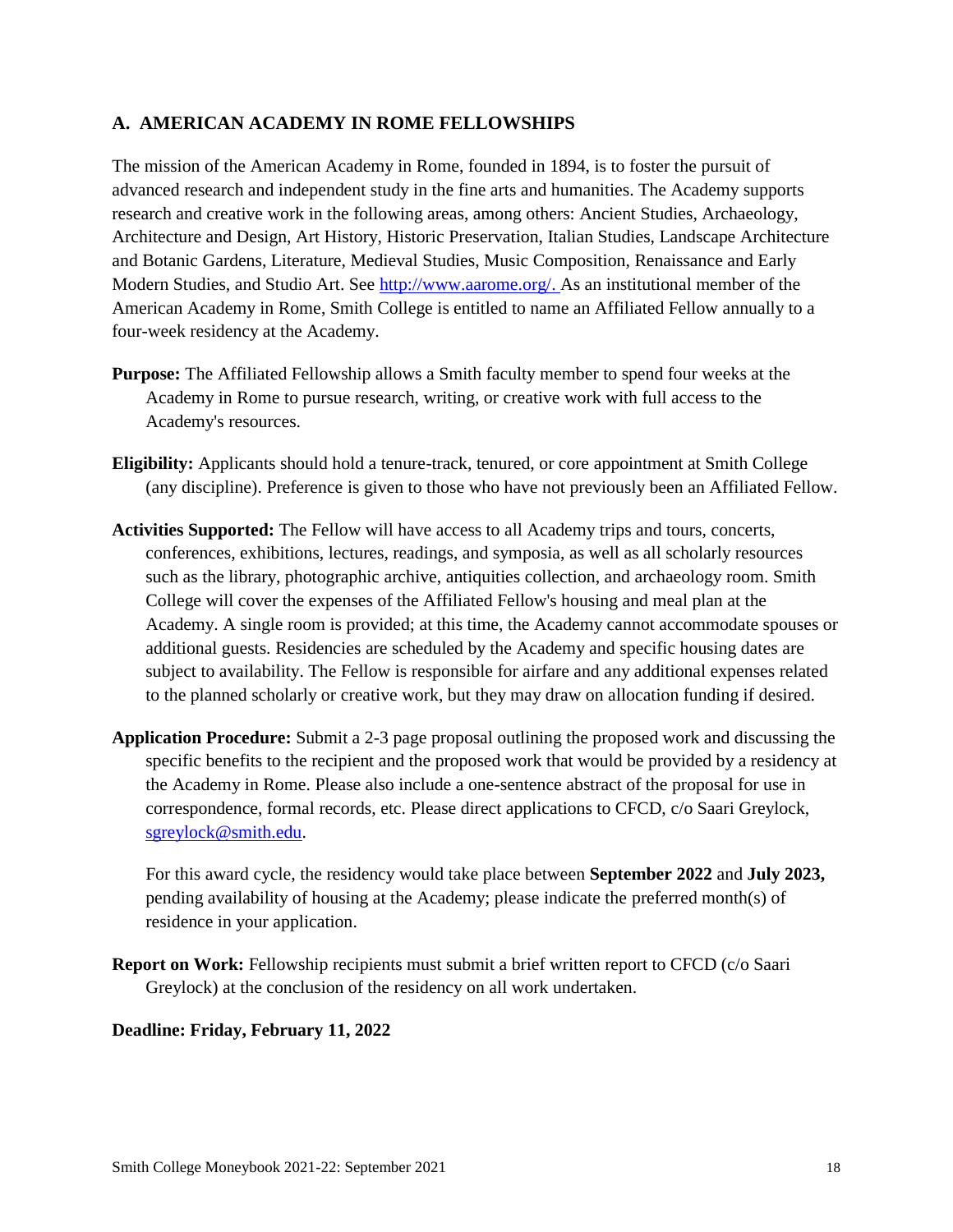#### <span id="page-18-0"></span>**B. RUTH BAKER BRADLEY FELLOWSHIPS**

Faculty members from the Departments of French or German may apply for funds to support research or curriculum development. The Committee makes every effort to ensure that the two departments benefit from the endowment in proportions which reflect their relative size.

- **Purpose:** To support the scholarly and professional growth of faculty members in French and German Studies and support curricular development in those departments.
- **Eligibility:** Applicants should hold a tenure-track, tenured, or core appointment in either the Smith College Department of French Studies or the Department of German Studies. Preference is given to those who have not previously received funding.
- **Activities Supported:** Fellowships may be awarded for curriculum development or research-related expenses including but not limited to travel, student research assistance, supplies, publication support, etc. Where appropriate, an award may be split among several applicants.
- **Application Procedure:** Submit a 2-3 page proposal and detailed budget, including the following: description of the project and work/research to be undertaken, methodologies to be employed, specific activities to be supported, estimated duration of the project, other resources to be drawn upon, and scholarly and curricular impact. Please also include a one-sentence abstract of the proposal for use in correspondence, formal records, etc. If the proposal involves course development, an endorsement from the department chair should be submitted. Please direct applications to CFCD, c/o Saari Greylock, [sgreylock@smith.edu.](mailto:sgreylock@smith.edu)
- **Report on Work:** Fellowship recipients must submit a brief written report to CFCD (c/o Saari) Greylock) at the conclusion of the grant on all work undertaken.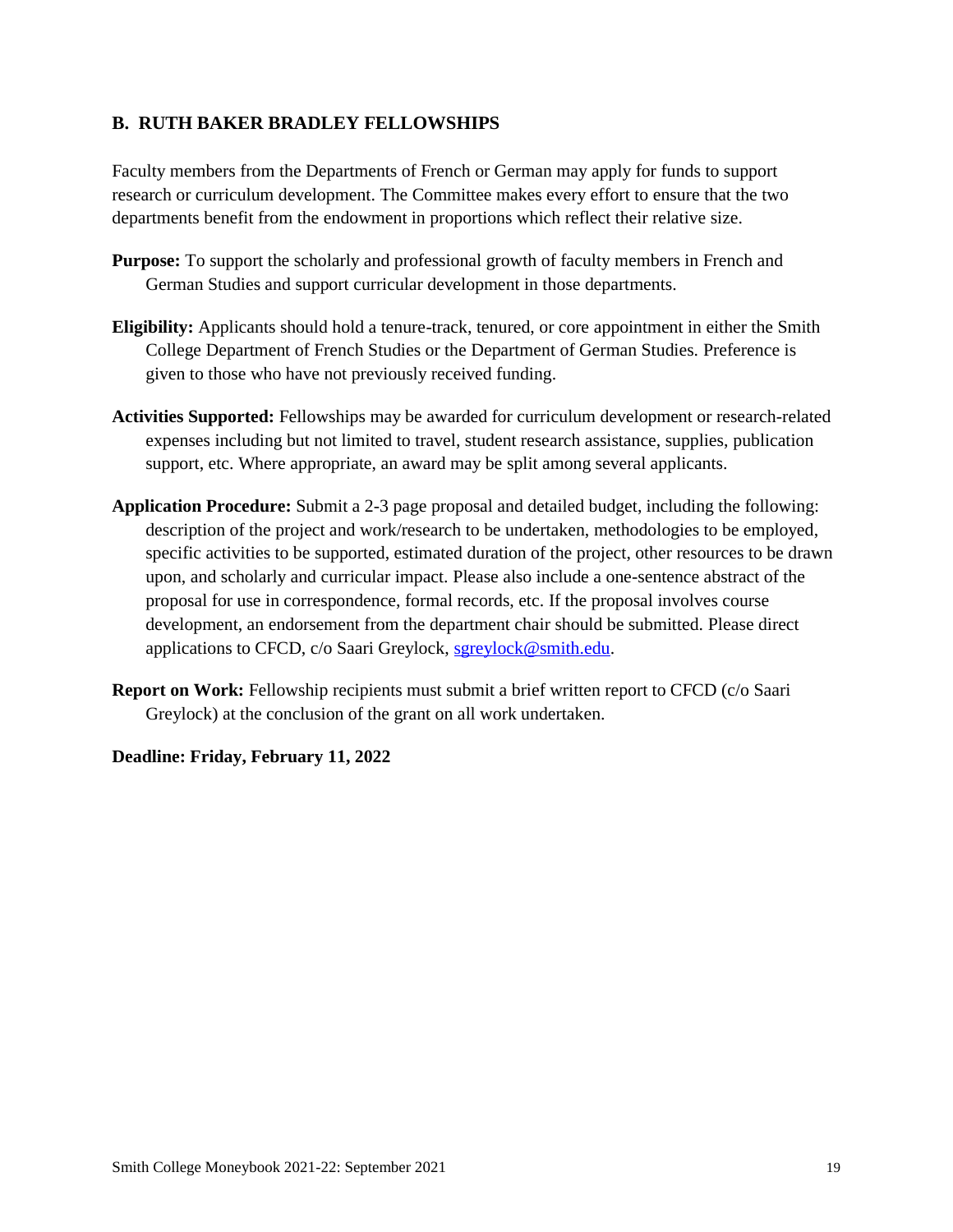#### <span id="page-19-0"></span>**C. HARNISH FELLOWSHIPS**

Harnish Fellowships and Grants were established in 1983 through the generosity of Jerene Appleby Harnish, '16. Mrs. Harnish was a great friend of the fine and performing arts. It is fitting that she be remembered in a way that will long ensure the critical role of those arts at Smith College.

- **Purpose:** To support the scholarly and professional growth and development of faculty members in the fine and performing arts.
- **Eligibility:** Applicants should hold a tenure-track, tenured, or core appointment in the fine or performing arts at Smith and should have completed at least one full year at the College before submitting an application. A faculty member will not be permitted to hold a Harnish Fellowship more than twice in any five-year period.
- **Activities Supported:** A wide variety of major projects in the fine and performing arts, including but not limited to expenses related to research (e.g. travel, student assistance, reproduction or license fees, publication support), art exhibitions, musical performances and theatrical productions. If the project involves the production of a CD, video, or other electronic storage medium, any expenses related to the reproduction and distribution of these media must also be included in the original proposal.

Harnish Fellowships may be awarded to support collaborative projects. Faculty contemplating collaborative projects should discuss their plans with the Associate Provost prior to submitting an application.

The Fellowships may be used to support a lighter teaching load for untenured faculty by providing release time from the teaching of one course during the academic year of the award where this is feasible from the standpoint of the Fellow's department. The department is guaranteed course replacement if a course release is awarded. Only one such course release may be obtained during the probationary period of any untenured faculty member. Harnish Fellowships may not be used to reduce a faculty member's teaching load to zero courses in any semester.

Funding for any one Fellowship may not exceed \$10,000 *or* one course release.

**Application Procedure:** The Harnish Fellowships are awarded on a competitive basis. Submit a 3-5 page project proposal and detailed budget, including the following: description of the project and work/research to be undertaken, methodologies to be employed, specific activities to be supported, estimated duration of the project, other resources to be drawn upon, and scholarly and curricular impact. Please also include a one-sentence abstract of the proposal for use in correspondence, formal records, etc. If a course release is requested, written approval of the department chair must accompany the application. Please direct applications to CFCD, c/o Saari Greylock, [sgreylock@smith.edu.](mailto:sgreylock@smith.edu)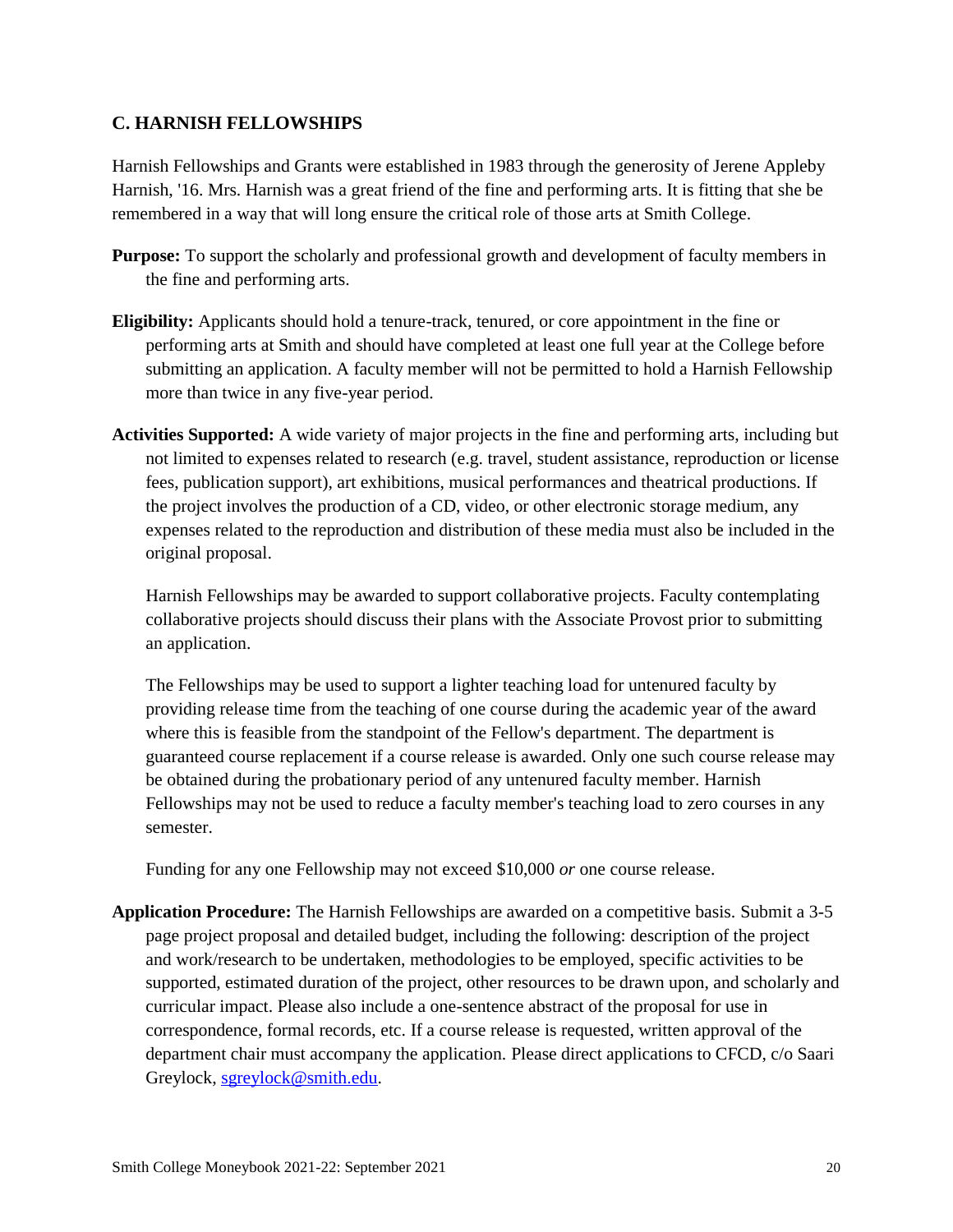- **Duration of Awards:** Harnish Fellowships are awarded for periods of up to one year, beginning in the summer following the application deadline and lasting until June of the following year.
- **Report on Work:** All Harnish Fellows must submit a brief written report to CFCD (c/o Saari Greylock) at the conclusion of the tenure of the fellowship on all work undertaken as a result of the fellowship.

**Deadline: Friday, February 11, 2022**

#### **HARNISH GRANTS**

- **Purpose:** To support the purchase of supplies and equipment. Unlike Harnish Fellowships, which are awarded for specific projects, Harnish Grants (of up to \$1,500) are awarded for continuing or general needs, to get a potential project underway, or to complete a project in progress.
- **Eligibility:** Applicants should hold a tenure-track, tenured, or core appointment in the fine and performing arts at Smith. Faculty holding Harnish Fellowships are not eligible for support from the Harnish grant program until the expiration of their fellowship. Preference is given to those who have not previously received funding.
- **Application Procedure:** Applicants should submit a detailed budget and a one-page justification for the proposed expenditure to CFCD, c/o Saari Greylock, [sgreylock@smith.edu.](mailto:sgreylock@smith.edu) Please also include a one-sentence abstract of the proposal for use in correspondence, formal records, etc.
- **Report on Work:** Grant recipients must submit a brief written report to CFCD (c/o Saari Greylock) at the conclusion of the grant on all work undertaken as a result of the equipment purchase.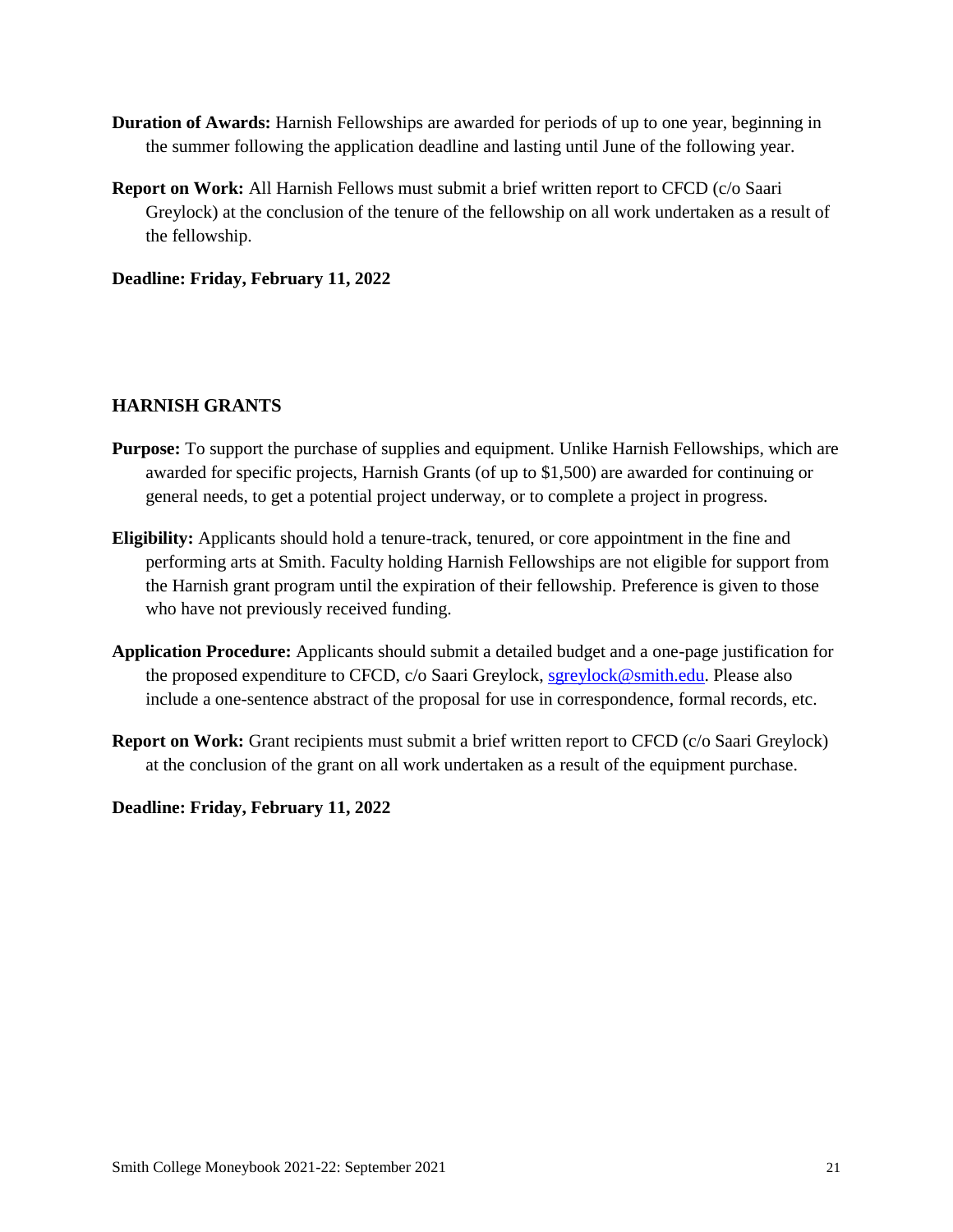#### <span id="page-21-0"></span>**D. MID-CAREER FELLOWSHIPS**

The Mid-Career Fellowships were established by CFCD and the Office of the Provost & Dean of the Faculty in 2018 to provide support for associate professors who have done exceptional and meritorious service for their department or the College at the cost of their scholarly productivity.

- **Purpose:** To provide a course release for associate professors who have been in rank for eight or more years due to extraordinary service demands, particularly in the form of chairing departments or programs where senior faculty have not been available to share the service burden and where there has been no course release granted for chairing.
- **Eligibility:** Applicants must be associate professors with tenure at Smith and have been in rank for 8 or more years at the time of application.
- **Activities Supported:** A course release, with replacement, to enable significant progress on a major scholarly work that will support the candidate's promotion dossier. Where possible, the applicant's department will provide or contribute to funding for the Fellowship from endowed or current-use gifts; the Provost's Office will provide funding if the department has no such gifts.
- **Application Procedures:** The Mid-Career Fellowships are awarded on a competitive basis, with normally 1 grant per year. Candidates must demonstrate convincingly that they have faced unusually high service expectations that have benefited the college in substantive ways and, furthermore, they must demonstrate that a course release will allow them to make substantive progress on a major scholarly work.

Submit a 2-3 page proposal including the following: details of the service they have performed since tenure, including any compensation received for that service, and a description of how their service to the college demanded time that could not be spent on research; a description of the scholarly project they plan to pursue during the semester of the course release; the anticipated timeframe for submitting their dossier for promotion to full professor; a current CV; and a statement of support from their department chair(s). Please also include a one-sentence abstract of the proposal for use in correspondence, formal records, etc.

- **Duration:** Mid-Career Fellowships are awarded nominally for one academic year, for a single course release to take place in a semester prior to the deadline for finalized promotion dossiers, at latest.
- **Report on Work:** All Fellowship recipients must submit a brief written report to CFCD (c/o Saari Greylock) at the conclusion of the fellowship on all work undertaken as a result of the fellowship, including any completed products, and including an updated timeframe for when they expect to submit their dossier for promotion.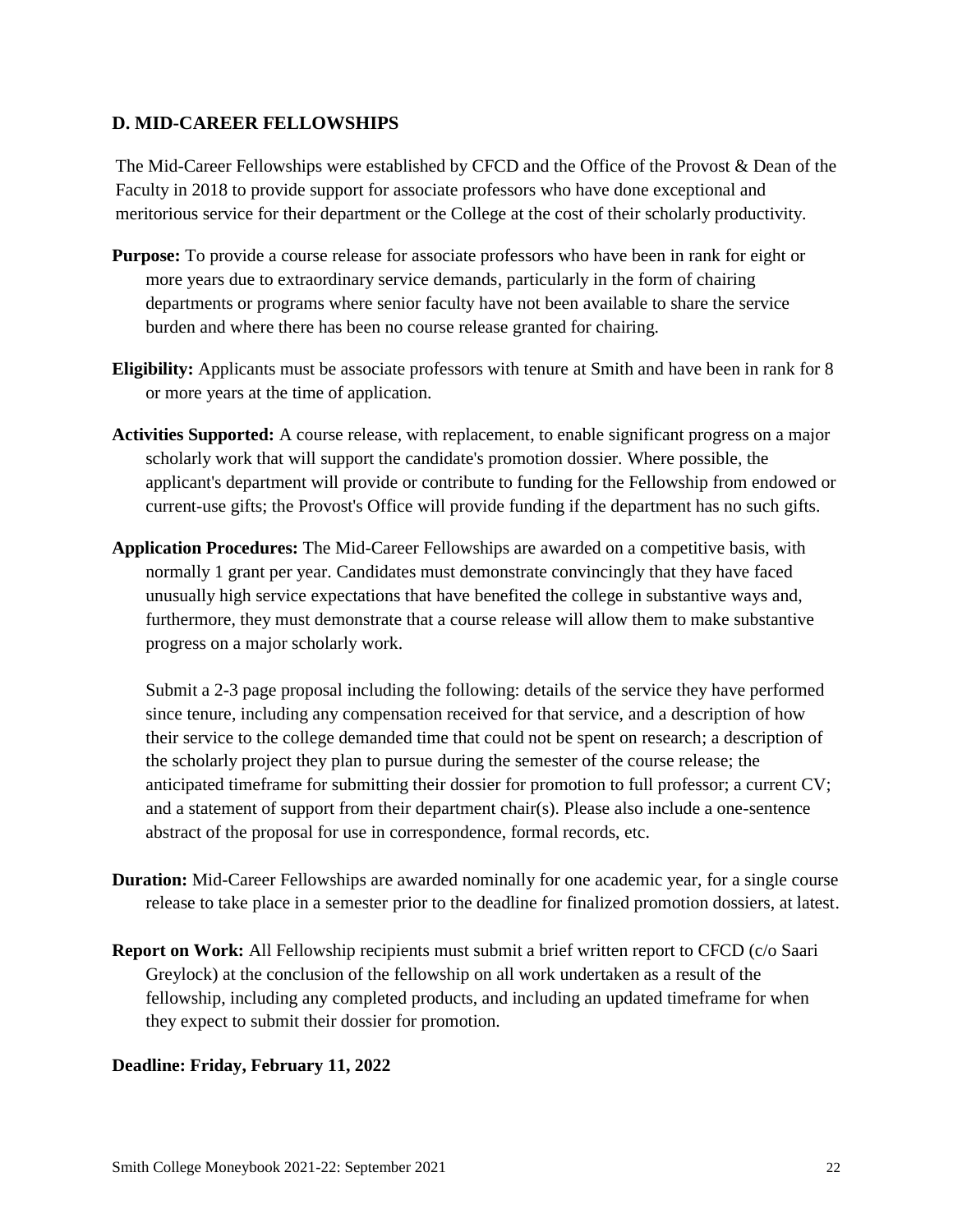#### <span id="page-22-0"></span>**E. JEAN PICKER FELLOWSHIPS**

Jean Picker Fellowships were established in 1981 through the generosity of Jean and Harvey Picker. Jean Picker (Jean Sovatkin '42) was a long-time servant of the College as a dedicated and insightful friend and Trustee; she gave years of outstanding service to the United Nations and to the cause of world peace. It is fitting that she should be remembered in a way that is of critical importance to the development of the faculty and the curriculum.

**Purpose:** To support the research and professional development of tenure-track faculty in any field.

- **Eligibility:** Applicants must be untenured and hold a tenure-track appointment at Smith, and should have completed at least one full year at the College prior to submitting an application. Faculty may hold Picker Fellowships up to twice, only one of which may be for a course release.
- **Activities Supported:** A broad range of projects and expenditures can be supported. These include but are not limited to research (research assistance, travel, library fees, laboratory supplies, reproduction of materials, etc.), writing, study, the preparation of new courses, artistic projects and productions, and other forms of professional and scholarly development.

The Fellowships may be used to support a lighter teaching load for untenured faculty by providing release time from the teaching of one course during the academic year of the award, where this is feasible from the standpoint of the Fellow's department. The department is guaranteed course replacement if a course release is awarded. Only one such course release may be obtained during the probationary period of any untenured faculty member. Picker Fellowships may not be used to reduce their teaching load to zero courses in any semester.

Funding for any one Fellowship may not exceed \$10,000 *or* one course release.

- **Application Procedures:** The Picker Fellowships are awarded on a competitive basis. Submit a 2-3 page proposal and detailed budget, including: a description of the project and work/research to be undertaken, methodologies to be employed, specific activities to be supported, estimated duration of the project, other resources to be drawn upon, and scholarly and curricular impact. Please also include a one-sentence abstract of the proposal for use in correspondence, formal records, etc. If a course release is requested, written approval of the department chair must accompany the application. Please direct applications to CFCD, c/o Saari Greylock, [sgreylock@smith.edu.](mailto:sgreylock@smith.edu)
- **Duration:** Picker Fellowships are awarded for periods of up to one year, beginning in the summer following the application deadline and lasting until June of the following year.
- **Report on Work:** All Picker Fellows must submit a brief written report to CFCD (c/o Saari Greylock) at the conclusion of the fellowship on all work undertaken during the fellowship.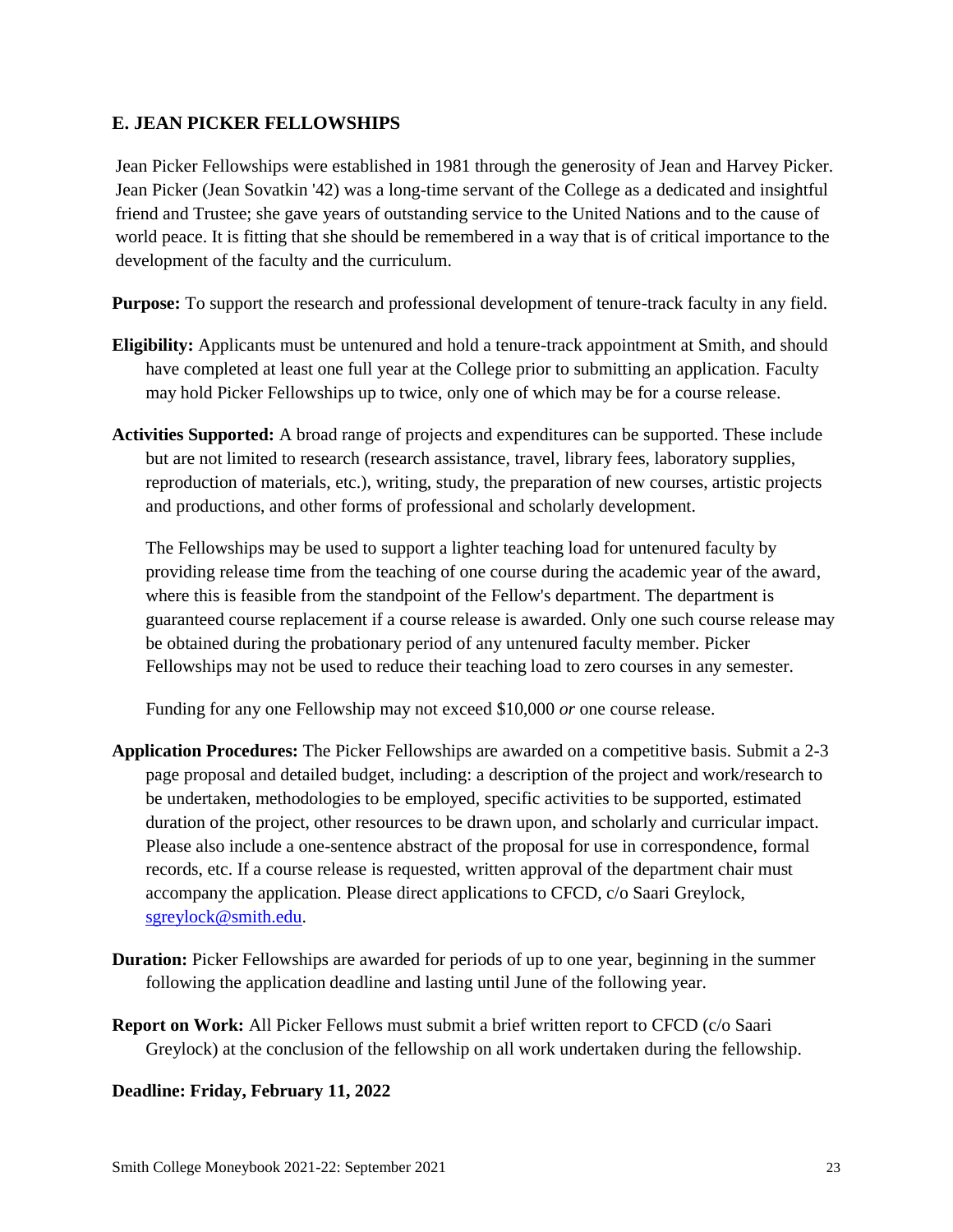#### <span id="page-23-0"></span>**F. SCHOOL FOR SOCIAL WORK PRE-TENURE RESEARCH FELLOWSHIPS**

- **Purpose:** To support the research and professional development of tenure-track, untenured faculty in the School for Social Work.
- **Eligibility:** Applicants must hold a tenure-track appointment in the School for Social Work but be pre-tenure at the time that the fellowship would be held. Faculty may receive a maximum of one Fellowship during the probationary period.
- **Activities Supported:** A broad range of projects and expenditures can be supported. These include but are not limited to research (research assistance, travel, reproduction of materials, etc.), writing, study, the preparation of new courses, and other forms of professional development.

The Fellowships also may be used to support a lighter teaching load for untenured faculty by providing release time from the teaching of one course or administrative assignments during the academic year of the award where this is feasible from the standpoint of the School. Only one such course release may be obtained during the probationary period of any untenured faculty member. The Fellowships may not be used to extend sabbatical leaves or leaves of absence from the College, or to reduce a faculty member's teaching load below workload policy minimums.

Normally, funding for any one project may not exceed \$10,000 or one course release.

- **Application Procedures:** Fellowships are awarded on a competitive basis. No more than 1 Fellowship will normally be awarded per year. Submit a project proposal of 3-5 pages describing the purpose of the project, its scholarly significance, the methodologies to be employed, the specific activities for which support is sought, the estimated duration of the project, and the proposed budget. Please also include a one-sentence abstract of the proposal for use in correspondence, formal records, etc. Submit applications to CFCD, c/o Saari Greylock, [sgreylock@smith.edu.](mailto:sgreylock@smith.edu)
- **Duration:** Fellowships are awarded for periods of up to one year, beginning in the summer following the application deadline and lasting until June of the following year.
- **Report on Work:** All Fellows must submit a brief written report to CFCD (c/o Saari Greylock) with cc: to the Provost and to the Dean of the School for Social Work at the conclusion of the fellowship on all work undertaken as a result of the fellowship.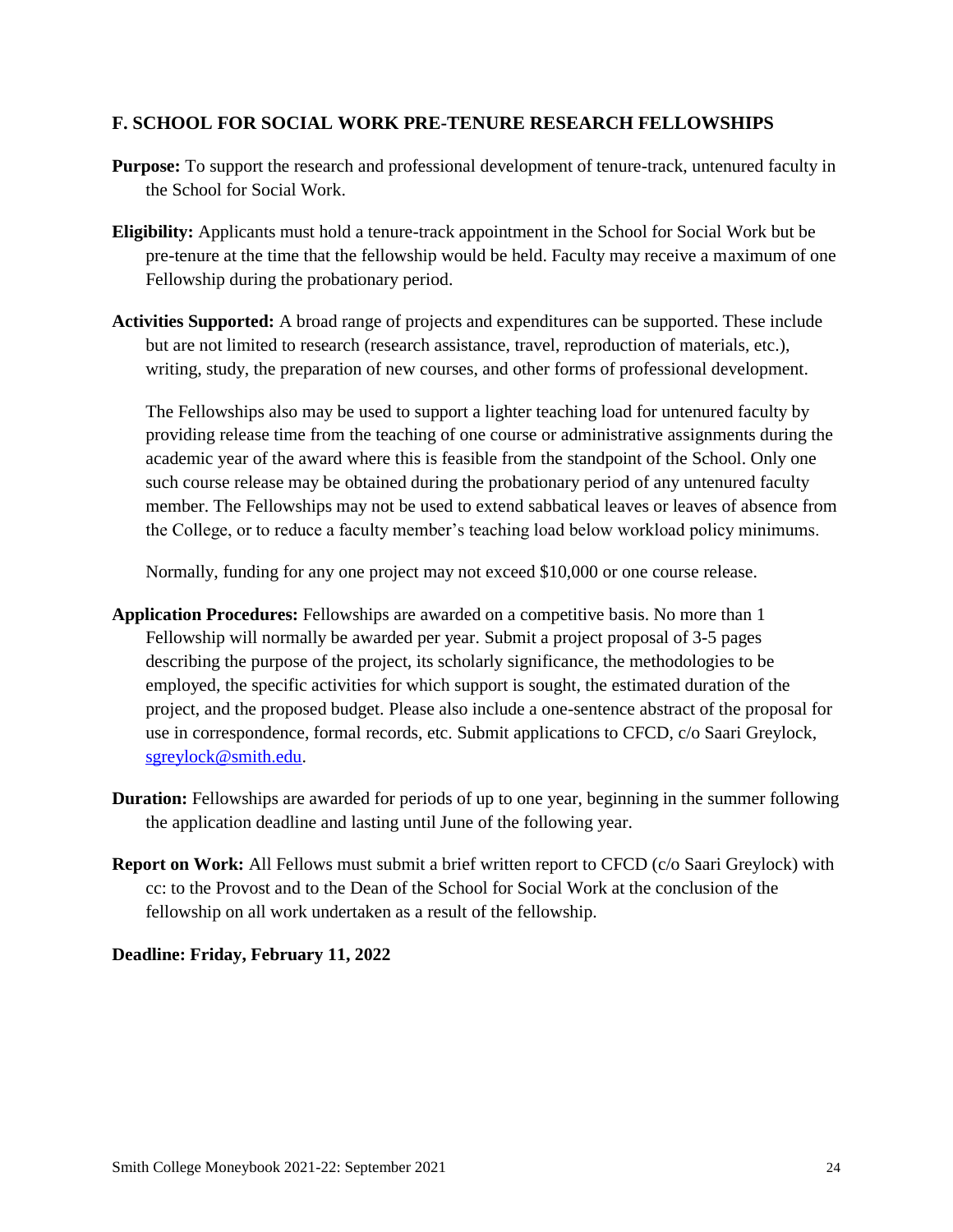# **III. FELLOWSHIPS FOR CURRICULAR DEVELOPMENT**

<span id="page-24-0"></span>Special endowed fellowships for curricular development are available on a limited basis to members of the tenured and tenure-track faculty and core and senior lecturers at Smith College:

- **A.** Conway Fellowships for courses in all disciplines focusing on gender or women's experience
- **B.** Dorius/Spofford Fellowships for courses or research related to civil liberties or sexual identity and expression
- **C.** Fine Fellowships for courses or research related to Jewish and/or Holocaust literature or studies
- **D.** Lindenauer Fellowships for curricular initiatives in theoretical and applied ethics
- **E.** Rappaport Fellowships for interdisciplinary teaching in all fields

See also **II.B: Bradley Fellowships**, which may be used for curricular development *or* to support research.

The application guidelines for these fellowship programs are set out below, along with any special criteria that may apply. Further information is available from Bill Peterson and Saari Greylock.

Tenure-track faculty members who are temporarily ineligible for CFCD allocation funding as part of their appointment agreements retain eligibility for Fellowships in this section in order to support their pre-tenure scholarly and pedagogical development.

Fellowships applied for in one year are awarded for the following year. The deadlines listed below are for applications for Fellowships to be held during the **2022-23 academic year.**

Please note: Should ongoing repercussions from the COVID-19 pandemic impact fellowship recipients' ability to conduct grant activities in FY23, CFCD and the Provost's Office will work with Fellows to arrange extensions or other flexible accommodations as possible.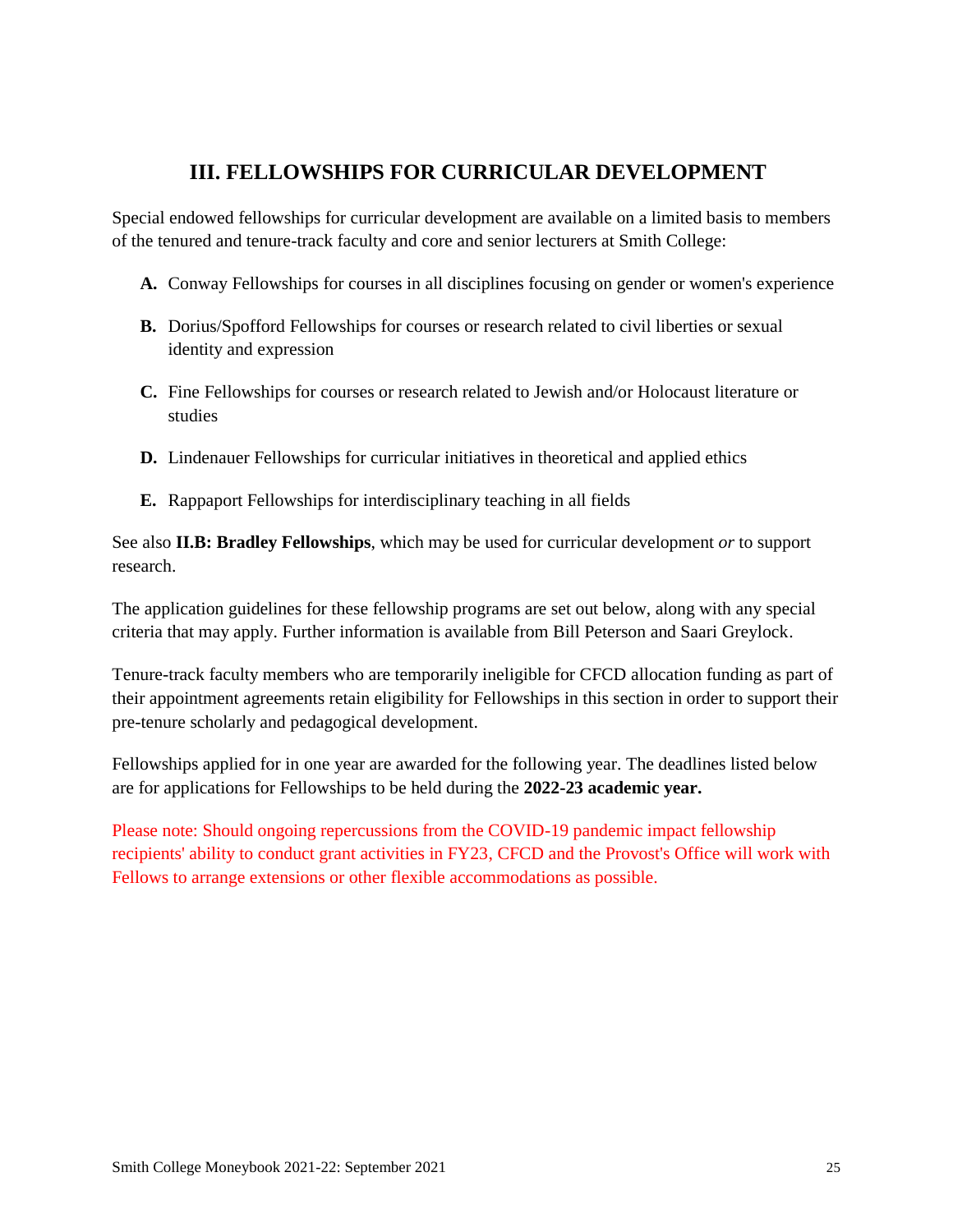#### <span id="page-25-0"></span>**A. JILL KER CONWAY FELLOWSHIPS**

Faculty members in any discipline may apply for funds to develop new courses that focus on gender or women's experience or to revise existing courses to include a significant component (3-4 weeks) devoted to these issues. Course goals should include exploring the significance of gender as a category of analysis and/or understanding the experience and cultural production of women in a variety of social and historical contexts. The grants are supported by the Jill Ker Conway endowed fund for teaching and research about women's experience.

**Purpose:** To expand the curricular offerings devoted to gender or women's experience.

- **Eligibility:** Applicants should hold a tenure-track, tenured, or core appointment at Smith (any discipline). Preference is given to those who have not previously received funding.
- **Activities Supported:** Summer course development stipends (limited to \$2,000); funds to purchase books, videos, films, or other teaching materials not already available in the College libraries, to be added to the regular collections; student research assistance; necessary research travel for the proposed course. Please include the applicable benefits charges in any budget: 25% for faculty stipends, 10% for summer student assistance (0% for term-time student assistance). Total awards may not exceed \$3,500 per proposal.
- **Application Procedure:** Submit a 2-3 page proposal and detailed budget, including the following: description of the project and work/research to be undertaken, details of the proposed course and course outline, whether it will be a permanent or temporary course, anticipated date for CAP review, anticipated semester in which it might first/next be offered, specific ways in which the course will address gender or women's experience, and the curricular impact. Please also include a one-sentence abstract of the proposal for use in correspondence, formal records, etc.

Submit also a statement of support for the proposed work and its curricular impact from the department/program chair. If the applicant is currently serving as chair, an endorsement from a senior member of the department / chair of curriculum committee should be submitted instead. Please indicate if the course may be crosslisted with another department or program, and if so also include a statement of support from the chair of the crosslisting department.

Please direct applications to CFCD, c/o Saari Greylock, [sgreylock@smith.edu.](mailto:sgreylock@smith.edu)

Priority in granting these awards will be given to those who propose courses that will become permanent courses (offered annually or in alternate years) in the department curriculum. Joint proposals by several members of the faculty are welcome.

**Report on Work:** Fellowship recipients must submit a brief written report to CFCD (c/o Saari) Greylock) at the conclusion of the grant on all work undertaken.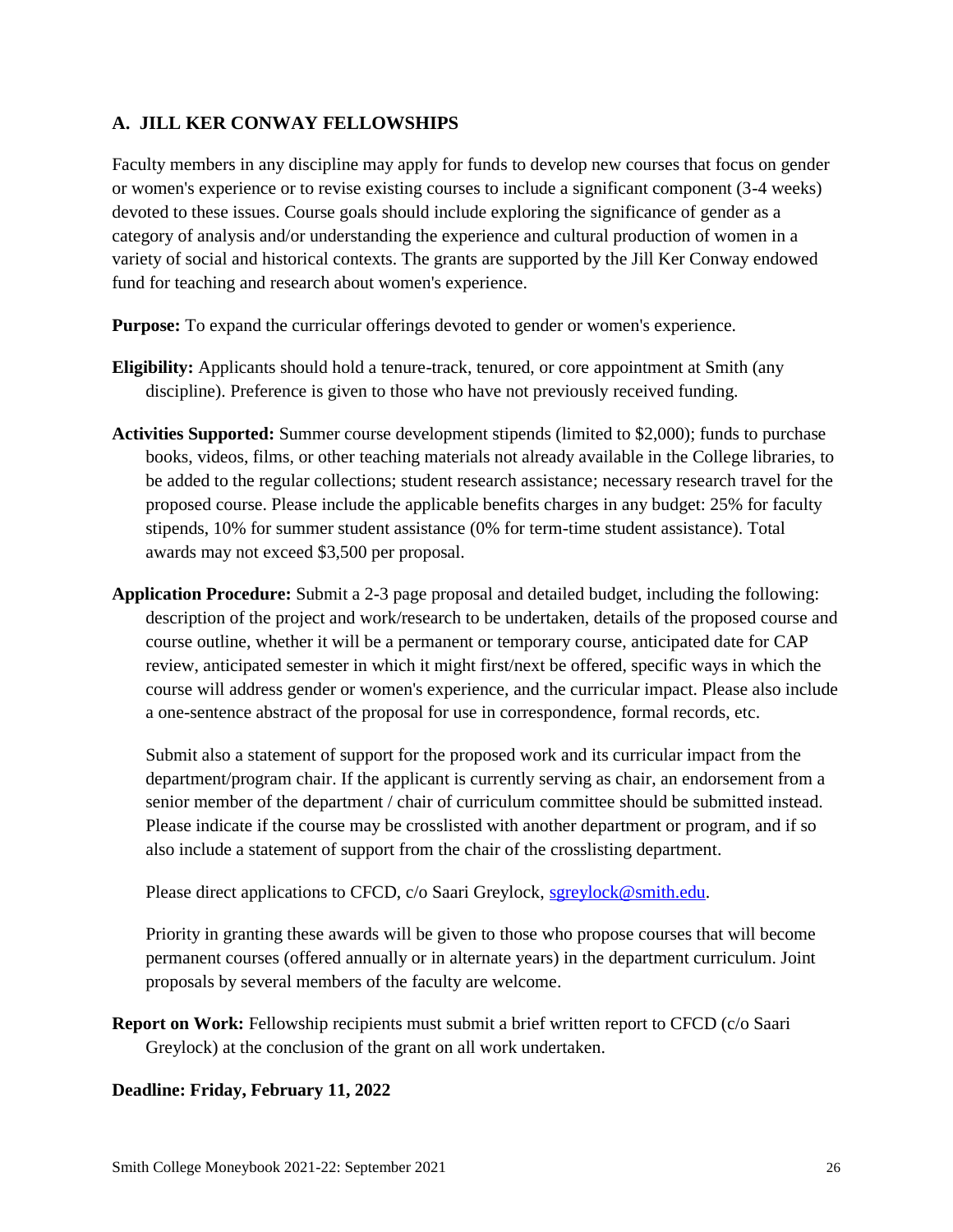## <span id="page-26-0"></span>**B. THE DORIUS / SPOFFORD FUND FOR THE STUDY OF CIVIL LIBERTIES AND FREEDOM OF EXPRESSION**

This fund honors former Smith faculty members Joel Dorius and Edward Spofford, dedicated teachers whose employment was terminated by the College in 1961, despite the protests of their colleagues at the time. The purpose of the fund is to support lectures, symposia, research, visiting professors, and other programs that examine the core concepts of civil liberties and freedom of expression, as well as the contemporary and historical forces that endanger them.

Proposals addressing the nature and definition of citizenship, the challenge of academic freedom, and the social and cultural issues associated with sexual identity and expression are particularly encouraged.

- **Purpose:** To support engagement with the concepts of civil liberties, freedom of expression, sexual orientation, and their connections.
- **Eligibility:** Applicants should hold a tenure-track, tenured, or core appointment at Smith (any discipline). Preference is given to those who have not previously received funding.
- **Activities Supported:** Proposals may include a summer stipend for course development (limited to \$2,000), invitations to distinguished visiting faculty or lecturers, faculty development seminars, pedagogy workshops, symposia, library purchases, or other creative projects related to the general themes described above. When a proposed invitation involves joint or full responsibility for a course and therefore an appointment to the faculty, the Committee shall seek the approval of the Provost/Dean of the Faculty.
- **Application Procedures:** Submit a 2-3 page proposal and detailed budget, including the following: description of the project and work/research to be undertaken, methodologies to be employed, specific activities to be supported, estimated duration of the project, other resources to be drawn upon, scholarly and curricular impact, and proposed outcomes. Please also include a onesentence abstract of the proposal for use in correspondence, formal records, etc. If the proposal involves course development, an endorsement from the department/program chair should be submitted. Please direct applications to CFCD, c/o Saari Greylock, [sgreylock@smith.edu.](mailto:sgreylock@smith.edu)
- **Report on Work:** Fellowship recipients must submit a brief written report to CFCD (c/o Saari) Greylock) at the conclusion of the grant on all work undertaken.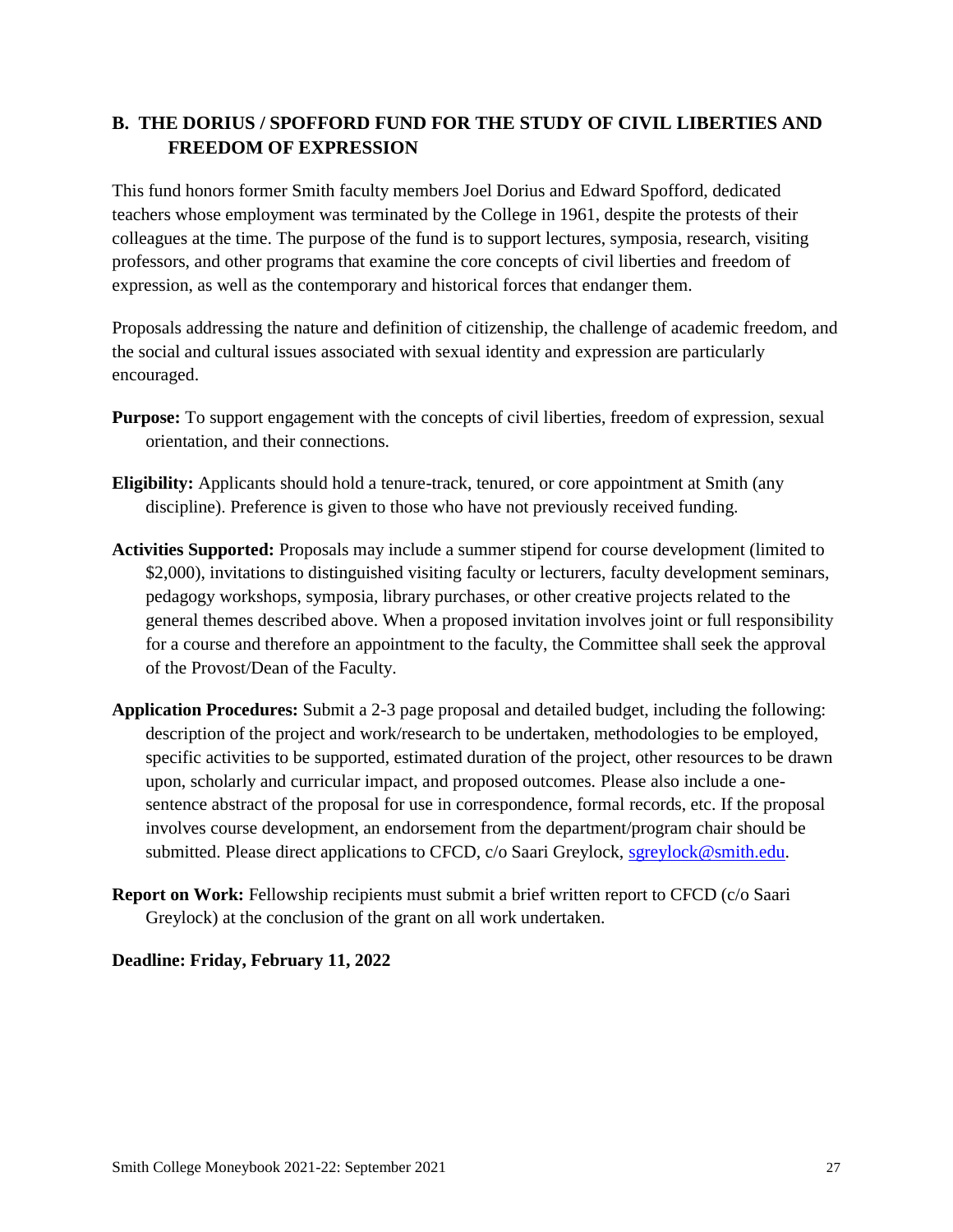### <span id="page-27-0"></span>**C. DR. ELLEN SYDNEY FINE 1961 FELLOWSHIPS FOR JEWISH AND/OR HOLOCAUST LITERATURE OR STUDIES**

The Fine Fellowships for Jewish and/or Holocaust Literature or Studies were established in 2020 from an endowment created through the generosity of Dr. Ellen Sydney Fine, Class of 1961.

- **Purpose:** To further Smith students' and faculty members' understanding, appreciation, and interdisciplinary study of Jewish and/or Holocaust literature or studies.
- **Eligibility:** Applicants should hold a tenure-track, tenured, or core appointment at Smith (any discipline). Preference will be given to those who have not previously received funding.
- **Activities Supported:** Proposals may include a wide range of scholarly, curricular, and programmatic purposes related to Jewish and/or Holocaust literature or studies, including but not limited to: curricular development for new courses or significant revisions to existing courses; programmatic expenses for mounting such courses (e.g. field trips, guest lecturers, course materials); scholarly research (e.g. travel, materials, student assistance); sponsorship of lectures, presentations, symposia, workshops, performances, readings, or other academic or creative gatherings.

Total awards for each proposal will not exceed \$3,500, with no more than \$2,000 allowed for summer course development stipends. Please include the applicable benefits charges in any budget: 25% for faculty stipends, 10% for summer student assistance.

**Applications:** Submit a 2-3 page proposal and detailed budget, including the following: description of the project and/or work to be undertaken, methodologies to be employed, specific activities to be supported, estimated duration of the project, scholarly and curricular impact, anticipated outcomes, and details of the proposed budget. Please also include a one-sentence abstract of the proposal for use in correspondence, formal records, etc.

If the proposal involves course development, please include whether the course will be crosslisted with other relevant departments, the projected dates the course will be ready for departmental and CAP review, and the semester in which it might first (or next) be offered. Submit also a statement of departmental support for the proposed course from the chair. If the applicant is currently serving as chair, submit an endorsement from a senior member of the department / chair of curriculum committee (if applicable).

Please direct applications to CFCD, c/o Saari Greylock, [sgreylock@smith.edu.](mailto:sgreylock@smith.edu)

**Report on Work:** Fellowships recipients must submit a brief written report to CFCD (c/o Saari Greylock) at the conclusion of the fellowship on all work undertaken.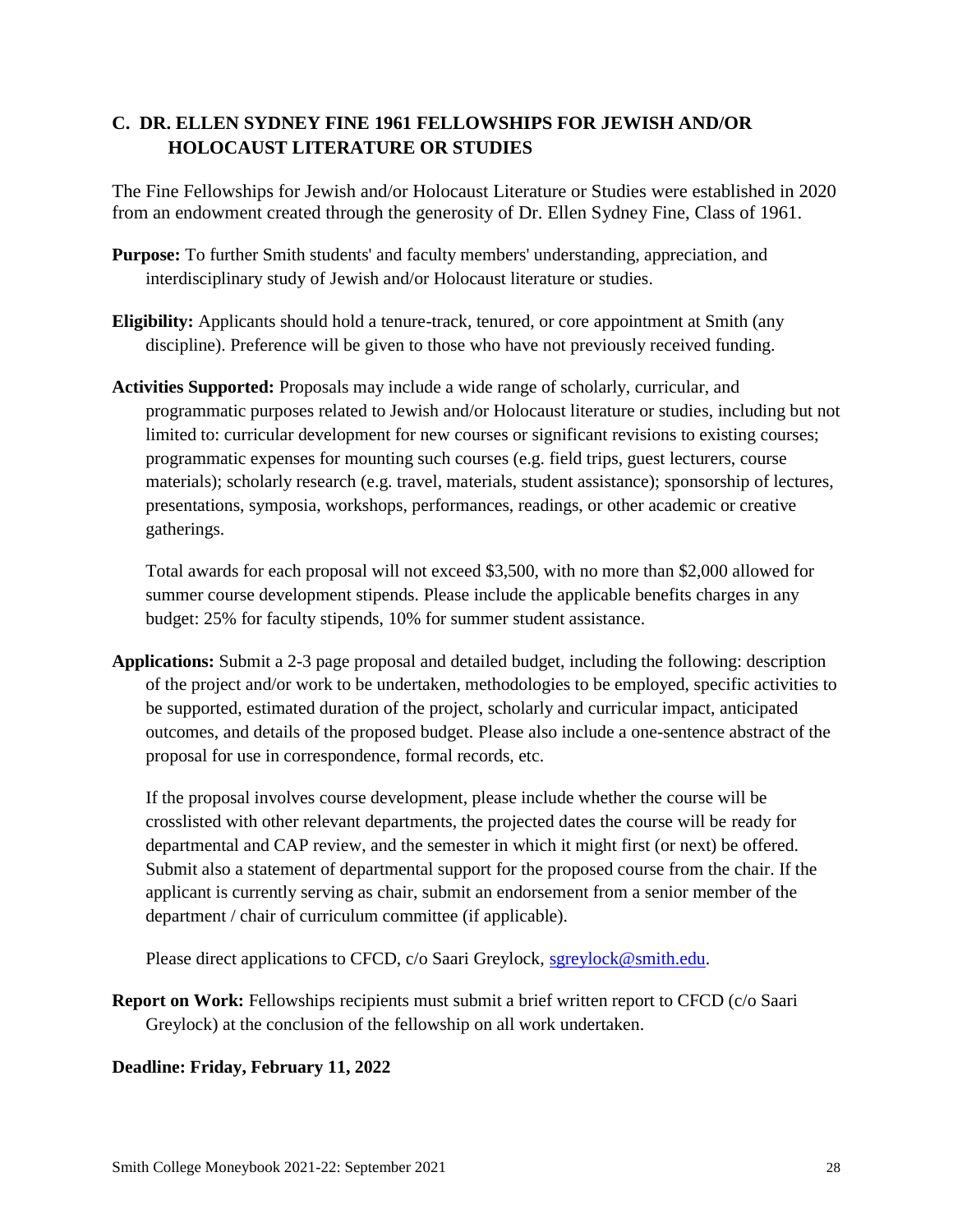#### <span id="page-28-0"></span>**D. SUSAN BADIAN LINDENAUER '61 FELLOWSHIPS**

The Susan Badian Lindenauer '61 Endowed Fund in Support of the Ethics Program at Smith College is an endowed fund created by a generous gift from Susan and Arthur Lindenauer.

- **Purpose:** The fund will be used to encourage curricular initiatives in theoretical and applied ethics, construed as including the topic of social justice. Grants may be used either to develop a new course or to add a significant ethical dimension to an existing course. The terms of the fund also allow for faculty collaborations in developing co-taught courses in ethics, including but not limited to first year seminars.
- **Eligibility:** Applicants should hold a tenure-track, tenured, or core appointment at Smith (any discipline). Preference is given to those who have not previously received funding.
- **Activities Supported:** Permissible uses of these awards include support for course development during the summer (e.g. stipend, student research assistance, necessary materials); travel to relevant meetings of learned societies; and bringing visitors to campus as part of the course's effort to deepen students' understanding and appreciation of the relevant ethical issues.

Total awards for each proposal will not exceed \$3,500, with no more than \$2,000 allowed for summer course development stipends. Please include the applicable benefits charges in any budget: 25% for faculty stipends, 10% for summer student assistance.

**Applications:** Applications should include a description of the project and work to be undertaken, a course outline, a budget, the projected date the course will be ready for departmental and CAP review and the semester in which it might first (or next) be offered, and a statement of the course's specific pedagogical features and goals regarding ethics. Please also include a onesentence abstract of the proposal for use in correspondence, formal records, etc. Further, the interdisciplinary nature of ethics should be reflected in proposals. Please indicate whether crosslisting the course with the Department of Philosophy has been discussed or will be pursued.

Submit also a statement of support for the proposed work and its curricular impact from the department/program chair. If the applicant is currently serving as chair, an endorsement from a senior member of the department / chair of curriculum committee (if applicable) should be submitted instead.

Please direct applications to CFCD, c/o Saari Greylock, [sgreylock@smith.edu.](mailto:sgreylock@smith.edu)

**Report on Work:** Fellowships recipients must submit a brief written report to CFCD and the Department of Philosophy (c/o Saari Greylock) at the conclusion of the grant on all work undertaken.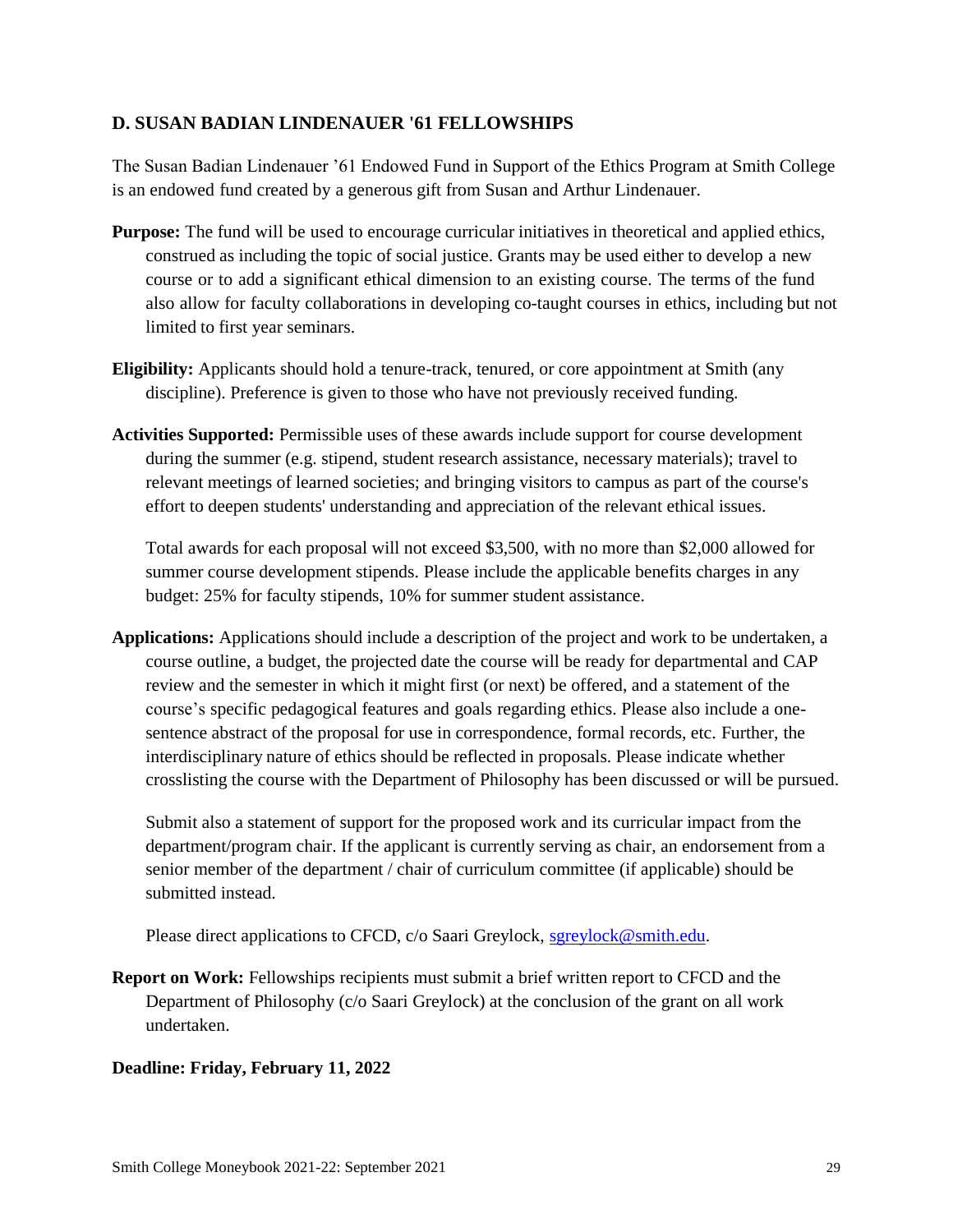## <span id="page-29-0"></span>**E. RAPPAPORT FELLOWSHIPS FOR THE DEVELOPMENT OF INTERDISCIPLINARY CURRICULUM AND COURSES**

These fellowships have been endowed through the generosity of the family of Phyllis Rappaport '68.

- **Purpose**: The Rappaport Fellowships are intended to support the development of courses, curricula, and concentrations that are interdisciplinary in nature, without restriction to any particular field. Faculty considering the development of interdisciplinary First Year Seminars may apply for Rappaport funding.
- **Eligibility**: Applicants should hold a tenure-track, tenured, or core appointment at Smith (any discipline), and should have completed at least one full year at the College prior to submitting an application. Preference is given to those who have not previously held a Rappaport Fellowship.
- **Activities Supported**: The Fellowships are intended for the development of interdisciplinary courses. It is expected that the course development will involve new interdisciplinary learning on the faculty member's part.

Faculty may apply for up to \$7,000 of support in the following categories: summer stipends (limited to \$2,000) for work on a new interdisciplinary course, workshop / conference / study expenses to support new learning, travel funds in connection with such a project, student research assistance, or the purchase of materials needed for the new course. Although joint applications are encouraged, the \$7,000 limit applies to the development of any one course.

- **Application Procedures**: Applicants should submit a proposal of two to three pages detailing the proposed course, the work to be undertaken, what new interdisciplinary learning will be required of the applicant and how it will be achieved – along with a detailed budget and budget justification. Please also include a one-sentence abstract of the proposal for use in correspondence, formal records, etc. A letter of support from the department/program chair should also be included. If the course is to be crosslisted with a second department, please indicate in the application; an endorsement from the chair of the second department is also encouraged. Please direct applications to CFCD, c/o Saari Greylock, [sgreylock@smith.edu.](mailto:sgreylock@smith.edu)
- **Duration**: Rappaport Fellowships are awarded for periods of up to one year, beginning in the summer following the application deadline and lasting until June of the following year.
- **Report on Work:** All Rappaport Fellows must submit a brief written report to CFCD (c/o Saari Greylock) at the conclusion of the tenure of the fellowship on all work undertaken as a result of the fellowship.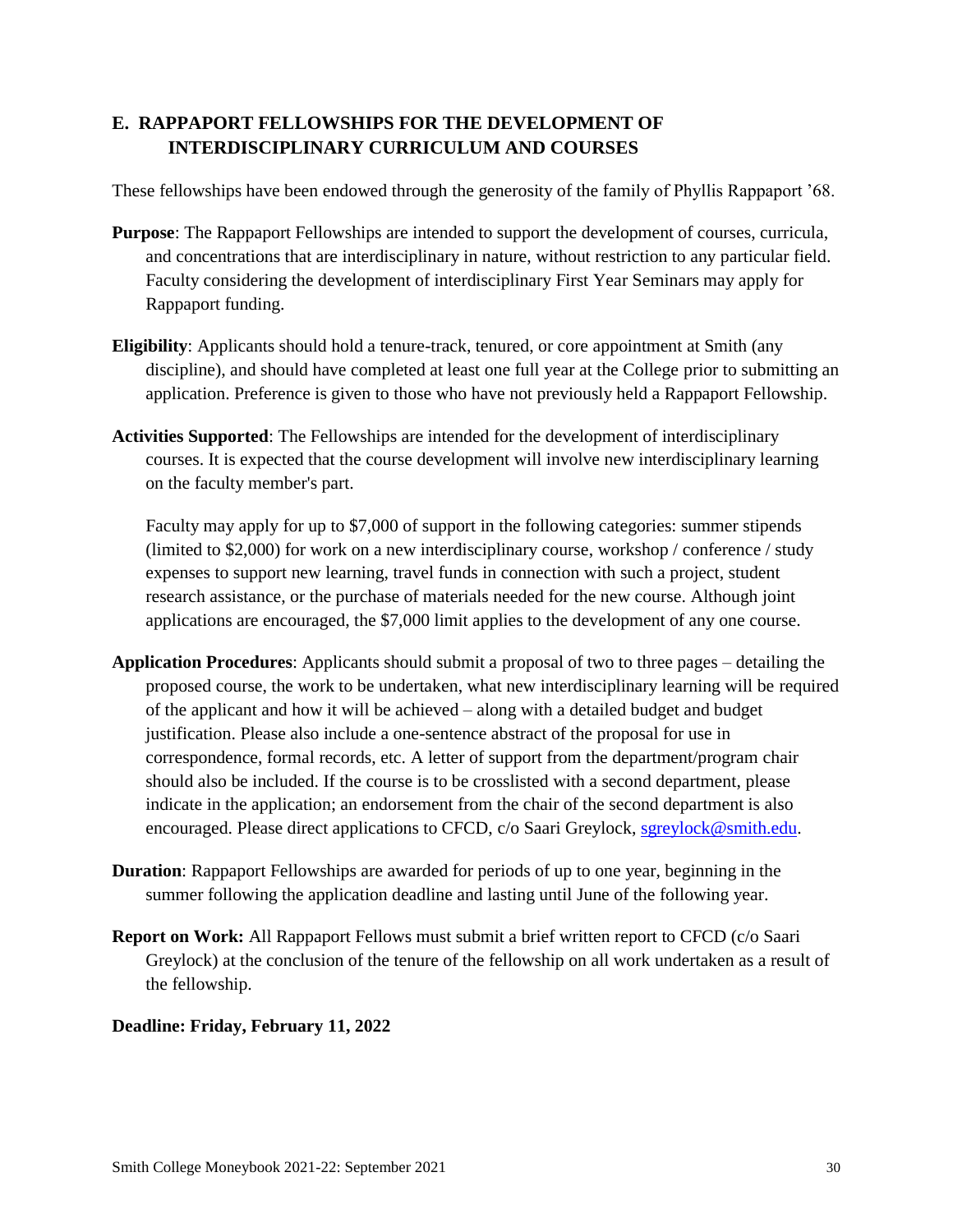# **SECTION 2: Discretionary & Starter Grants**

This section applies to the management and use of discretionary grants and starter grants.

# **IV. DISCRETIONARY & STARTER GRANTS**

### <span id="page-30-1"></span><span id="page-30-0"></span>**A. OVERVIEW**

Broadly speaking, discretionary and starter funds support the research, teaching, and professional development of faculty.<sup>15</sup> Expenses should be professional in nature, not personal, and must comply with all relevant collegewide policies as designated by the [Controller's Office, Budget Office,](https://www.smith.edu/about-smith/controller) [Purchasing Office,](https://www.smith.edu/purchasing/policies.php) [IRB,](https://www.smith.edu/academics/institutional-review-board) etc., and with state or federal law as applicable.

While discretionary and starter grants serve many of the same purposes as CFCD allocation funding, they may be used for a wider variety of expenses than are allowed by CFCD, and faculty who are not eligible for CFCD funding may at times receive discretionary grant funding.

Additionally, unexpended balances carry forward across fiscal years and may be spent at any time during the faculty member's employment at the college. Grants may be charged directly for some expenses (e.g. purchases through the Computer Store or the science stockrooms). Finally, internal grant funding is not taxed, unlike supplemental pay (stipends).

Please see the [Appendix](#page-43-0) for a listing of common eligible and ineligible expenses encountered by faculty. See also the Controller's Office's [Reimbursable & Non-Reimbursable Quick Reference](https://www.smith.edu/sites/default/files/media/Documents/Controller/Reimbursable_Quick_Reference.pdf)  [Guide](https://www.smith.edu/sites/default/files/media/Documents/Controller/Reimbursable_Quick_Reference.pdf) and [Travel & Entertainment Policy.](https://www.smith.edu/about-smith/controller/travel-and-entertainment-policy)

All internal grants are categorized as **Smith Designated** accounting codes, indicated by **SD-6xxxx.** Discretionary grants are typically SD-63xxx, while starter grants are SD-65xxx.

Funds are typically associated with a single faculty member; the grants and funding are informally referred to as "belonging" to that faculty member, but ownership is solely reserved for Smith College, and funds are overseen and administered by the [Provost's Office.](https://www.smith.edu/about-smith/provost) All funding is college funding and is subject to all relevant college policies and guidelines. All equipment, supplies, or materials purchased with college funding is college property.

For any research or teaching that involves human subjects, faculty **must obtain [IRB approval](https://www.smith.edu/academics/institutional-review-board)** (or formal determination that approval is not necessary) **before conducting the work.** Failure to do so

 $\overline{a}$ 

<sup>&</sup>lt;sup>15</sup> In certain cases, discretionary grants are occasionally awarded to staff members. For simplicity's sake, this document will refer to "faculty" only but will apply to all college employees who receive internally-funded discretionary funding. Staff members with funding who have questions about eligible expenses or other ways in which this policy applies to them are encouraged to contact Josh Parad. Staff members are not eligible for CFCD and do not receive starter grants.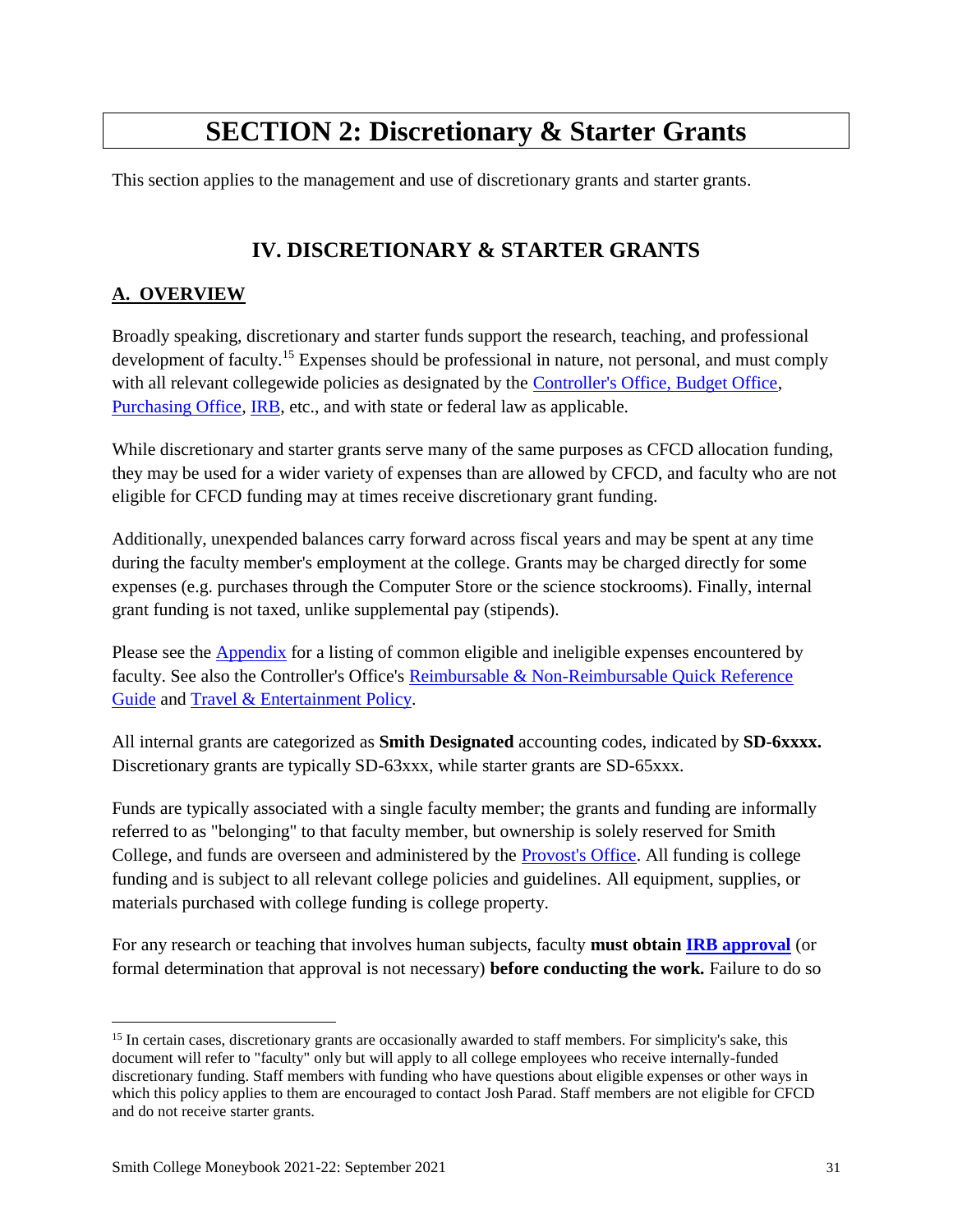may result in funding being withheld or other sanctions as appropriate. Please note this applies to scholars in all disciplines, including social sciences, humanities, and performing and studio arts.

#### **Contacts:**

Saari Greylock, Senior Academic Budget Manager: [sgreylock@smith.edu,](mailto:sgreylock@smith.edu) x3007 For all inquiries or questions, but particularly if you are unsure if an expense is eligible, if you have an unusual situation, or to discuss broader policies and principles.

Susanne Kiley, Grants Specialist: [skiley@smith.edu,](mailto:skiley@smith.edu) x5541

For inquiries about reimbursements, reimbursement status, current grant balances, whether a vendor is in the system, general policies and requirements.

Bill Peterson, Associate Provost: [bpeterso@smith.edu,](mailto:bpeterso@smith.edu) x3000

For discussion of policies and principles regarding discretionary & starter grant funding and usage.

#### <span id="page-31-0"></span>**B. DEFINITIONS & PARAMETERS**

#### <span id="page-31-1"></span>**1. Discretionary Grants:**

 $\overline{a}$ 

An internally-funded grant, usually distinct to a specific faculty member. Previously referred to as "research grants," these grants provide broad support for faculty research, teaching, and professional development. Faculty members may receive discretionary funding from a variety of sources (e.g. PI indirects from an external grant; serving as a chair or director; participating in a Kahn project<sup>16</sup> or other special initiatives), but once transferred into the discretionary fund, all funding is subject to the same guidelines regardless of initial funding source. Unexpended balances carry forward across fiscal years.

Availability of discretionary grants does not affect standard eligibility for CFCD allocation funding, although availability of discretionary grants may affect CFCD's decision to award supplemental or application-based funding.

At this time, discretionary funding belonging to faculty members who retire and are granted emeriti status will be allowed to carry forward, and the emeriti may continue to draw on those funds for eligible professional expenses via reimbursement until expended. Emeriti with discretionary grant funding are ineligible to apply for additional funding from CFCD (pg. 15) until their discretionary funding is fully expended.

<sup>&</sup>lt;sup>16</sup> As of 2019-20, Kahn Institute grants to faculty who participate in Kahn projects are transferred directly to the faculty member's regular discretionary grant and overseen by the Provost's Office, rather than held in Kahn-specific grants.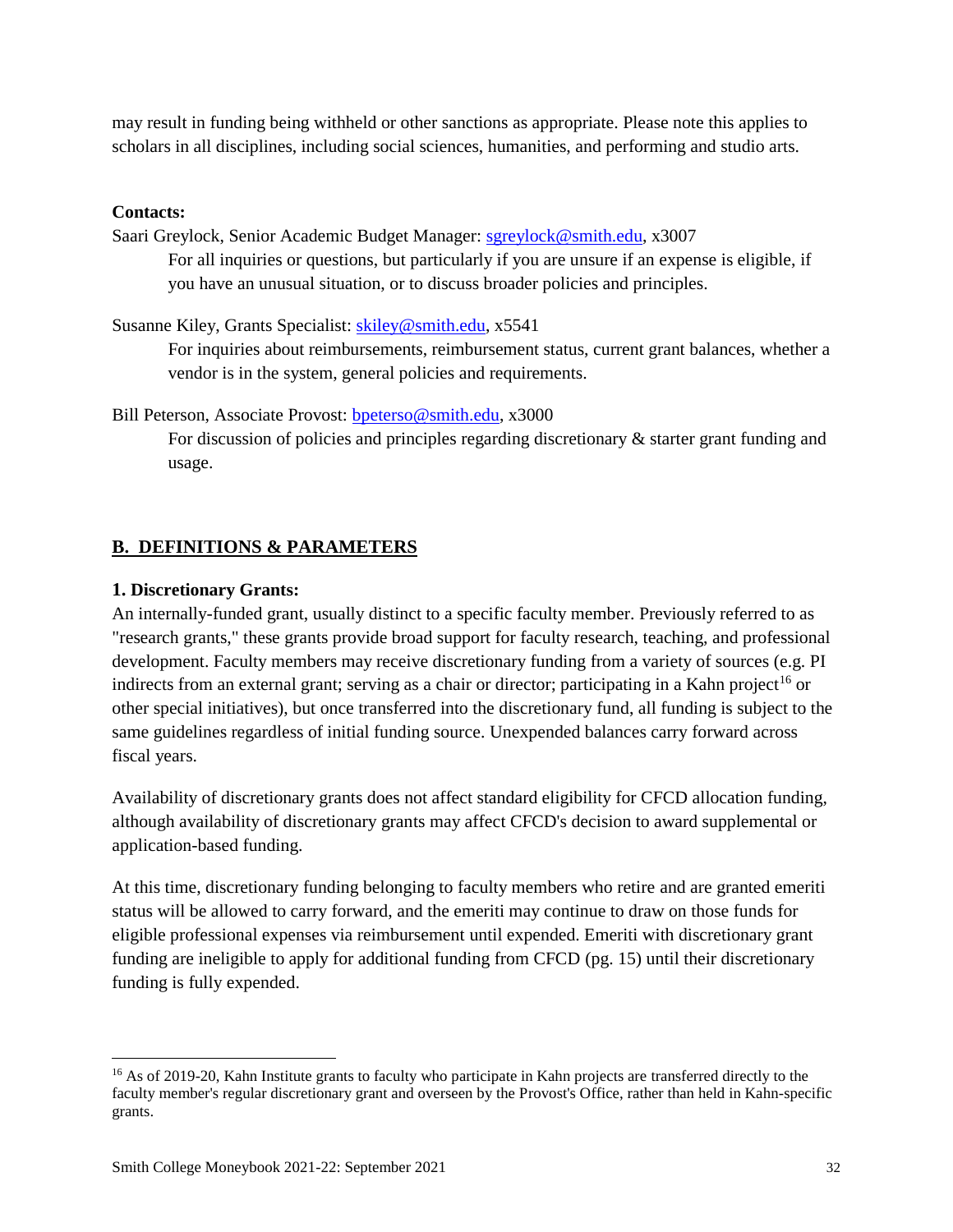Unexpended discretionary/starter funding for faculty members whose employment ends for reasons other than retirement will revert to the Provost's Office on the employment end date to support other faculty research needs. Remaining balances may not be transferred to other faculty.

An exception to this policy will be made in the case of non-tenure-track faculty with recurring appointments to teach for at least one semester in each academic year. In such cases, the Provost's Office will not roll up remaining discretionary grant balances at the end of each semester's employment, but will allow the grants to carry forward to the following academic year. Faculty members may only access grant funding during the periods in which they are employees of the College (i.e. during the semester in which they teach). Should a faculty member not be appointed to teach for either semester in a given academic year, any unexpended grant funding will revert to the Provost's Office per standard policy.

#### <span id="page-32-0"></span>**2. Starter or Startup Grants:**

An internally funded grant, distinct to a specific faculty member, awarded to tenure-track faculty at time of hire. These grants are meant to provide substantive funding during the faculty member's probationary period to enable them to hit the ground running and advance their scholarship, teaching, and professional development during their early years at Smith. Funds are made available the first day of employment. Large startup grants are typically spread over multiple years, with a certain amount made available each year. There is no time limit or expiration date on the use of funds, and unexpended balances carry forward across fiscal years.

Faculty with starter grant funding are not eligible for core CFCD research & teaching funding (currently an annual allocation) until they have exhausted their starter grants. For this reason, starter grant funding is kept separate from all other funding sources. Faculty remain fully eligible to apply for student research assistance grants, Connections Fund grants, and all endowed research and curricular fellowships overseen by CFCD. They are also fully eligible for any departmentally-funded grants for research, teaching, and professional development. Once their starter is spent, faculty become immediately and fully eligible for a CFCD allocation.

#### <span id="page-32-1"></span>**C. ACCESS / REIMBURSEMENTS / PAYMENTS**

Anything purchased with college funding is the property of the college and must be returned to the college if the faculty member's employment ends. This is particularly applicable to purchases of equipment and technology, but applies to all purchases made with starter or discretionary funding.

The associate provost and their designees are the sole authorized signatories for starter and discretionary grants; department chairs are not authorized to approve expenses, and while faculty may initiate payment requests (e.g. an equipment purchase from an outside vendor), the Provost's Office must ultimately approve all expenses.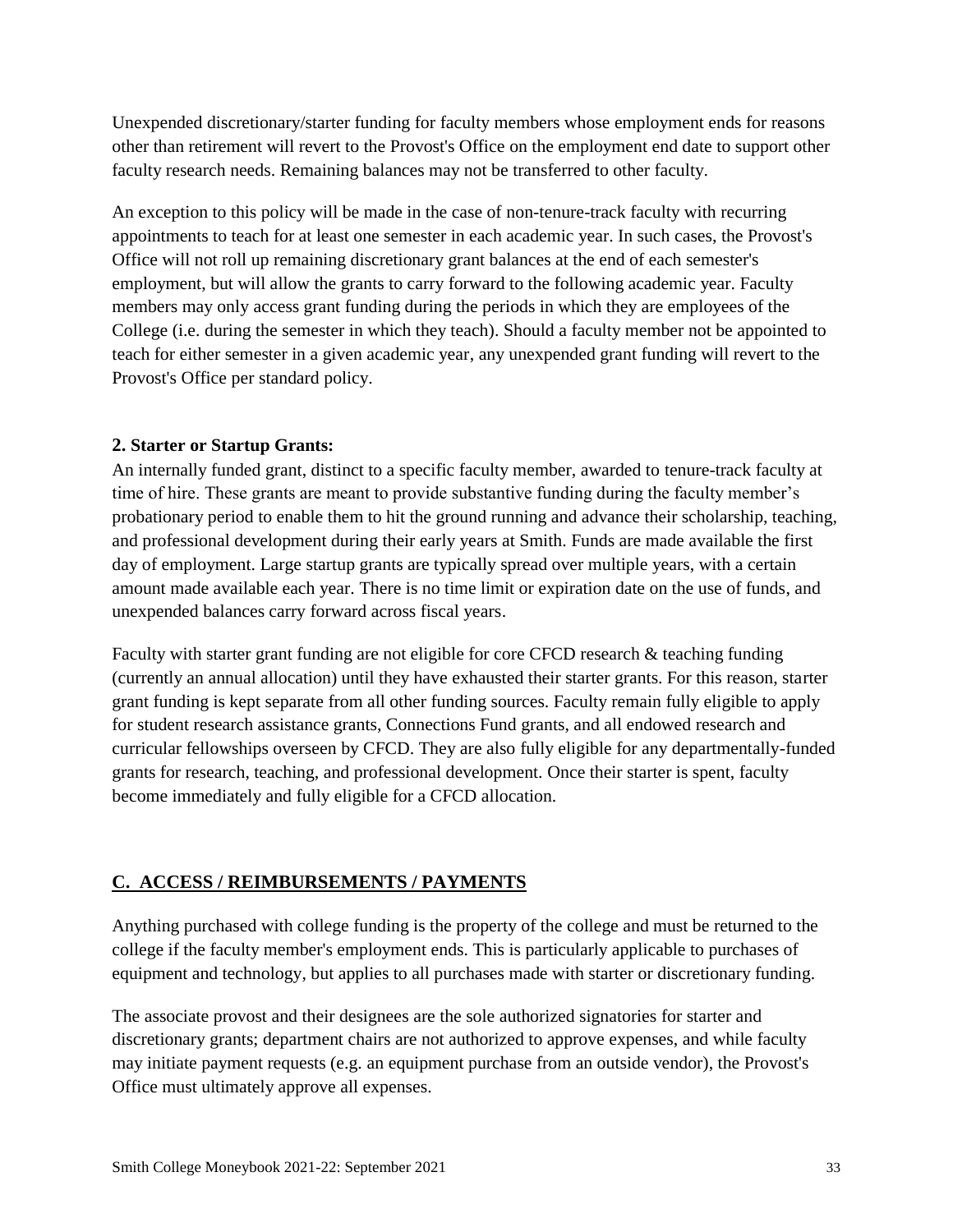Please see the [Appendix](#page-43-0) for a listing of common eligible and ineligible expenses. Eligible expenses include anything which is eligible for CFCD allocation funding (see the Appendix and p. 5-11), as well as additional expenses such as professional memberships, books, the full cost of computer equipment (hardware and software), and academic regalia.

Approval for eligible expenses is not needed in advance, but if you are uncertain as to whether an expense is eligible, please contact Saari Greylock or Susanne Kiley.

Faculty members can find their grant numbers and view their funding, expenditures, and balances in Smith College's ERP system, [Workday.](https://wd5.myworkday.com/smithcollege/d/home.htmld) Documentation on doing so is posted on the Grants  $\&$ [Internal Grants Managers Financial Dashboard job aid](https://sites.google.com/smith.edu/workdayhelp/hr-payroll-finances/financial-how-tos-and-faqs?authuser=0#h.p_OtHxSchzkwjw) on the [Workday Help site.](https://sites.google.com/smith.edu/workdayhelp/home?authuser=0) Contact Saari Greylock or Susanne Kiley if you cannot see your grant(s) in the system.

#### **1. Reimbursement**

Funds are available primarily on a reimbursement basis: the faculty member incurs an expense and submits to the Provost's Office for reimbursement, and the approved amount is direct-deposited to the bank account they have on record with the college. This process typically takes 1-2 weeks depending on time of year, volume of requests, etc., but may take longer in some situations.

Please note, however, that if you submit an expense that is ineligible, you will not be reimbursed; if you do not have sufficient funding, you will be reimbursed only the amount that you have available from all applicable funding sources. If you are not certain whether an expense is eligible, consult the [Appendix](#page-43-0) or contact Saari Greylock or Susanne Kiley. If you are not certain whether you have sufficient funds to cover the expense, or have questions about the data you see in the Workday Grants Manager dashboard, contact Saari or Susanne.

All reimbursements must be submitted through Workday. Documentation on [how to submit](https://sites.google.com/smith.edu/workdayhelp/hr-payroll-finances/financial-how-tos-and-faqs?authuser=0#h.jlwbtrv37my)  [reimbursements](https://sites.google.com/smith.edu/workdayhelp/hr-payroll-finances/financial-how-tos-and-faqs?authuser=0#h.jlwbtrv37my) is posted on the [Workday Help site](https://sites.google.com/smith.edu/workdayhelp/), and we strongly encourage all faculty to review it carefully; there are also periodic [training opportunities](https://sites.google.com/smith.edu/workdayhelp/training?authuser=0) to learn the system and ask questions. Please see pages 8-9 for additional "tips and reminders" on submitting reimbursements.

#### **-- Deadlines for Reimbursement**

Reimbursements should normally be submitted **within 30 days of the expense being incurred.**

For conferences or other travel where multiple expenditures occur over a span of time, receipts may either be submitted at the time of expenditure (i.e. airfare purchased ahead of time) or all together in a single reimbursement immediately after the fact. However, no expense should be submitted more than 150 days after date of expenditure. The Controller's Office may decline to reimburse any expense submitted after that time.

Any reimbursable expenses made in June must be submitted by June 30 (superseding the 30-day rule), or by the first week of July at latest.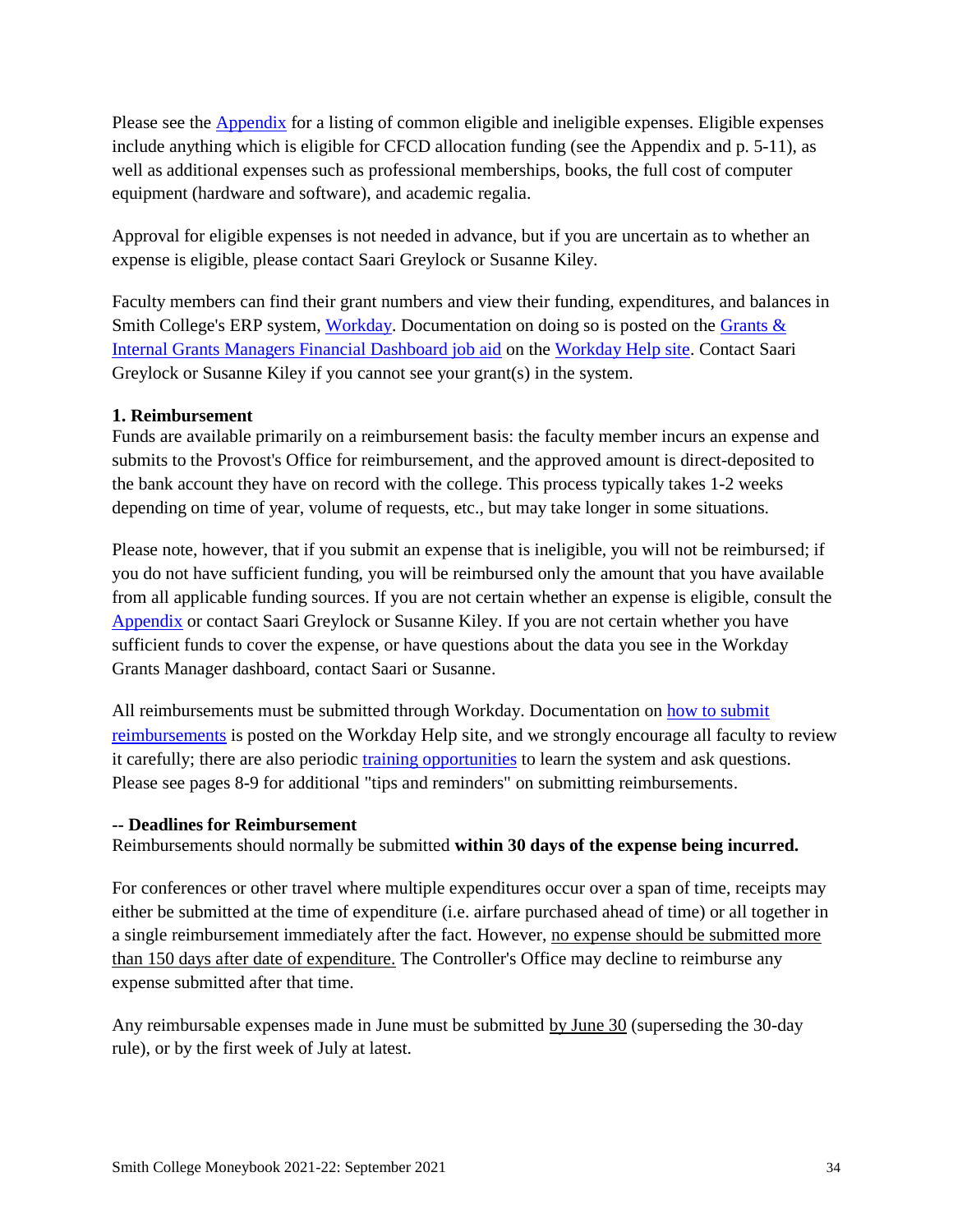Please note that **all expenses should be reimbursed against the fiscal year in which the expense took place:** e.g. conference travel that takes place in June 2022 should be submitted by the fiscal year-end deadlines to be reimbursed from FY23 funds, and should not be submitted in July for reimbursement from FY22. For travel that spans fiscal years, this may require submitting two reimbursements, one for June expenses and one for July expenses.

#### **2. Computers / Technology**

Purchases of all technological / computer equipment and accessories / peripherals MUST be made through the [Computer Store](https://www.smith.edu/its/computerstore/) to ensure compatibility with campus system/software requirements and to enable the purchase to be asset-tagged. The staff will charge the purchase directly to the faculty member's internal grant (no out-of-pocket costs; no tax charged; no reimbursement needed).

Please note that the Computer Store offers far more products than are visible on its website, and can special-order most items on request. Please contact the Computer Store staff directly [\(cstore@smith.edu\)](mailto:cstore@smith.edu) to discuss needs and availability. If the Store is unable to order an item, but authorizes the faculty member to purchase it elsewhere, it is allowable; please include a copy of the authorization from the Store / ITS staff when submitting for reimbursement.

The full cost of any purchase must be covered by college funding (although it can be split among multiple funding sources if necessary); no portion can be paid for personally by the faculty member, due to ownership / property right issues.

#### **3. Stockrooms**

<span id="page-34-0"></span> $\overline{a}$ 

Faculty who purchase supplies or equipment through the [Science Center stockrooms](http://www.science.smith.edu/stockroom/) may give their grant number (SD-6xxxx) to the stockroom staff and charge their grants directly, but are responsible for ensuring that they do not exceed their available balance. Please account for shipping charges.

#### **4. Payments to Outside Vendors**

In cases where an individual or business is to be paid for a service and will provide an invoice for payment (e.g. a copyeditor, page charges to a journal), payment must be issued directly from the College, rather than being reimbursed to the faculty member. This means that the faculty member is not out-of-pocket, and that the College can properly record and report the payment to that vendor to the IRS.<sup>17</sup> Failure to do so may have tax implications. If you are not certain whether you should pay an expense yourself and be reimbursed, or have it invoiced and paid directly to the vendor, please contact Saari Greylock [\(sgreylock@smith.edu\)](mailto:sgreylock@smith.edu).

[Full instructions on submitting invoices](https://sites.google.com/smith.edu/workdayhelp/hr-payroll-finances/financial-how-tos-and-faqs/purchasing-and-processing-payments/invoices?authuser=0) are available on the Workday Help site, although when paying an invoice against an internal grant the only steps for which faculty are responsible are submitting the invoice and any necessary accompanying documentation; the Provost's Office and Accounts Payable staff will manage the remainder of the process. Please see pages 9-10 for additional instructions and tips on submitting invoices / paying external vendors.

<sup>&</sup>lt;sup>17</sup> Please note that if hiring a person to do any work that occurs on campus additional insurance and liability processes may apply: contact the Purchasing Office to inquire.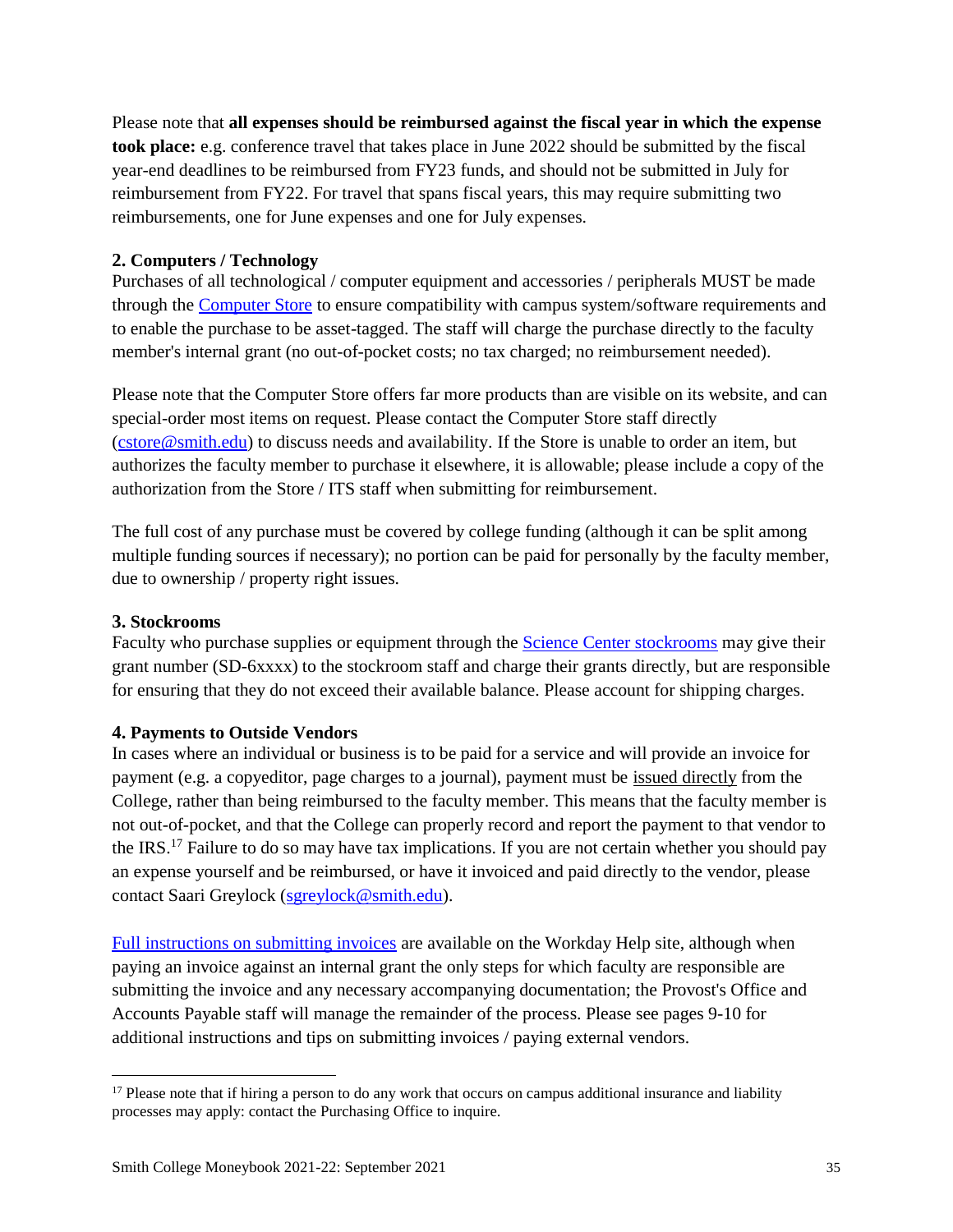### **D. DEPARTMENTALLY-FUNDED GRANTS**

Some departments/programs have gifts (typically endowments) that provide additional support for faculty research, teaching, professional development, and/or faculty-student collaboration.

In most cases, the funds are disbursed directly from the endowment, but in a few cases departments set up faculty-specific grants into which they transfer funding (SD-5xxxx).

- The department/program chair is the authorized signer for all expenditures.
	- o *Exception:* In cases where the chair is the grant-holder, reimbursements through Workday should be routed to the Provost's Office for signature.
- All expenditures must adhere to overarching college policies where applicable (e.g. the Travel & Entertainment Policy) but may have more restricted parameters.
- **Contact:** Your department chair or academic assistant.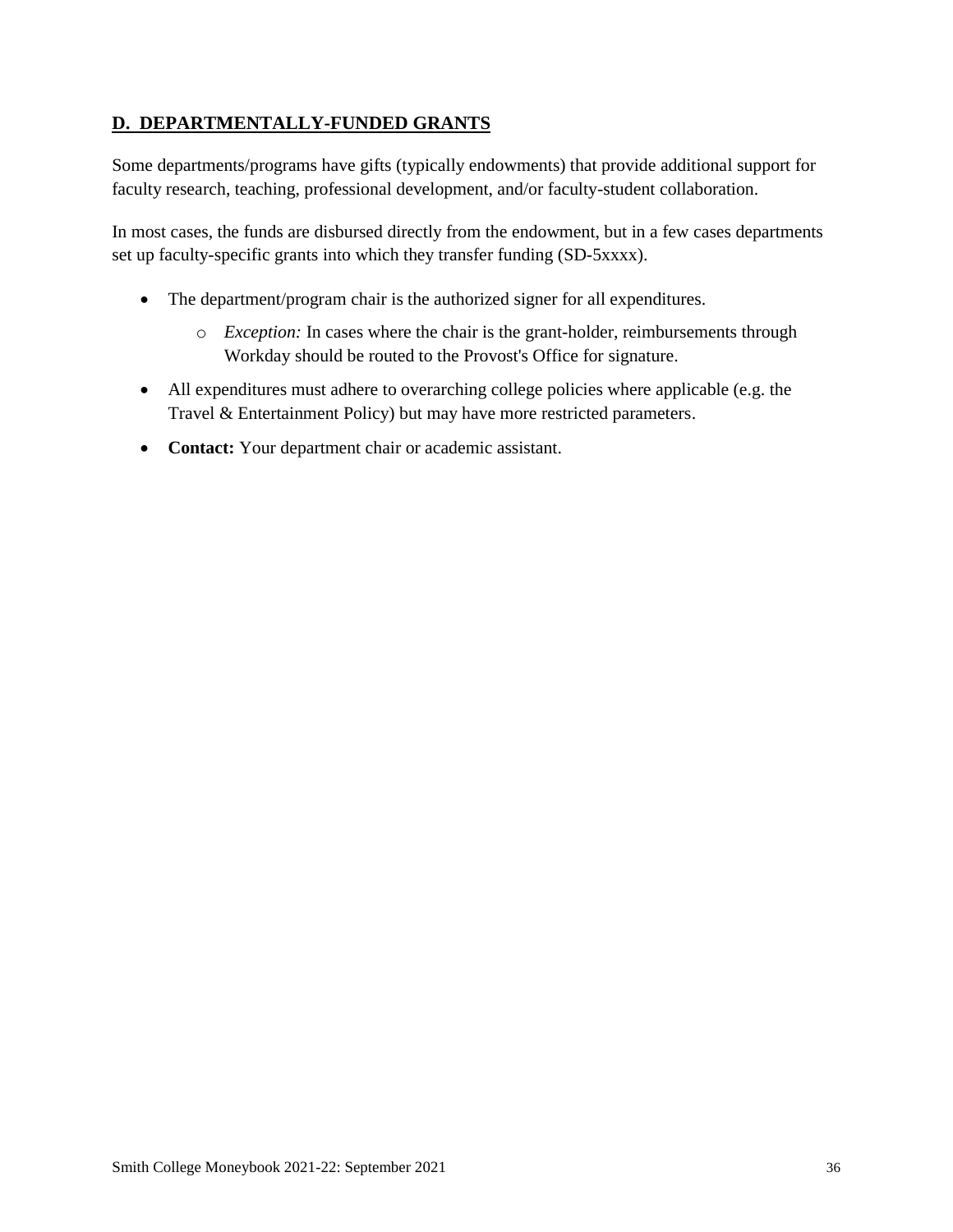# **SECTION 3: Other Funding**

<span id="page-36-0"></span>The Provost's Office encourages faculty to take advantage of other funding opportunities available on campus and provides this list as a courtesy to faculty. Further information on each program is available from the department or individual listed.

#### **V. Funding Offered by the Office of the Provost & Dean of the Faculty**

- **A.** Chair development workshops
- **B.** Departmental research colloquia
- **C.** Faculty retirement celebrations
- **D.** Innovation Fund for New Directions in Scholarship & Teaching
- **E.** National Center for Faculty Development & Diversity
- **F.** Salary Supplement Program for Fellowships while on LWOP

#### **VI. Other On-Campus Funding**

- **A.** Botanic Garden Grants for courses in all disciplines utilizing the Botanic Gardens
- **B.** CEEDS Grants for courses utilizing CEEDS or similar collaborations
- **C.** Committee on Educational Technology (CET) grants
- **D.** Jandon Center Grants for Community-Based Learning or Research
- **E.** Kahn Institute Grants
- **F.** Lecture Committee
- **G.** Presidential Award for Mentoring
- **H.** Sams Fund for Middle East Studies
- **I.** Sherrerd Center Grants for workshops and pedagogy

#### **VI. Sponsored Research: Help in Obtaining Outside Grant Funding**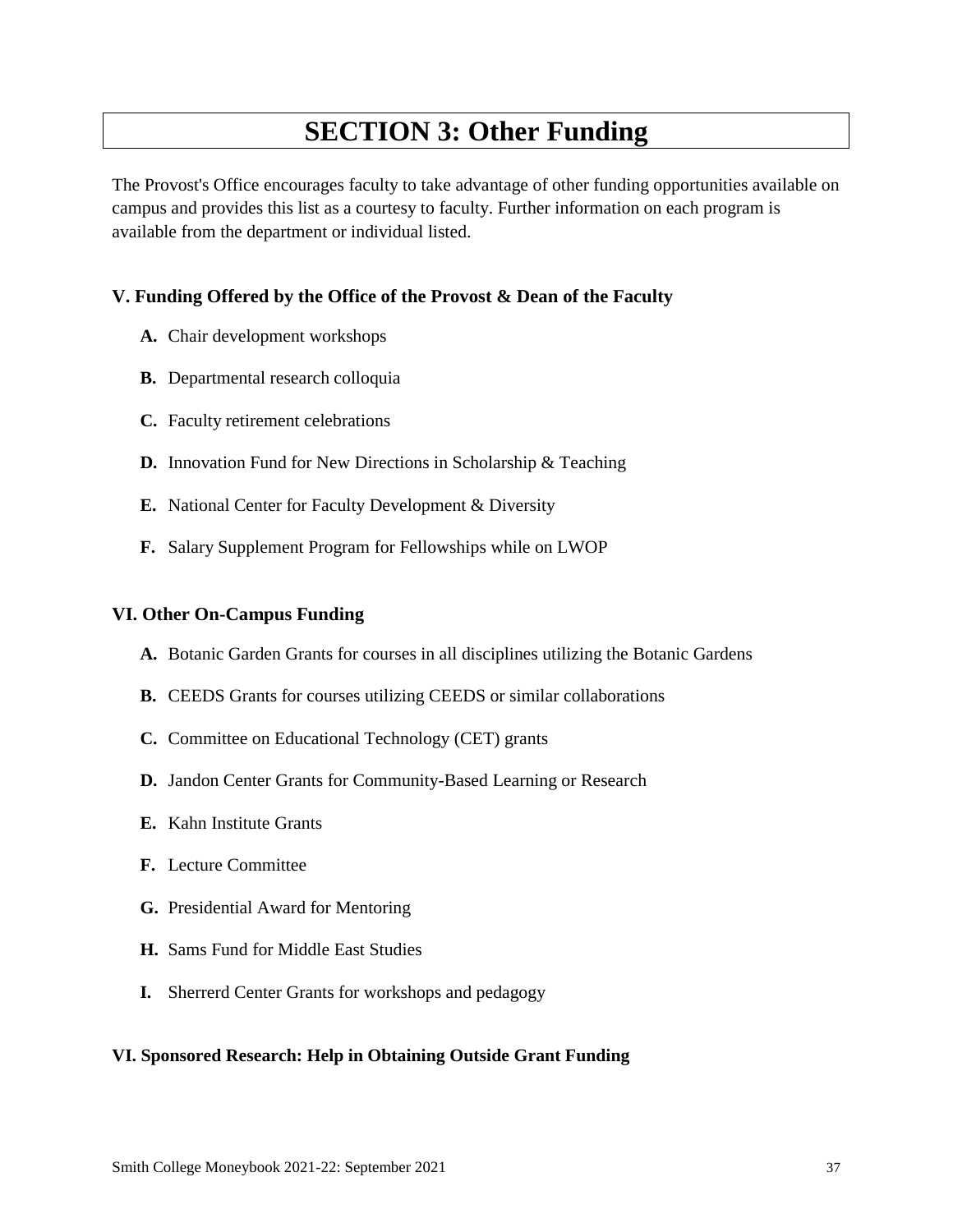# <span id="page-37-0"></span>**V. OFFICE OF THE PROVOST & DEAN OF FACULTY FUNDING**

NOTE: Please see the **Provost's Office website** for a summary of current Smith policies / potential restrictions relevant to travel, meals, etc. due to the ongoing COVID-19 pandemic

#### **A. Chair Development Workshops**

The Provost's Office offers funding for current/incoming chairs who take a workshop or attend other learning sessions related specifically to the role of serving as department chair. Such sessions should typically be offered by a scholarly professional organization or in conjunction with an academic conference. Normal conference attendance costs should still be charged to a faculty member's CFCD allocation, but additional costs incurred for the workshop (e.g. additional registration fees or hotel nights) may be funded.

Submit requests in advance to the associate provost with details of the workshop and anticipated budget; if approved, contact Saari Greylock [\(sgreylock@smith.edu\)](mailto:sgreylock@smith.edu) for reimbursement information.

#### **B. Departmental Research Colloquia**

The Provost's Office has established a program to encourage faculty discussions about research within departments and programs. The fund supports previously approved dinners for participating departmental colleagues following the presentation of a substantial colloquium on research in progress by a faculty member. A "substantial colloquium" would, for example, begin with a 5:00 p.m. presentation of 30-45 minutes followed by Q&A and dinner at a local restaurant or catered by Dining Services. Active, full-time faculty members of the Smith faculty are encouraged to present their work; all members of the department are encouraged to attend, and up to two Smith faculty members from other departments whose research intersects with the presenter's may be invited.

At most one such dinner per department will be approved each semester. The College limit of \$65/person applies, but we ask faculty to be more economical in order to preserve funding for their colleagues. Please send requests in advance to the associate provost and reimbursement requests after the event to Saari Greylock [\(sgreylock@smith.edu\)](mailto:sgreylock@smith.edu).

#### **C. Faculty Retirement Celebrations**

The Provost's Office will contribute up to \$1,000 towards the cost of a party or commemorative event for a retiring faculty member. Please keep the \$65/person maximum in mind for such events. Requests should be sent to Saari Greylock [\(sgreylock@smith.edu\)](mailto:sgreylock@smith.edu).

#### <span id="page-37-1"></span>**E. National Center for Faculty Development & Diversity**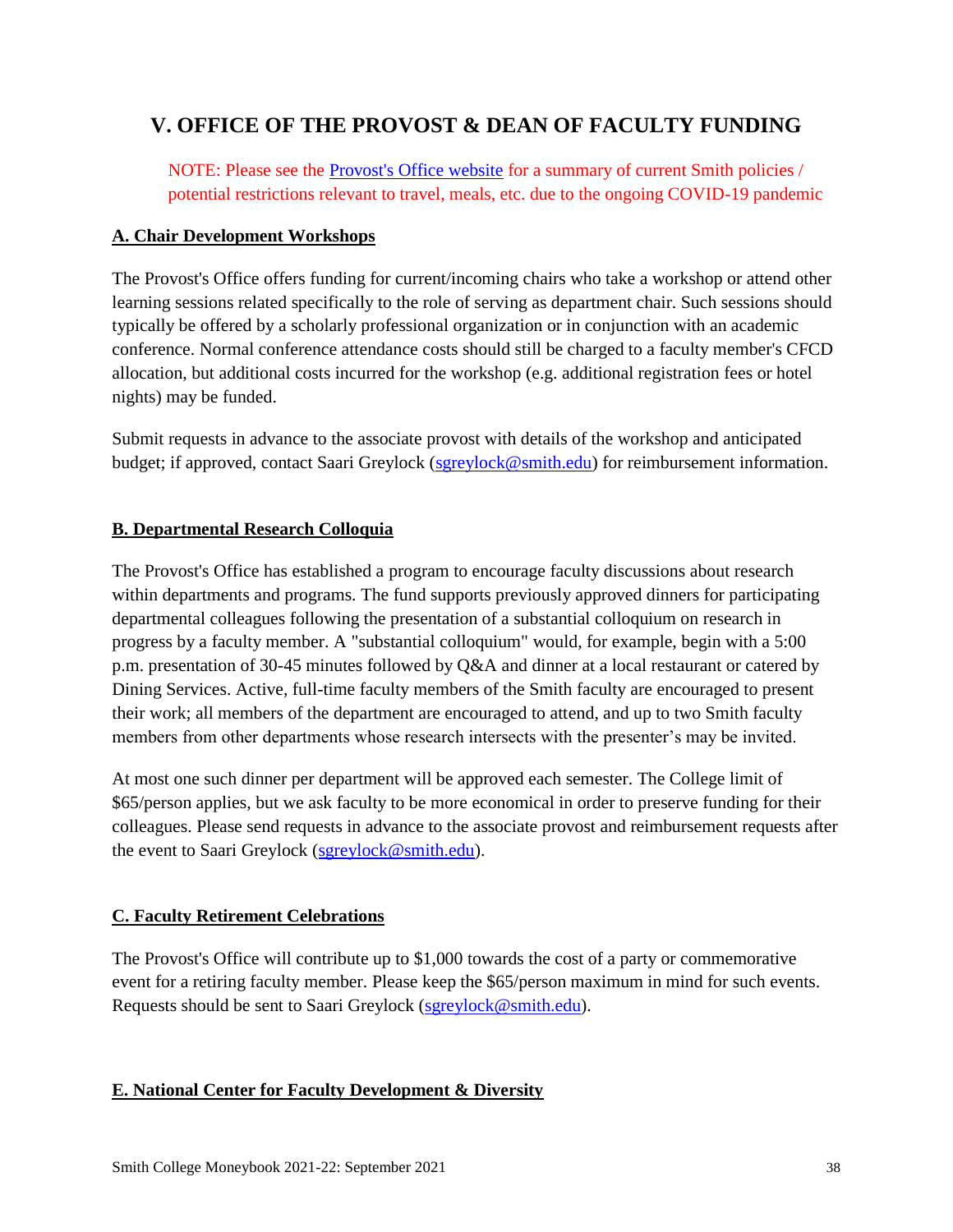Smith College has an institutional membership with the National Center for Faculty Development & Diversity (NCFDD), made possible through generous funding from President McCartney. The NCFDD [\(www.FacultyDiversity.org\)](http://www.facultydiversity.org/) provides an external mentoring community designed to help graduate students, post-docs, and faculty members increase research and writing productivity and improve work-life balance. All Smith post-docs and faculty members may create membership subaccounts to take advantage of much of the NCFDD's programming (e.g. mentor matches, writing challenges, webinars, and core curriculum materials).

In addition, the Provost's Office offers grants for tenure-track faculty who wish to participate in the [Faculty Success Program](https://www.facultydiversity.org/fsp-bootcamp) (FSP), which is offered in the fall, spring, and summer. Previous Smith participants have found it extremely valuable. The Provost's Office will sponsor 2-3 faculty per session, with grants covering the full workshop tuition cost. Contact the associate provost directly [\(bpeterso@smith.edu\)](mailto:bpeterso@smith.edu) to request sponsorship for an FSP session.

At this time, sponsorship will be awarded on a first come / first served basis, with an emphasis on those who have not yet used the program. Approximate program timelines are as follows:

Fall Session (August-November): priority registration ends late June Spring Session (January-April): priority registration ends late October Summer Session (May-August): priority registration ends mid-March

Open registration periods extend beyond the priority deadlines, but we encourage interested faculty to contact the associate provost to apply for funding well ahead of registration periods.

#### **F. Supplemental Salary for Faculty on Outside Grants**

The Provost & Dean of the Faculty will consider requests for salary supplements for faculty members who have received major competitive grants or fellowships from external agencies during leaves without pay, but where the fellowship/grant does not replace the faculty member's full usual salary. If awarded, supplements may be up to a maximum of \$20,000 for an entire year on leave without pay, or up to \$10,000 for a leave without pay of one semester (but with no award to bring total compensation above the faculty member's usual pay rate for that time period).

Requests should be submitted in writing directly to the Provost & Dean of Faculty for consideration. Awards are dependent on available funds and the size and nature of the grant or fellowship.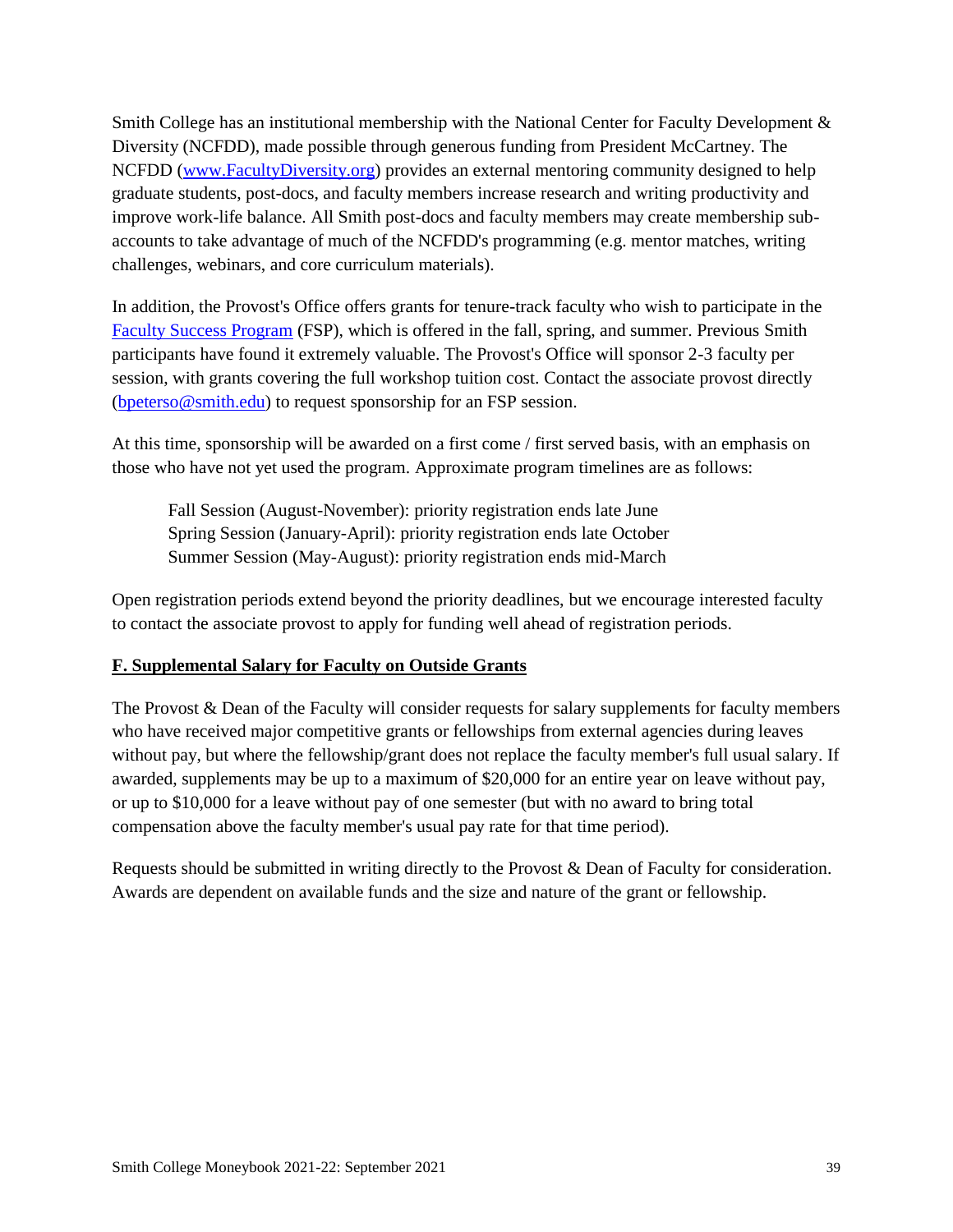# <span id="page-39-0"></span>**VI. OTHER ON-CAMPUS FUNDING**

#### <span id="page-39-1"></span>**A. Botanic Garden Curricular Enhancement Program**

The intent of the Curricular Enhancement Program is to assist faculty in making meaningful connections between their courses and the many resources of the Botanic Garden. Faculty (and teams of faculty) in any discipline are invited to submit proposals for the development of new courses or the significant modification of existing courses.

The Curricular Enhancement Program provides course development stipends and supplemental course funds for this purpose. Applications are normally accepted in early November and late March each year for courses to run in any of the three semesters following the application. Faculty are invited to meet with Sarah Loomis [\(sloomis@smith.edu\)](mailto:sloomis@smith.edu), Manager of Education, prior to submitting an application, to obtain more information and to discuss preliminary ideas. For details, please see [https://garden.smith.edu/education/educators/smith-faculty.](https://garden.smith.edu/education/educators/smith-faculty)

#### <span id="page-39-2"></span>**B. CEEDS Curricular Enhancement Program**

The Center for the Environment, Ecological Design and Sustainability (CEEDS) invites proposals from faculty and teams of faculty for modification and enhancement of existing courses or development of new courses that will support our mission and our programmatic outcomes (see <https://www.smith.edu/about-smith/sustainable-smith/ceeds> for more detail and an application).

The intent of this program is to support faculty who wish to develop a new course or modify, revise or enhance an existing course. The program supports activities like new course development, new lectures or discussion topics, design of new assignments and projects, and incorporation of field trips and experiences. CEEDS can provide expertise, infrastructure, supplemental course funds, and summer stipend in support of these efforts. CEEDS can also coordinate access to equipment, instrumentation, and transportation. Supplements course funds can be used for the purchase of books, materials, supplies and field trip expenses.

We are particularly interested in proposals that explore aspects of sustainable communities in policy and practice, support our environmental concentration, that make use of the MacLeish Field Station or connect to the college's current strategic initiatives.

Grant applications are accepted annually in late February. We invite you to contact Denise McKahn [\(dmckahn@smith.edu,](mailto:dmckahn@smith.edu) x3780) or Joanne Benkley [\(jbenkley@smith.edu,](mailto:jbenkley@smith.edu) x3951) to discuss your ideas and questions.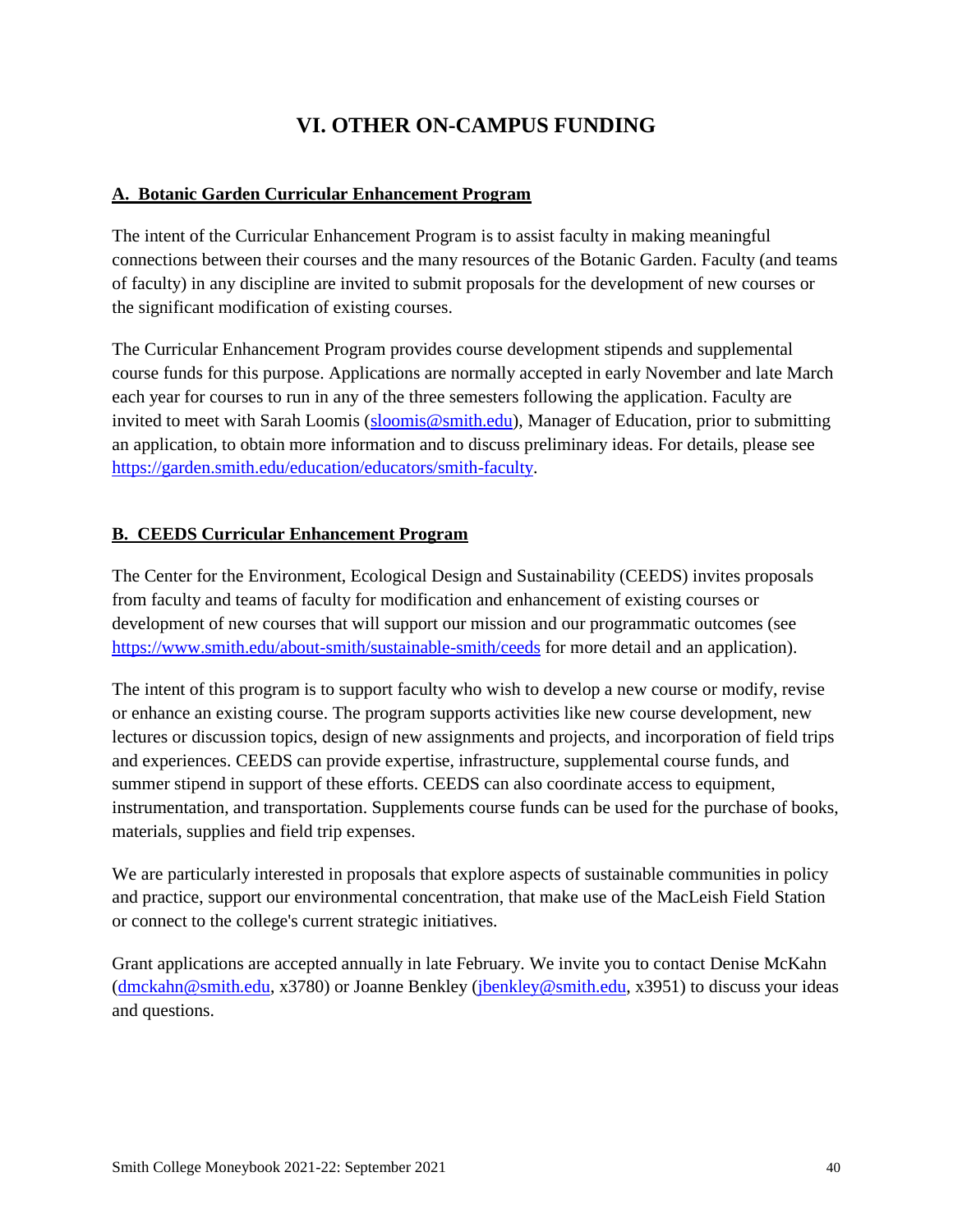#### <span id="page-40-0"></span>**C. Committee On Educational Technology Grants**

The Committee on Educational Technology offers grants for Curricular Initiatives in Educational Technology to support early stage and exploratory uses of technology in learning at Smith. For more information, please visit [https://sophia.smith.edu/cet/grants-overview-and-criteria/.](https://sophia.smith.edu/cet/grants-overview-and-criteria/)

#### <span id="page-40-1"></span>**D. Jandon Center Grants for Community-Based Learning or Research**

The Jandon Center for Community Engagement offers grants to support Community-Based Learning (CBL) courses and Community-Based Participatory Research (CBPR) projects.

For FY22, faculty can apply for Jandon staff support to identify and engage community partners in remote learning and research and for grants up to \$500 for speaker honoraria or materials for online learning/research.

Upon return to on-campus teaching, faculty can apply for up to \$500 – \$1,000 depending on budget availability; eligible expenses include field trips, guest speaker honoraria, meeting costs and materials for learning/research activities and reports. For more information, please visit <https://www.smith.edu/academics/jandon-center/community-learning-research> or contact Madeleine (Maddy) DelVicario at [mdelvicario@smith.edu.](mailto:mdelvicario@smith.edu)

#### <span id="page-40-2"></span>**E. Kahn Institute Grants**

The Kahn Institute's projects are designed to foster communities of scholars in which faculty, students, and invited guest scholars and artists can participate as equals and explore diverse areas of research in a collaborative and interdisciplinary setting. Participants, who are appointed as Fellows for the duration of a project, engage in its research program and also attend its meetings and special events. For more information, please visit [http://www.smith.edu/kahninstitute/.](http://www.smith.edu/kahninstitute/)

#### <span id="page-40-3"></span>**F. Lecture Committee**

<span id="page-40-4"></span>The Lecture Committee offers funding for public lectures, seminars, performances, exhibitions, series and special one-time events. Faculty are encouraged to think broadly and creatively about events that both appeal to the Smith community and fall under our funding mandate. For more information, visit [https://www.smith.edu/about-smith/provost/grants-funding.](https://www.smith.edu/about-smith/provost/grants-funding)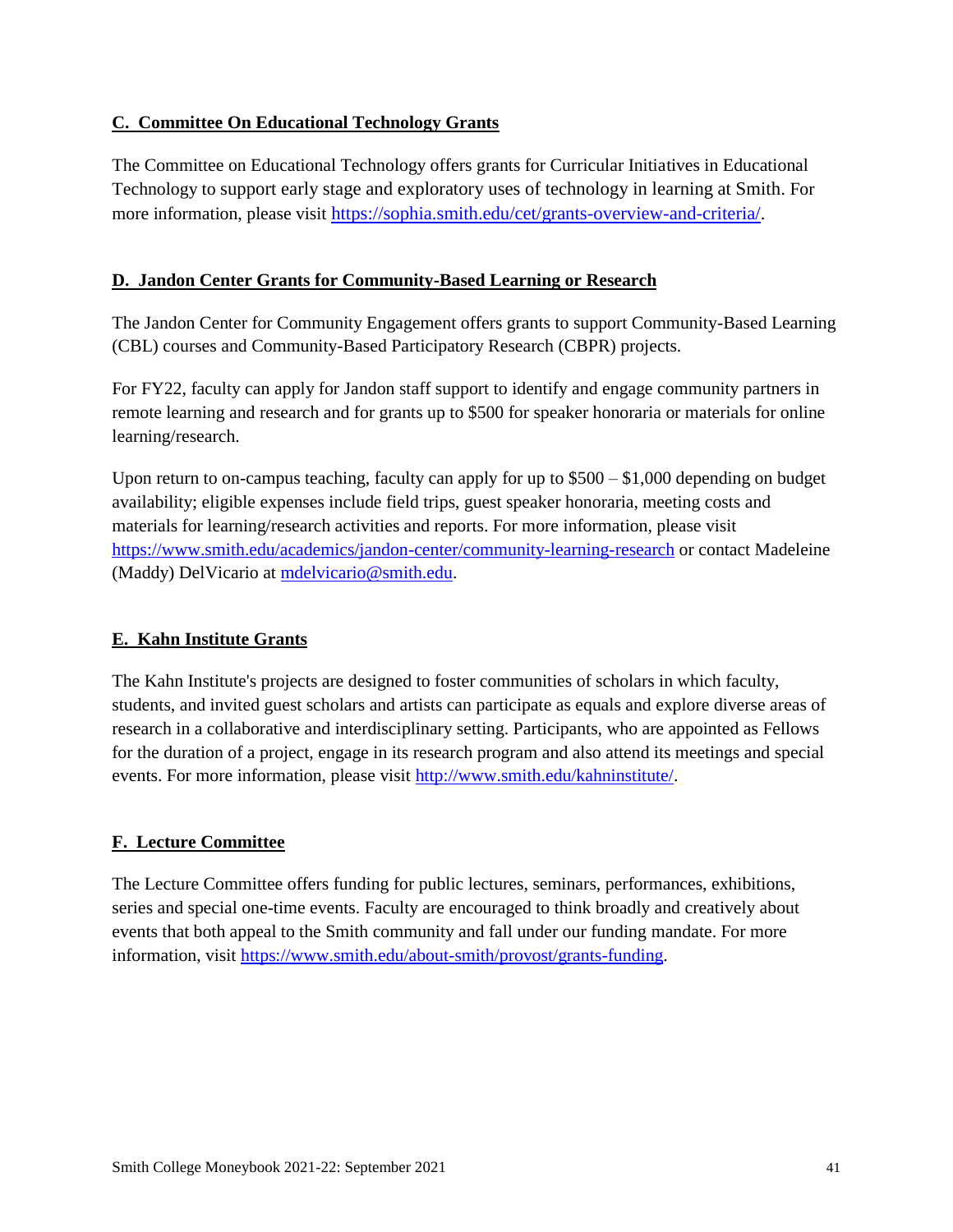#### **G. Presidential Award for Mentoring**

The Presidential Award for Mentoring is intended to recognize and reward the work of faculty who have engaged in extraordinary outreach activities to underrepresented groups, particularly with respect to exceptional mentoring, advising, and support for students from underrepresented groups.

Colleagues or departments/programs may nominate, or faculty may self-nominate, by [submitting the](https://docs.google.com/forms/d/e/1FAIpQLSeWPT_yNWa9YDofp4KHorRSFPPA0eBj1Oh_Qn__gMHnv7fbcA/viewform?usp=sf_link)  [nomination form.](https://docs.google.com/forms/d/e/1FAIpQLSeWPT_yNWa9YDofp4KHorRSFPPA0eBj1Oh_Qn__gMHnv7fbcA/viewform?usp=sf_link) Nominations should specify the candidate's mentoring efforts. The provost will bring nominations to the president.

Awardees chosen by the president will then be asked to detail to CFCD how they might use the award's funding. The award may be used to support a course release, to supplement sabbatical funding, to fund student research assistants, or to support the development of innovative curricula related to underrepresented groups.

#### <span id="page-41-0"></span>**Deadline: Friday, February 11, 2022**

#### **H. Sams Fund (Middle East Studies)**

The Sams Fund is a restricted fund established by Betty Hamady Sams '57 and James F. Sams to support the study of Arab history, culture, politics, religion, and art at Smith College. The intent of the Sams Fund is to foster greater understanding among Americans and people of Arab countries.

Sams Fund awards are offered on a competitive basis by the Program in Middle East Studies. Tenured and tenure-track faculty, lecturers, post-doctoral fellows and currently-enrolled students of Smith College are eligible to apply for support. Eligible activities include the following: scholarship, faculty-student collaborations, curricular development, and co-curricular activities. For more information and application deadlines, visit [https://www.smith.edu/mes/sams-fund.php.](https://www.smith.edu/mes/sams-fund.php)

#### <span id="page-41-1"></span>**I. Sherrerd Center for Teaching and Learning**

Faculty interested in attending a conference focused on teaching and learning are encouraged to apply to the Sherrerd Center for funding. For more information, please contact Sara Pruss, Director of the Sherrerd Center ([spruss@smith.edu](mailto:spruss@smith.edu)) or visit [www.smith.edu/sherrerdcenter/.](http://www.smith.edu/sherrerdcenter/)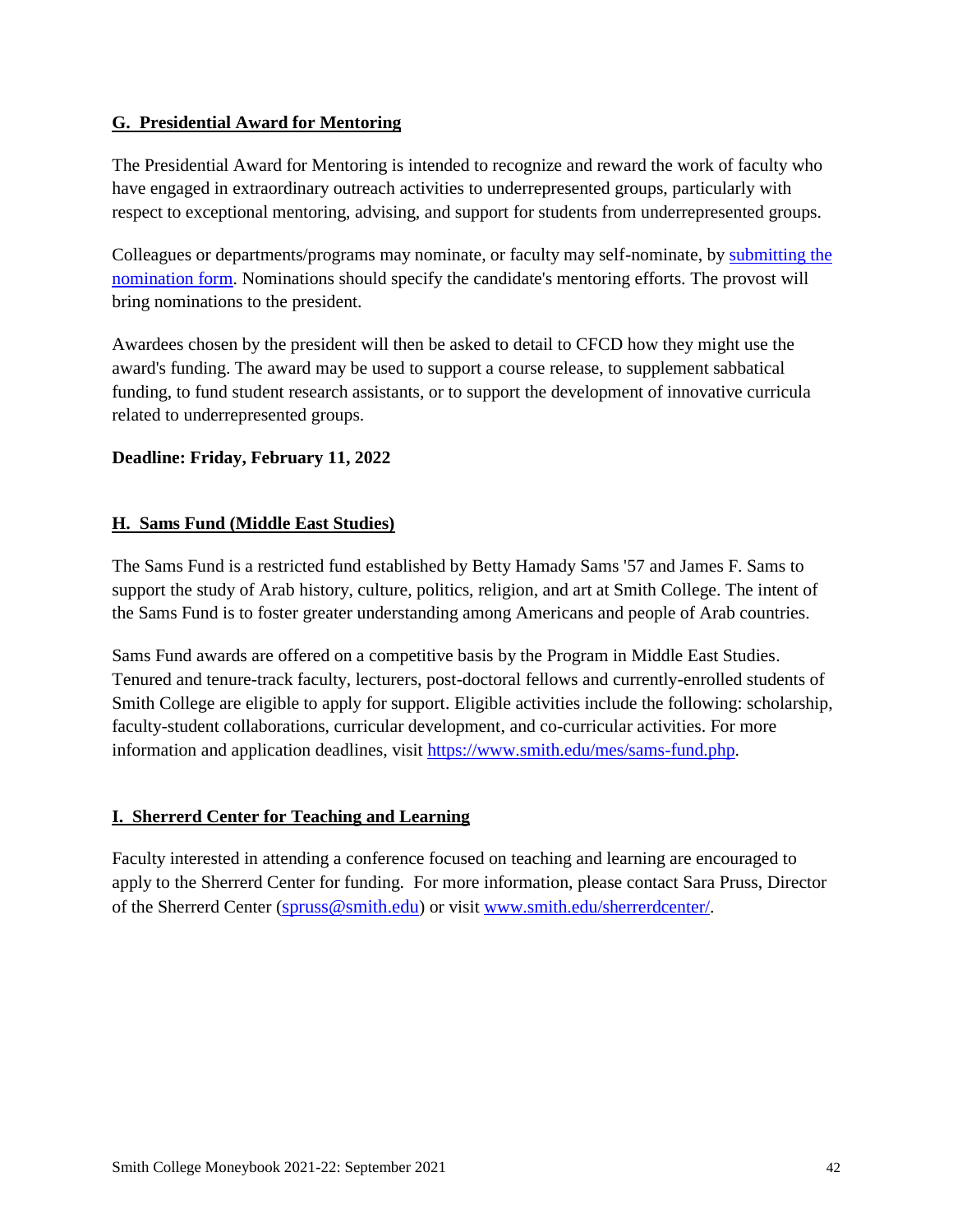# **VII. GRANTS & SPONSORED PROGRAMS: HELP IN OBTAINING EXTERNAL FUNDING**

<span id="page-42-0"></span>**[Grants and Sponsored Programs](https://www.smith.edu/about-smith/sponsored-programs)** at Smith College facilities the efforts of faculty and staff to develop and achieve their goals in research, instructional, creative, and service activities through successful competition for external funding. We promote research integrity and oversee external funds.

#### **Funding Opportunities and Grant Resources**

The **[Office of Corporate and Foundation Relations](https://www.smith.edu/about-smith/giving/cfr/funding-opportunities)** offers a range of materials, services and grant resources from foundations, corporations and government agencies to assist faculty in obtaining funding for research projects. The college needs to coordinate its funding efforts for both institutional and individual projects, so we request that faculty inform us about any plans they may have to contact an outside funding agency.

#### **Applying for Grants**

**[Sponsored Research](https://www.smith.edu/about-smith/provost/sponsored-research)** is defined as all research and programs supported by external funding and received by Smith College on behalf of members of the college community, and for which the college is accountable. This does not include gifts or bequests to the college, student financial aid, or support for student projects unless the college is required to submit an application on a student's behalf and administer the award(s). **All external grant proposals must be reviewed and approved through the Sponsored Research Office prior to submission, allowing for ample lead time to review and revise as needed.**

#### **Grants Administration**

**[Grants administration](https://www.smith.edu/about-smith/controller/grants-administration#management)**, an area within the finance office at Smith College, is responsible for the post-award administration, from award to close-out, of all externally sponsored research grants, contracts, and awards. This includes: working with sponsors and principal investigators (PIs) to negotiate contract and award terms, monitoring project budget activity to ensure compliance with college and sponsor policies and guidelines, reviewing and approving sponsored research expenditures, preparing financial reports, and preparing various post-award requests to sponsors (e.g., no-cost extension requests, re-budget requests).

#### **STAFF**

Asst. Director of Corporate & Foundation Relations Asst. Director of Grants Administration [lkorza@smith.edu](mailto:lkorza@smith.edu) / 413-585-4048 [kwallen@smith.edu](mailto:kwallen@smith.edu) / 413-585-2218

Asst. Director of Foundation Relations & Stewardship Asst. Director of Sponsored Research [pthornton@smith.edu](mailto:pthornton@smith.edu) / 413-585-2670 [erobinso@smith.edu](mailto:erobinso@smith.edu) / 413-585-3010

#### **[Lynn Korza](mailto:lkorza@smith.edu) [Kate Wallen](mailto:kwallen@smith.edu)**

#### **[Patti Thornton](mailto:pthornto@smith.edu) [Emily Robinson](mailto:erobinso@smith.edu)**

#### **[Susanne Kiley](mailto:skiley@smith.edu)**

Grants Specialist [skiley@smith.edu](mailto:skiley@smith.edu) / 413-585-5541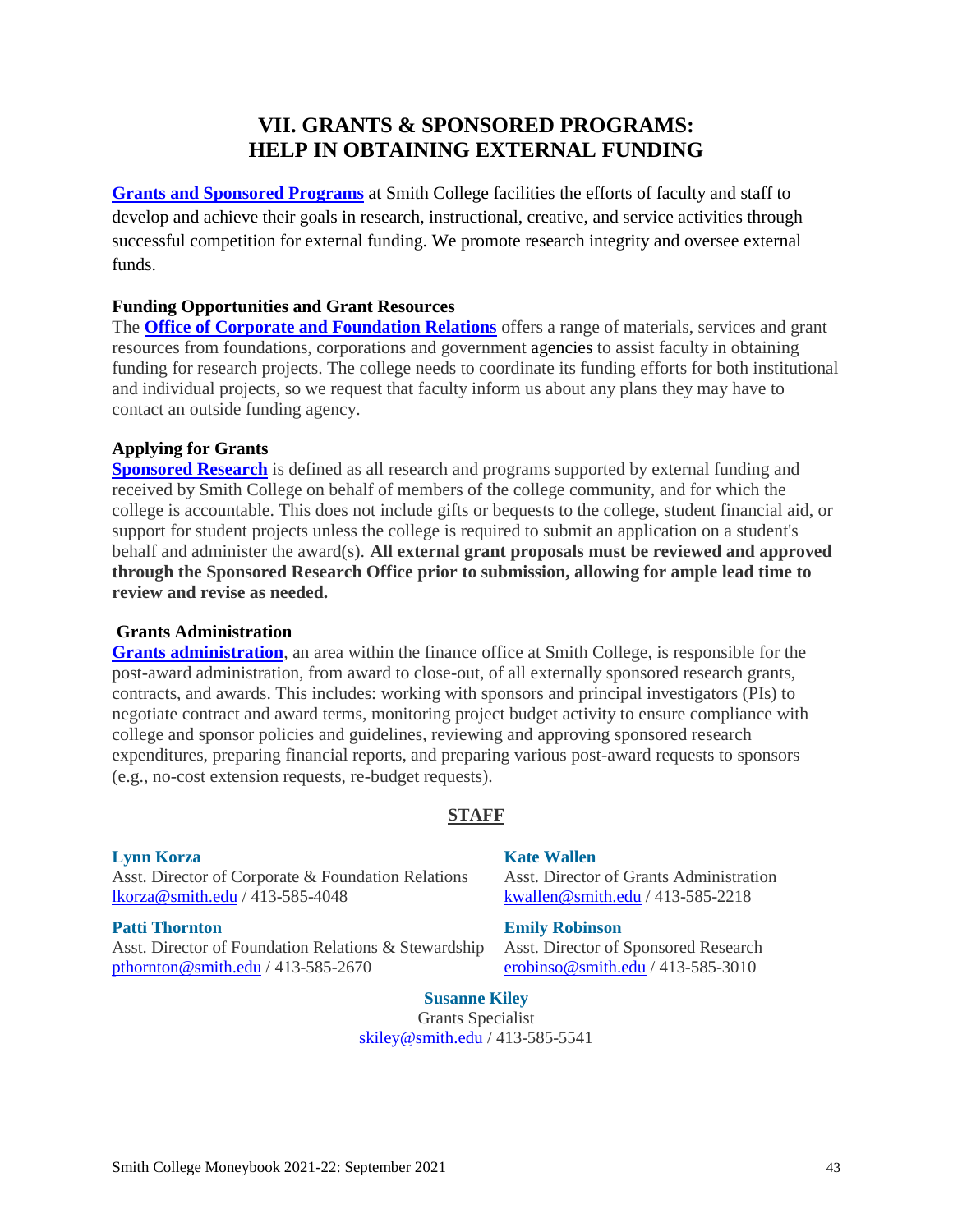#### <span id="page-43-0"></span>**APPENDIX: Eligible / Ineligible Expenses for CFCD / Discretionary & Starter Grants**

NOTE: Please see the [Provost's Office website](https://www.smith.edu/about-smith/provost/grants-funding) for a summary of current Smith policies / potential restrictions relevant to travel etc. due to the ongoing COVID-19 pandemic

| <b>Expense</b>                                                     | <b>CFCD</b>            | Discretionary /        |
|--------------------------------------------------------------------|------------------------|------------------------|
|                                                                    | <b>Allocation</b>      | <b>Starter</b>         |
| Professional travel: includes conferences, research, lectures,     | <b>YES</b>             | <b>YES</b>             |
| performances, workshops <sup>18</sup>                              |                        |                        |
| Conference/workshop registration fees                              | <b>YES</b>             | <b>YES</b>             |
| Meals while traveling outside the Five College area on business    | <b>YES</b>             | <b>YES</b>             |
| (conferences, research, etc.) $^{19}$                              |                        |                        |
| Lodging while traveling outside the Five College area on           | <b>YES</b>             | <b>YES</b>             |
| business (conferences, research, etc.)                             |                        |                        |
| Publication-related costs such as journal page fees, publication   | <b>YES</b>             | <b>YES</b>             |
| subventions, journal submission fees                               |                        |                        |
| Permission / copyright fees, image fees                            | <b>YES</b>             | <b>YES</b>             |
| Professional services: editing, copyediting, indexing, website     | <b>YES</b>             | <b>YES</b>             |
| creation, etc. <sup>20</sup>                                       |                        |                        |
| Photocopying or specialty printing (e.g. materials at an archive;  | <b>YES</b>             | <b>YES</b>             |
| conference posters)                                                |                        |                        |
| Research supplies or materials (including for student work)        | <b>YES</b>             | <b>YES</b>             |
| Shipping costs related to research/teaching                        | <b>YES</b>             | <b>YES</b>             |
| Survey participant incentives <sup>21</sup>                        | <b>YES</b>             | <b>YES</b>             |
| Equipment for research or teaching                                 | if $<$ \$5 $K$         | <b>YES</b>             |
| Computer or technology equipment, hardware, software <sup>22</sup> | \$500 max              | <b>YES</b>             |
| Travel / flight insurance <sup>23</sup> - allowed FY22 only        | <b>YES</b>             | <b>YES</b>             |
| Academic regalia                                                   | $\mathbf{n}\mathbf{o}$ | <b>YES</b> (once only) |
| <b>Books</b>                                                       | $\mathbf{n}\mathbf{o}$ | <b>YES</b>             |

<sup>18</sup> Economy/coach-class airfare only. Faculty who wish to upgrade may pay for the difference out-of-pocket. Note that travel and meals in the Five College area are not reimbursable. Visa expenses required for international research travel are reimbursable.

 $\overline{a}$ 

 $19$  Daily maximum = \$90/day for all meals. Reimbursement based on actual expenses.

 $^{20}$  Must be paid directly to the provider: do not pay out-of-pocket and submit for reimbursement.

<sup>&</sup>lt;sup>21</sup> In most circumstances, gift cards or cash gifts are not allowable and may not be purchased with college funding. In the case of **IRB-approved** research or teaching studies in disciplines where paying study participants with modest gift cards or cash gifts is the professional norm, and where the situation warrants it, such purchases may be allowed. Proof of IRB approval and certain documentation must be submitted: contact Josh Parad for more information.

<sup>22</sup> All equipment/accessories **MUST** be purchased through the Computer Store. Includes upgrades of FCAPprovided machines. Contact [cstore@smith.edu](mailto:cstore@smith.edu) to discuss available inventory or special orders. Consult with [Educational Technology](https://sophia.smith.edu/edtech/who-we-are/learning-design/) before purchasing software / subscriptions, as campuswide licenses or institutional discounts may already be available.

<sup>&</sup>lt;sup>23</sup> Temporarily allowed for FY22 only due to uncertainties around travel during the COVID-19 pandemic. We ask faculty to be restrained in such purchases where possible. Normally prohibited: see additional information and recommendations on travel insurance in the [Travel & Entertainment Policy.](https://www.smith.edu/about-smith/controller/travel-and-entertainment-policy) Check also with your credit card company to see if your contract includes automatic travel cancellation insurance.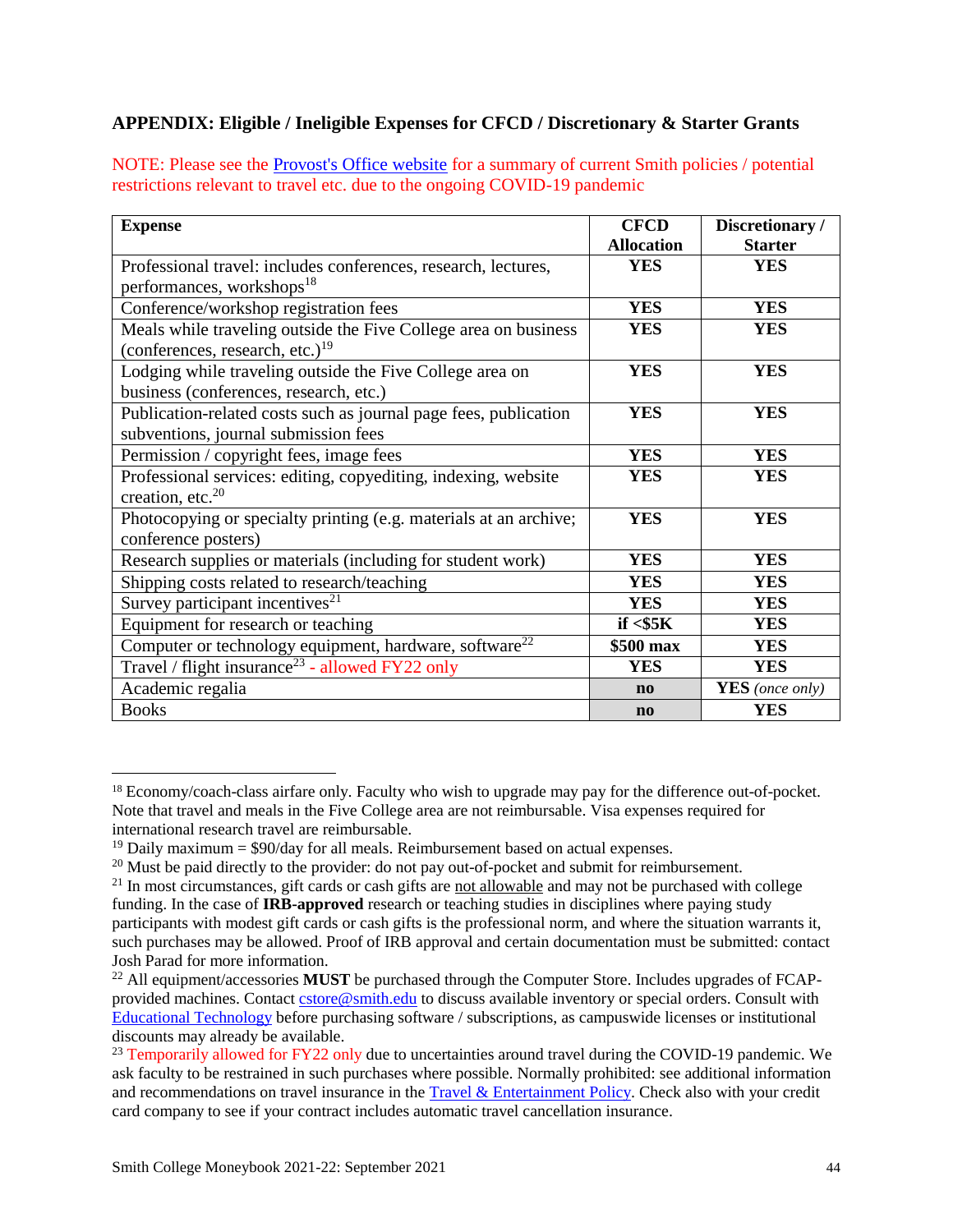| Subscriptions to professional/scholarly journals, periodicals,                  | $\mathbf{n}$           | <b>YES</b>             |
|---------------------------------------------------------------------------------|------------------------|------------------------|
| etc.                                                                            |                        |                        |
| Professional memberships                                                        | $\mathbf{n}$           | <b>YES</b>             |
| Guest expenses (travel, lodging, meals, honoraria) (for coming                  | $\mathbf{n}$           | <b>YES</b>             |
| to Smith only: not for external travel/expenses)                                |                        |                        |
| Student research expenses other than supplies or travel (e.g.                   | $\mathbf{n}\mathbf{o}$ | <b>YES</b>             |
| occasional cohort meals/snacks, etc.)                                           |                        |                        |
| Student research/conference travel (see footnote) <sup>24</sup>                 | $\mathbf{n}$           | <b>YES</b> (see note)  |
| Student research assistance (wages)                                             | $\mathbf{n}\mathbf{o}$ | <b>YES</b>             |
| Professional / non-student research assistance <sup>25</sup>                    | $\mathbf{n}$           | <b>YES</b>             |
| Campus office furniture, including ergonomic <sup>26</sup>                      | $\mathbf{n}\mathbf{o}$ | <b>YES</b>             |
| Office supplies <sup>27</sup>                                                   | $\mathbf{n}\mathbf{o}$ | <b>YES</b>             |
| Salary / compensation to yourself or other Smith employees <sup>28</sup>        | $\mathbf{n}\mathbf{o}$ | $\mathbf{n}$           |
| Childcare [considered by IRS to be compensation]                                | $\mathbf{n}\mathbf{o}$ | $\mathbf{n}$           |
| Business / first-class airfare (see footnote 17)                                | $\mathbf{n}\mathbf{o}$ | $\mathbf{n}$           |
| Travel expenses for spouses or dependents                                       | $\mathbf{n}\mathbf{o}$ | $\mathbf{n}\mathbf{o}$ |
| Gift cards (see footnote 20)                                                    | $\mathbf{n}\mathbf{o}$ | $\mathbf{n}$           |
| Gifts for students, other employees                                             | $\mathbf{n}$           | $\mathbf{n}$           |
| Any expense paid for with gift cards, reward points, store credit               | $\mathbf{n}\mathbf{o}$ | $\mathbf{n}\mathbf{o}$ |
| Tuition, related costs for courses at other colleges/universities <sup>29</sup> | $\mathbf{n}\mathbf{o}$ | $\mathbf{n}\mathbf{o}$ |
| Regular commuting costs, parking permits or fees, etc.                          | $\mathbf{n}\mathbf{o}$ | $\mathbf{n}\mathbf{o}$ |
| Moving expenses (see Moving Allowance Request Form)                             | $\mathbf{n}\mathbf{o}$ | $\mathbf{n}$           |
| Cell phones, cell service, data plans, etc.                                     | $\mathbf{n}\mathbf{o}$ | $\mathbf{n}\mathbf{o}$ |
| Internet services or equipment (while traveling or at home)                     | $\mathbf{n}\mathbf{o}$ | $\mathbf{n}$           |
| Donations, contributions, sponsorships (see <i>Gift Policy</i> )                | $\mathbf{n}\mathbf{o}$ | $\mathbf{n}\mathbf{o}$ |
| Meals or travel costs while traveling in the Five College area                  | $\mathbf{n}\mathbf{o}$ | $\mathbf{n}$           |

<sup>&</sup>lt;sup>24</sup> There may be tax implications for funding travel for students, especially international students: consult the Accounts Payable Office for details. Do not pay for students' travel, registration fees, etc. on their behalf. Consult your departmental academic assistant for alternate possible arrangements.

 $\overline{a}$ 

<sup>&</sup>lt;sup>25</sup> Depending on the situation, may be through a temp agency, hired as a casual worker, or paid as an independent contractor: contact Josh Parad to discuss in advance. Must be paid directly: do not pay out-ofpocket and submit for reimbursement.

<sup>&</sup>lt;sup>26</sup> The Provost's Office provides certain standard furniture for all faculty offices. Faculty may purchase modest additional furniture for on-campus offices from starters/discretionary grants if needed. WB Mason is the college's preferred vendor: contact your department academic assistant for details. Please note that this applies only to furniture for campus offices: furniture and furnishings for home offices, including for approved remote/hybrid work, are considered personal expenses and are not reimbursable.

**Ergonomic Furniture:** The Provost's Office may provide some funding for ergonomic furniture/equipment for on-campus offices once a [formal ergonomic assessment](https://www.smith.edu/sites/default/files/media/Documents/HR/employment_disability_accomodations.pdf) has been conducted by HR. Funding must be approved by the Provost's Office in advance.

<sup>&</sup>lt;sup>27</sup> Departments / academic administrative support offices provide standard office supplies for on-campus work. If there are reasonable needs beyond that, faculty may purchase them from starters/discretionary grants. WB Mason is the college's preferred vendor: contact your department academic assistant for details.

<sup>&</sup>lt;sup>28</sup> Exceptions may occasionally be granted for costshares for grant-funded graduate student or postdoctoral fellow appointments: for starters/discretionary grants only, and must be approved by the associate provost in writing at the point of grant application.

 $29$  See the [Tuition Assistance benefit](https://www.smith.edu/about-smith/hr/employee-handbook/tuition-college) offered to eligible employees, including faculty, through HR